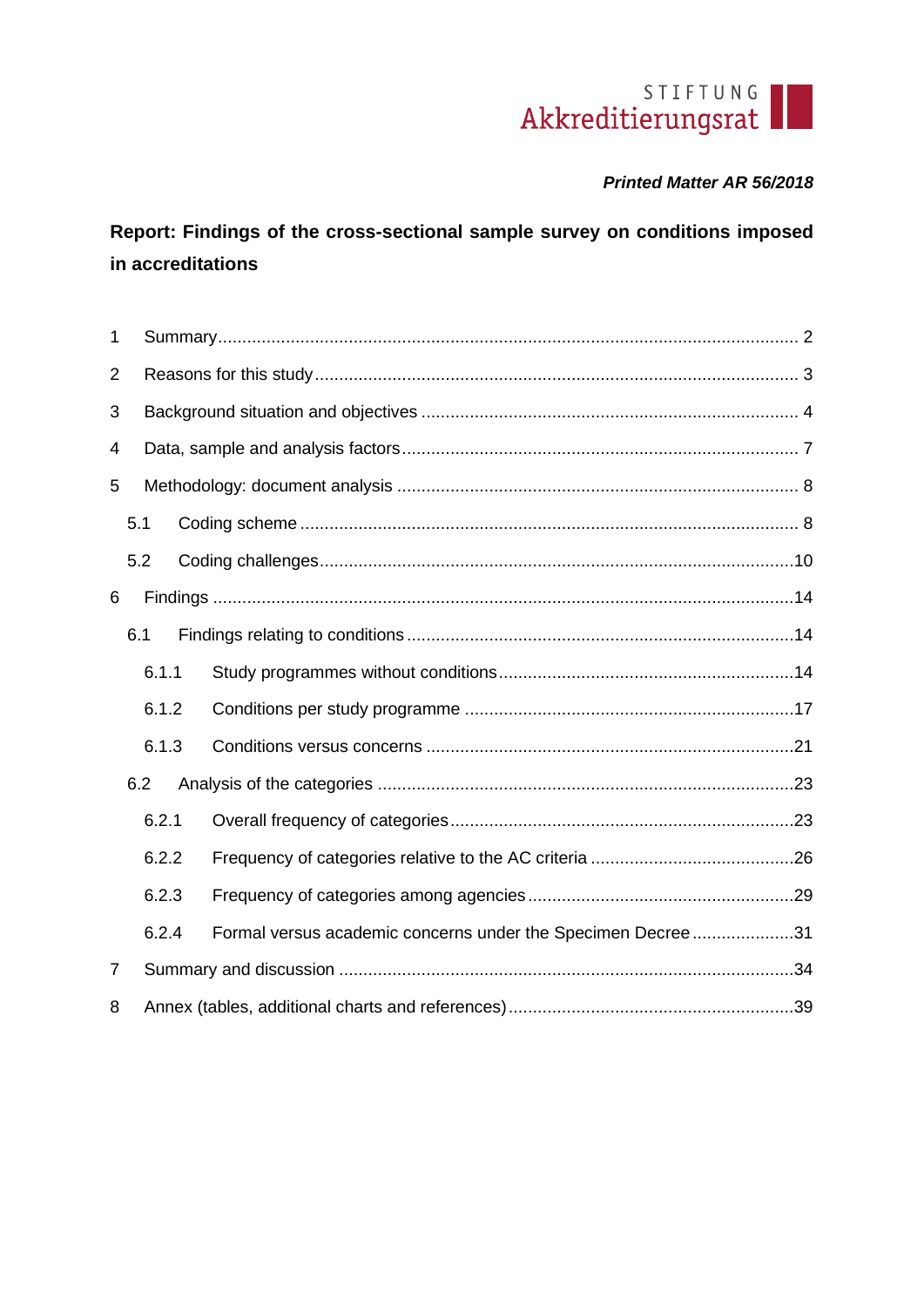## <span id="page-1-0"></span>**1 Summary**

This study covers a total of 1,233 conditions imposed by eight agencies in Germany on 452 study programmes.

In 16% of accreditations, no conditions were imposed. The majority of accreditations without 5 conditions were reaccreditations. Regarding accreditations with conditions, however, there is no discernible difference between initial accreditations and reaccreditations. The average number of conditions (for both categories) is 3.3 per study programme.

Some conditions raise multiple concerns. The most frequent concern by far (14%) is the need for editorial revision of module descriptions, which in the terminology of the Specimen 10 Decree under the new legal framework for accreditation is a formal defect. Over half (56%) of deficits relate to academic aspects.

The agencies vary significantly in some cases regarding the number of study programmes accredited without conditions, the number of conditions per study programme, the number of concerns raised per condition and the most frequent concerns. Practice regarding the 15 wording of decisions and conditions varies considerably.

Further findings could be obtained from a more detailed analysis including structure variables (type of higher education institution, funding entity, size, special forms of study programmes, academic discipline, agency subject specialisation, Land, etc.) and the time dimension (such as 1st/2nd/nth reaccreditation); these are not covered in the present analysis.

20 INCHER came to similar conclusions in the April 2018 final report on a study conducted as part of the EIQSL research project on external and internal quality assurance in higher education by means of accreditation and evaluation. It found that conditions mainly address study programme concepts and formal criteria.

The main conclusion of the analysis is that the Accreditation Council faces the task of 25 developing a body of 'decision-making practice' to ensure consistency in decisions (and any conditions imposed). The newly defined relationship between the Accreditation Council, higher education institutions and agencies under the new legal framework has yet to develop in practice.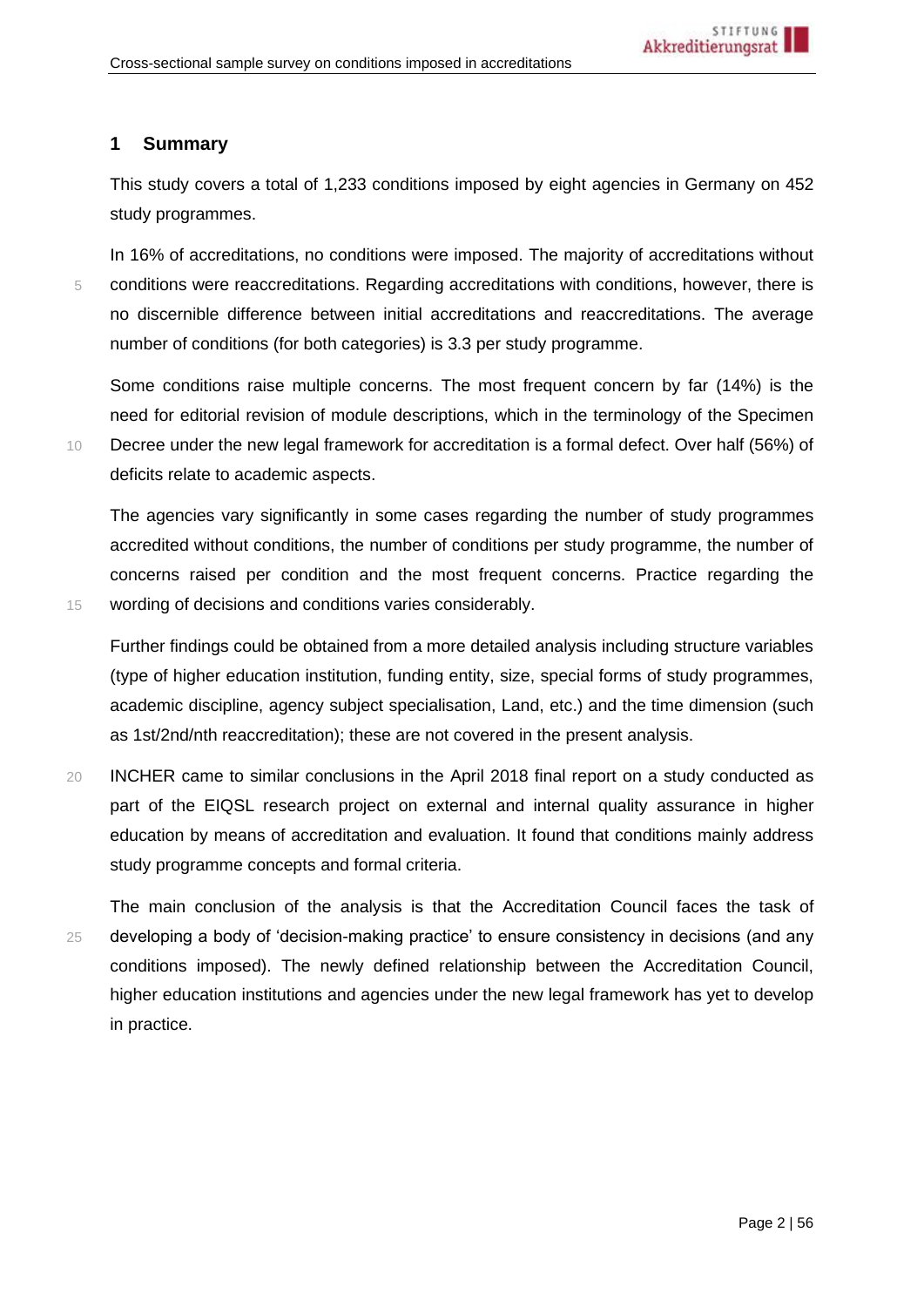## <span id="page-2-0"></span>**2 Reasons for this study**

The Act of 15 February 2005<sup>1</sup> establishing the *Foundation for the Accreditation of Study Programmes in Germany –* which on 1 January 2018 became the *Foundation Accreditation Council* – assigned the Foundation the task of monitoring accreditations "undertaken by the 5 Agencies". In September 2016, the Accreditation Council decided as part of its 'monitoring portfolio' to carry out a file-based, cross-sectional sample survey in 2017 on conditions imposed and recommendations made in accreditations of study programmes. Unlike other monitoring tools used by the Accreditation Council, the analysis was not restricted to specific programme accreditations and instead aimed to obtain general findings. As the analysis of 10 conditions proved highly time-consuming and took up the entire estimated work volume, it was decided that recommendations should no longer be included in the analysis.

The cross-sectional sample survey aims to obtain findings on a general basis for all agencies and on a comparative basis among agencies. Although conditions (and recommendations) are a key tool guiding (programme) accreditation, the Accreditation Council has not previous-15 ly published any analysis. A first analysis in 2009 was presented to the Accreditation Council

- but not adopted. The findings were not published. A second attempt failed due to an overly complex study design. In view of the practical importance of conditions attached to accreditations, a new attempt has now been made, which – in a development that could not be foreseen when planning the monitoring portfolio in the summer of 2016 – will now also 20 provide important insights with regard to the Accreditation Council's new task, under the legal framework in effect from 1 January 2018, of making accreditation decisions itself and where applicable imposing conditions on those decisions. Those findings include, among other things, the average number of conditions imposed per study programme and the (formal or academic) subject matter of the conditions or of the concerns raised.
- 25 Research on the impact and effectiveness of quality assurance in higher education institutions has been and continues to be carried out in diverse contexts, for example in the BMBFfunded research projects EIQSL (on external and internal quality assurance of higher education by means of accreditation and evaluation procedures)<sup>2</sup>, WiQu (on impact research in higher education quality assurance, and in particular the procedural, structural and  $30$  staffing-related explanations for the impacts of quality assurance organisations)<sup>3</sup> and
- 

<sup>2</sup> [https://www.uni-kassel.de/einrichtungen/incher/forschung/innovation-und-transfer/qualitaetssicherung-von](https://www.uni-kassel.de/einrichtungen/incher/forschung/innovation-und-transfer/qualitaetssicherung-von-studium-und-lehre-durch-akkreditierungs-und-evaluationsverfahren.html)[studium-und-lehre-durch-akkreditierungs-und-evaluationsverfahren.html](https://www.uni-kassel.de/einrichtungen/incher/forschung/innovation-und-transfer/qualitaetssicherung-von-studium-und-lehre-durch-akkreditierungs-und-evaluationsverfahren.html)

<sup>1</sup> *Gesetz zur Errichtung einer Stiftung "Stiftung zur Akkreditierung von Studiengängen in Deutschland"*  [http://archiv.akkreditierungsrat.de/fileadmin/Seiteninhalte/AR/Beschluesse/ASG\\_Stiftungsgesetz.pdf,](http://archiv.akkreditierungsrat.de/fileadmin/Seiteninhalte/AR/Beschluesse/ASG_Stiftungsgesetz.pdf) English translation: Act establishing a foundation "Foundation for the Accreditation of Study Courses in Germany" [http://archiv.akkreditierungsrat.de/fileadmin/Seiteninhalte/AR/Beschluesse/en/ASG\\_Stiftungsgesetz\\_en.pdf](http://archiv.akkreditierungsrat.de/fileadmin/Seiteninhalte/AR/Beschluesse/en/ASG_Stiftungsgesetz_en.pdf)

<sup>3</sup> <http://www.uni-potsdam.de/ls-verwaltung/projekte/projektwiqu.html>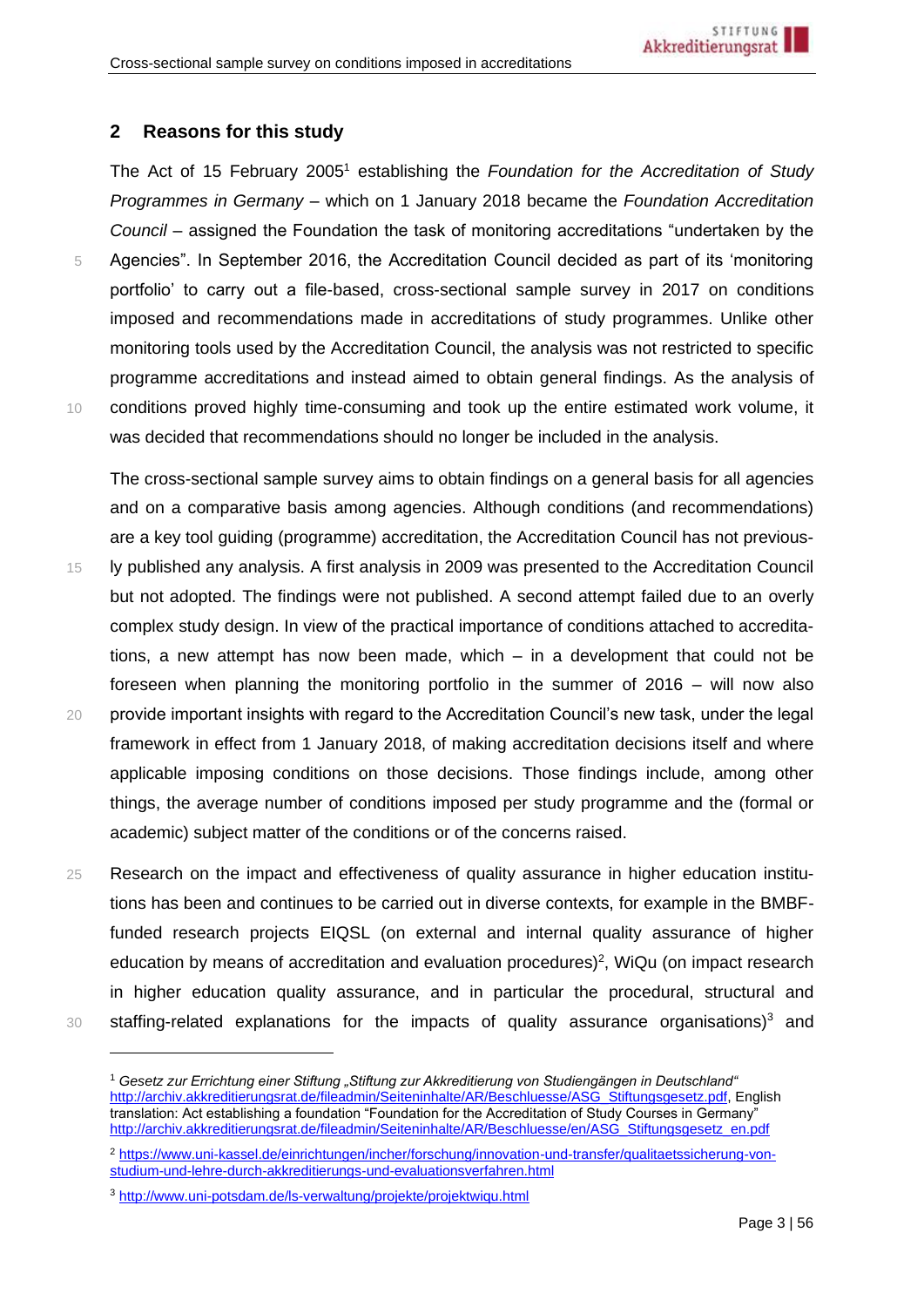WirQung (on the organisation of quality management, with particular regard to impact mechanisms and the effectiveness of organisational approaches in higher education)<sup>4</sup>. The topic of conditions imposed in accreditations was expressly addressed by EIQSL; the final report on the project was presented in April 2018<sup>5</sup>. A further relevant study on conditions 5 from 2012 is contained in the publication from a project comprising an empirical analysis of the Bologna reform by Suchanek et al. $6$ , which also led among other things to a doctoral thesis presented by Manuel Pietzonka at INCHER in 2013 on study programme design under Bologna, looking at the implementation of the higher education reform and the effectiveness of accreditation. Both of these publications were based on an analysis of conditions imposed 10 in accreditations at higher education institutions in Lower Saxony over the period 2004 to 2009. AQAS also published a study at the beginning of 2017 comprising a thematic analysis of conditions imposed on its own accreditations in relation to the European Standards and Guidelines for Quality Assurance in the European Higher Education Area (ESG)<sup>7</sup>. Supplementing the studies mentioned, the present study provides findings on programme accredita-15 tion by different agencies, both on a general basis for all agencies and on a comparative basis between agencies, and without any specific regional focus.

## <span id="page-3-0"></span>**3 Background situation and objectives**

The Accreditation Council decided in 2015 to revise its rules, firstly to take account of the revision of the ESG following the resolution of the 2015 Yerevan Ministerial Conference and 20 secondly to make higher education quality development a greater focus of its own work. Feedback from within the accreditation system included criticism that the Accreditation Council's criteria were often perceived solely as a controlling instrument and too infrequently as a benchmark for study programme quality.

Following the February 2016 decision of the Federal Constitutional Court, which resulted in a 25 change in the legal framework, it quickly became apparent that the Accreditation Council would no longer have the task of setting rules on accreditation to implement the guidelines of the Standing Conference of Ministers of Education and Cultural Affairs of the states (*Kultusministerkonferenz*, henceforth the Standing Conference). In December 2016, the ministers of education and cultural affairs adopted the Interstate Study Accreditation Treaty

<sup>4</sup> <https://web.hsu-hh.de/fak/wiso/fach/icu/forschung/projekte/wirqung/wirqung>

<sup>5</sup> Steinhardt et al. (2018), "Externe und interne Qualitätssicherung von Studium und Lehre durch Akkreditierungsund Evaluationsverfahren – Ergebnisbericht". INCHER Working Paper No. 9. Kassel, 2018.

<sup>6</sup> Suchanek et al. (2012), "Bologna (aus)gewertet – Eine empirische Analyse der Studienstrukturreform". In "Gesellschaft – Wirtschaft – Medien", Vol. 3, 2012. Göttingen: V&R unipress.

<sup>7</sup> [http://www.aqas.de/downloads/analysen/Reflexion\\_Beauflagung\\_2017.pdf](http://www.aqas.de/downloads/analysen/Reflexion_Beauflagung_2017.pdf)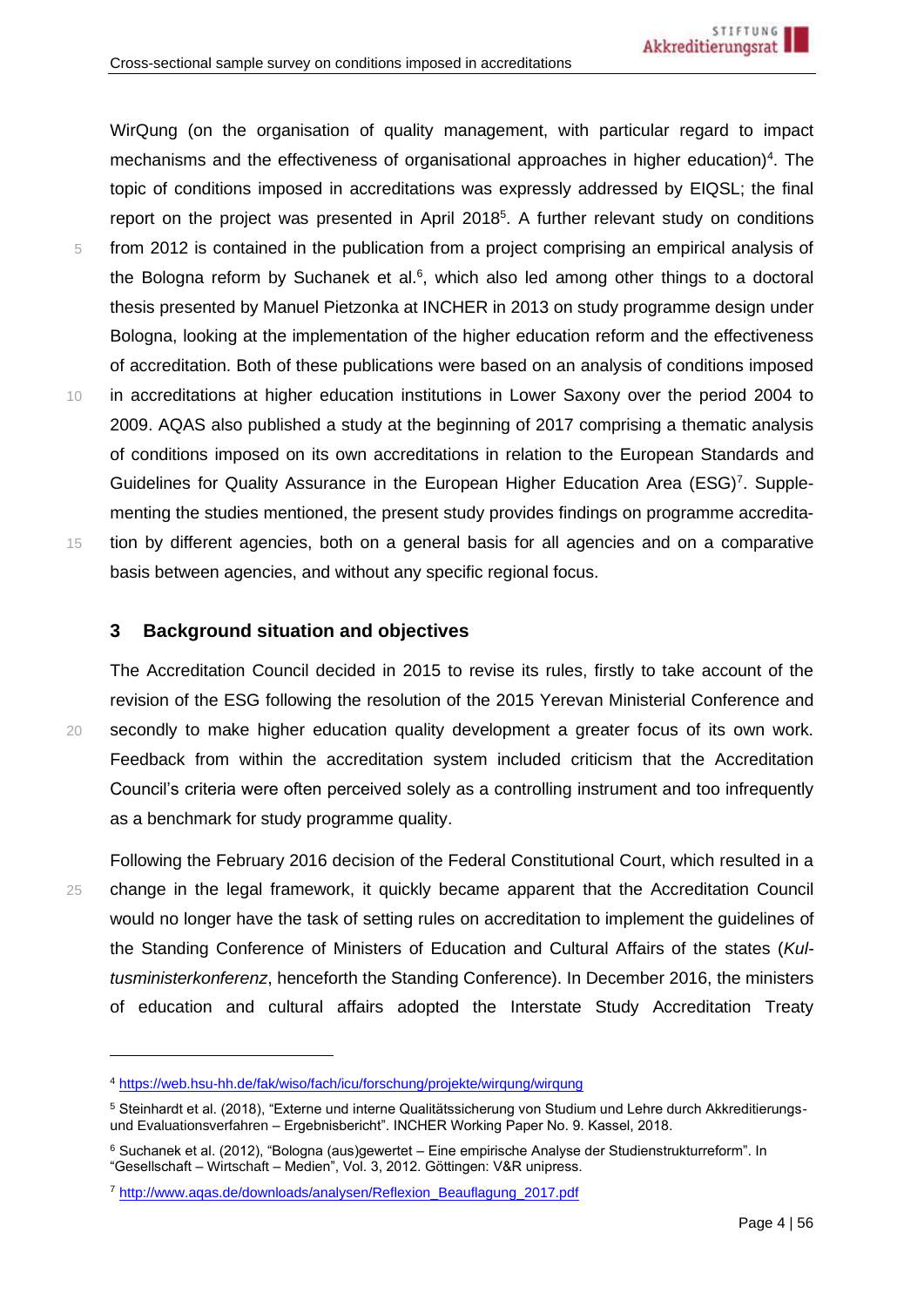(*Studienakkreditierungsstaatsvertrag*<sup>8</sup> , henceforth the Interstate Treaty). This was ratified by the states parliaments in 2017<sup>9</sup>, entered into force on 1 January 2018 and reorganised the German accreditation system. Among other things, it gave the Accreditation Council the new task of making decisions in future programme and system accreditations itself. This transfer 5 of the power to make accreditation decisions to the Accreditation Council was accompanied by the withdrawal from the Accreditation Council of the power to lay down rules on accreditation, which now lies exclusively with the states. On 7 December 2017, the Standing Conference adopted the Specimen Decree (*Musterrechtsverordnung<sup>10</sup>*) laying down details on the structure of the accreditation system and replacing the previous accumulation of rules 10 relevant to accreditation *("Konvolut akkreditierungsrelevanter Vorgaben"*)<sup>11</sup>.

As a result of this, the Accreditation Council was unable to complete the process of revising the rules according to plan. However, the preliminary outcomes of that process were used by the states in drafting the Specimen Decree. The Accreditation Council is now responsible for the new system's practical implementation, in which it will incorporate the findings from this 15 sample survey.

The findings on (established) practice with regard to such conditions can also be valuable for the Accreditation Council in light of the expectation formulated in the Interstate Treaty that "doing away with the agency standards, which were often very different in the past" would encourage "consistent decision-making practice on the basis of given criteria".<sup>12</sup>

[https://www.akkreditierungsrat.de/sites/default/files/downloads/2019/Studienakkreditierungsstaatsvertrag.pdf;](https://www.akkreditierungsrat.de/sites/default/files/downloads/2019/Studienakkreditierungsstaatsvertrag.pdf) English translation: Interstate Treaty on the Organisation of a Joint Accreditation System to Ensure the Quality of Teaching and Learning at German Higher Education Institutions (Interstate study accreditation treaty) [https://www.kmk.org/fileadmin/Dateien/veroeffentlichungen\\_beschluesse/2016/2016\\_12\\_08-](https://www.kmk.org/fileadmin/Dateien/veroeffentlichungen_beschluesse/2016/2016_12_08-Studienakkreditierungsstaatsvertrag-englisch.pdf) [Studienakkreditierungsstaatsvertrag-englisch.pdf](https://www.kmk.org/fileadmin/Dateien/veroeffentlichungen_beschluesse/2016/2016_12_08-Studienakkreditierungsstaatsvertrag-englisch.pdf)

<sup>9</sup> See

<sup>10</sup> *Musterrechtsverordnung gemäß Artikel 4 Absätze 1-4 Studienakkreditierungsstaatsvertrag* [https://www.akkreditierungsrat.de/sites/default/files/downloads/2019/Musterrechtsverordnung.pdf;](https://www.akkreditierungsrat.de/sites/default/files/downloads/2019/Musterrechtsverordnung.pdf) English translation: Specimen Decree Pursuant to Article 4, Paragraphs 1-4 of the Interstate Study Accreditation Treaty [https://www.kmk.org/fileadmin/Dateien/veroeffentlichungen\\_beschluesse/2017/2017\\_12\\_07-](https://www.kmk.org/fileadmin/Dateien/veroeffentlichungen_beschluesse/2017/2017_12_07-Musterrechtsverordnung-englisch.pdf) [Musterrechtsverordnung-englisch.pdf](https://www.kmk.org/fileadmin/Dateien/veroeffentlichungen_beschluesse/2017/2017_12_07-Musterrechtsverordnung-englisch.pdf)

<sup>12</sup> Explanatory memorandum to the Interstate Treaty, p. 7. [http://akkreditierungsrat.de/fileadmin/Seiteninhalte/AR/Sonstige/Studienakkreditierungsstaatsvertrag.pdf](https://www.akkreditierungsrat.de/fileadmin/Seiteninhalte/Sonstige/en/161208_Interstate_Study_Accreditation_Treaty.pdf)

<sup>8</sup> *Staatsvertrag über die Organisation eines gemeinsamen Akkreditierungssystems zur Qualitätssicherung in Studium und Lehre an deutschen Hochschulen (Studienakkreditierungsstaatsvertrag),*

[http://www.akkreditierungsrat.de/fileadmin/Seiteninhalte/AR/Sonstige/Ratifizierung\\_des\\_Studienakkreditierungsst](http://www.akkreditierungsrat.de/fileadmin/Seiteninhalte/AR/Sonstige/Ratifizierung_des_Studienakkreditierungsstaatsvertrags_in_den_16_Bundeslaendern__Vorgangsdokumentation_.pdf) [aatsvertrags\\_in\\_den\\_16\\_Bundeslaendern\\_\\_Vorgangsdokumentation\\_.pdf](http://www.akkreditierungsrat.de/fileadmin/Seiteninhalte/AR/Sonstige/Ratifizierung_des_Studienakkreditierungsstaatsvertrags_in_den_16_Bundeslaendern__Vorgangsdokumentation_.pdf)

<sup>11</sup> Pietzonka, Manuel. "Der Patient Akkreditierung zwischen Hospital und Hospiz. Eine Evaluation des deutschen Akkreditierungssystems durch Analyse von Akkreditierungsauflagen und Befragungen." In Winfried Benz (Ed.): Handbuch Qualität in Studium und Lehre. HQSL F 1.13 2 40 12 12. p. 11.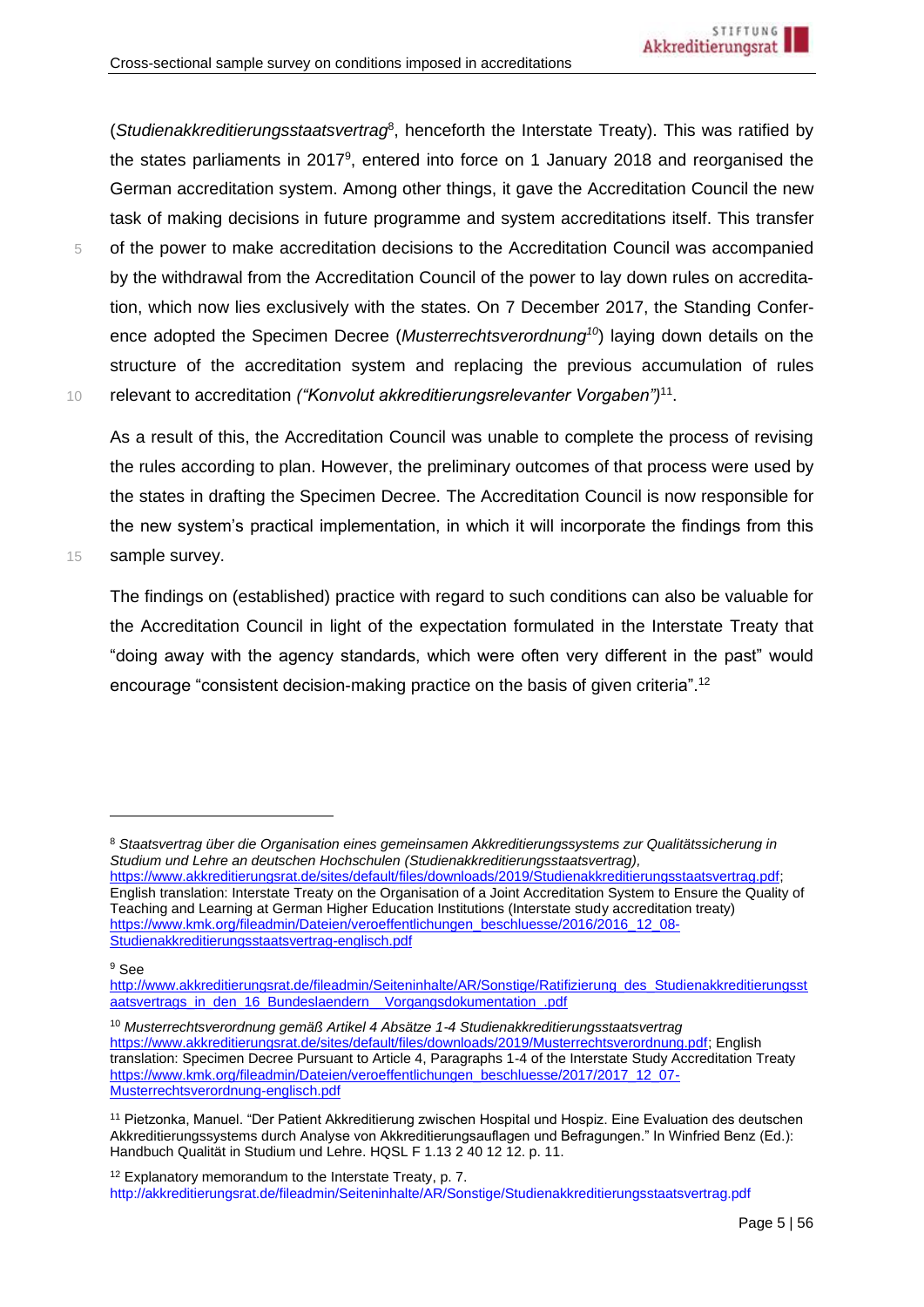The explanatory memorandum to the Specimen Decree additionally states with regard to section 24 that conditions "should only come into question in future in exceptional cases"<sup>13</sup>. From this it is inferred that the states desire a change relative to established practice with regard to the imposition of conditions. This study will therefore also address how this 5 requirement can be taken into account in light of experience from past years.

The study can also provide an overview of and learn from common practice so far with regard to conditions attached to accreditation and help adopt a body of good practice. Finally, conditions are analysed relative to the division into formal and academic criteria as laid down in the Specimen Decree.

<sup>13</sup> Explanatory memorandum to the Specimen Decree, p. 34.

[https://www.akkreditierungsrat.de/sites/default/files/downloads/2019/Musterrechtsverordnung.pdf](https://www.akkreditierungsrat.de/fileadmin/Seiteninhalte/Sonstige/en/171207_Specimen_decree.pdf)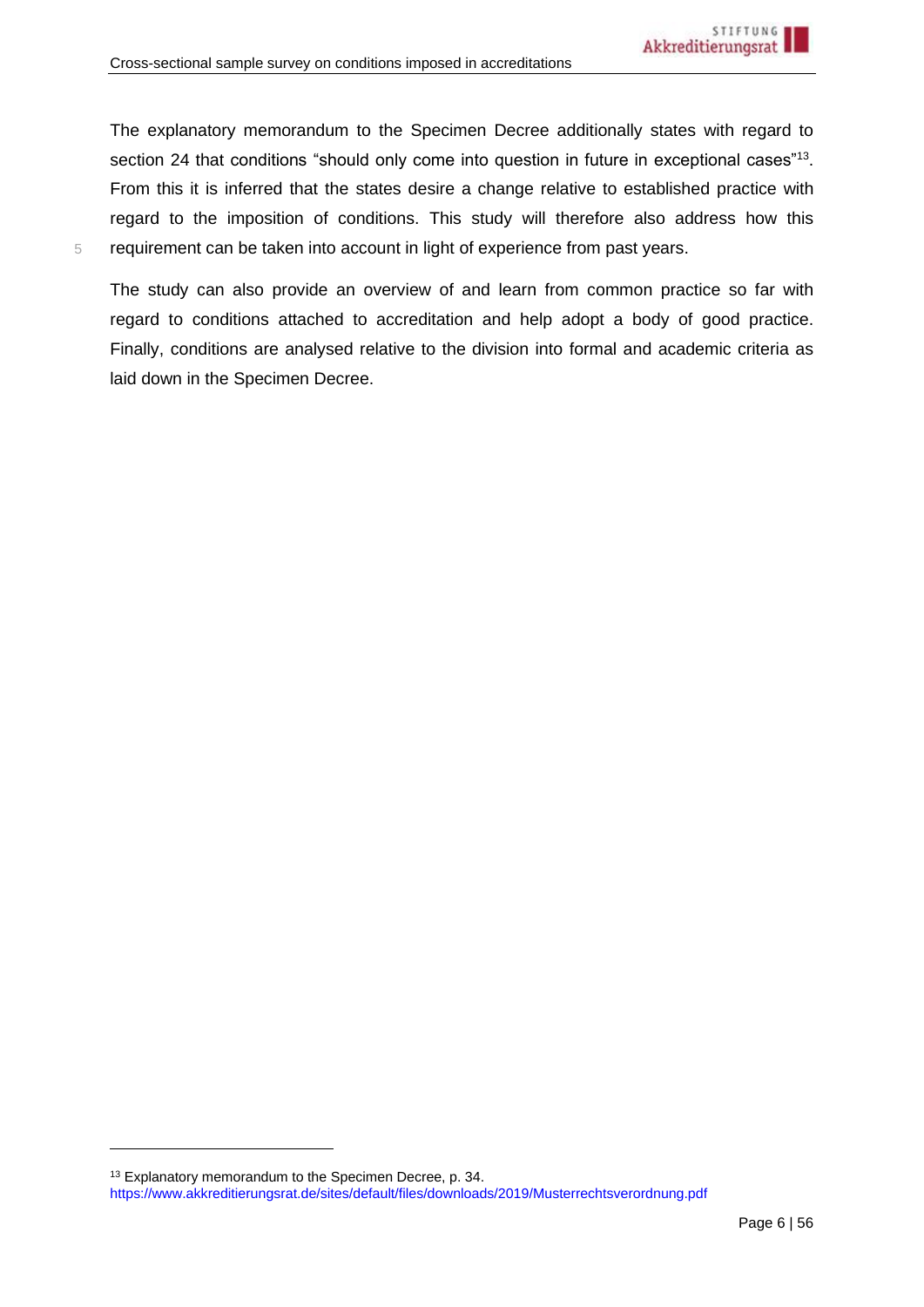## <span id="page-6-0"></span>**4 Data, sample and analysis factors**

Taking into account agencies' market shares, from all agencies performing programme accreditations (eight out of ten), a selection was made among programme accreditations carried out in accordance with the Rules for the Accreditation of Study Programmes and for  $5$  System Accreditation<sup>14</sup> as last amended on 20 February 2013 (henceforth the Rules). Cluster accreditations were split into individual study programmes, and partial study programmes (meaning study programmes within combined study programmes) were regarded as separate study programmes.

The number of study programmes analysed per agency depended on its market share, with 10 ten study programmes from one small agency, 50 each from three medium-sized agencies and 75 each from four large agencies. The accreditations were selected chronologically: Accreditations from 2015 were selected first – because any conditions imposed then were meant to have been met by the time of compiling the data (spring 2017) – and then earlier accreditations, working backwards to when the new Rules entered into effect in 2013. If that 15 was not enough to make up the number wanted, more recent accreditations were added from 2016 onwards (subject to the requirement that the process of meeting any conditions was complete). For one now medium-sized agency, the small number of accreditations carried out in the analysis period meant that instead of the targeted 50 study programmes, only 42 were accredited in accordance with the 2013 Rules, as a result of which a total of 20 452 (instead of the planned 460) study programmes were ultimately included in the analysis.

The study programmes were identified with the aid of accreditation notifications from the respective agencies and their review reports, most of which were found in the database of accredited study programmes. However, some links to review reports were incorrect or missing in the database. In such cases, the review reports were found using the agencies' 25 own databases and the agencies were asked to correct or add the links in the database of accredited study programmes.

One challenge in compiling the data consisted of actually locating the conditions in review reports because review reports from some agencies vary considerably in structure. Some agencies place the decision together with any conditions at the beginning of the review report 30 and some at the end, and in some cases conditions are specified at several places in the

<span id="page-6-1"></span><sup>14</sup> *Regeln für die Akkreditierung von Studiengängen und für die Systemakkreditierung*

[http://archiv.akkreditierungsrat.de/fileadmin/Seiteninhalte/AR/Beschluesse/AR\\_Regeln\\_Studiengaenge\\_aktuell.pd](http://archiv.akkreditierungsrat.de/fileadmin/Seiteninhalte/AR/Beschluesse/AR_Regeln_Studiengaenge_aktuell.pdf) [f,](http://archiv.akkreditierungsrat.de/fileadmin/Seiteninhalte/AR/Beschluesse/AR_Regeln_Studiengaenge_aktuell.pdf) English translation: Rules for the Accreditation of Study Programmes and for System Accreditation [http://archiv.akkreditierungsrat.de/fileadmin/Seiteninhalte/AR/Beschluesse/en/AR\\_Regeln\\_Studiengaenge\\_en\\_akt](http://archiv.akkreditierungsrat.de/fileadmin/Seiteninhalte/AR/Beschluesse/en/AR_Regeln_Studiengaenge_en_aktuell.pdf) [uell.pdf](http://archiv.akkreditierungsrat.de/fileadmin/Seiteninhalte/AR/Beschluesse/en/AR_Regeln_Studiengaenge_en_aktuell.pdf)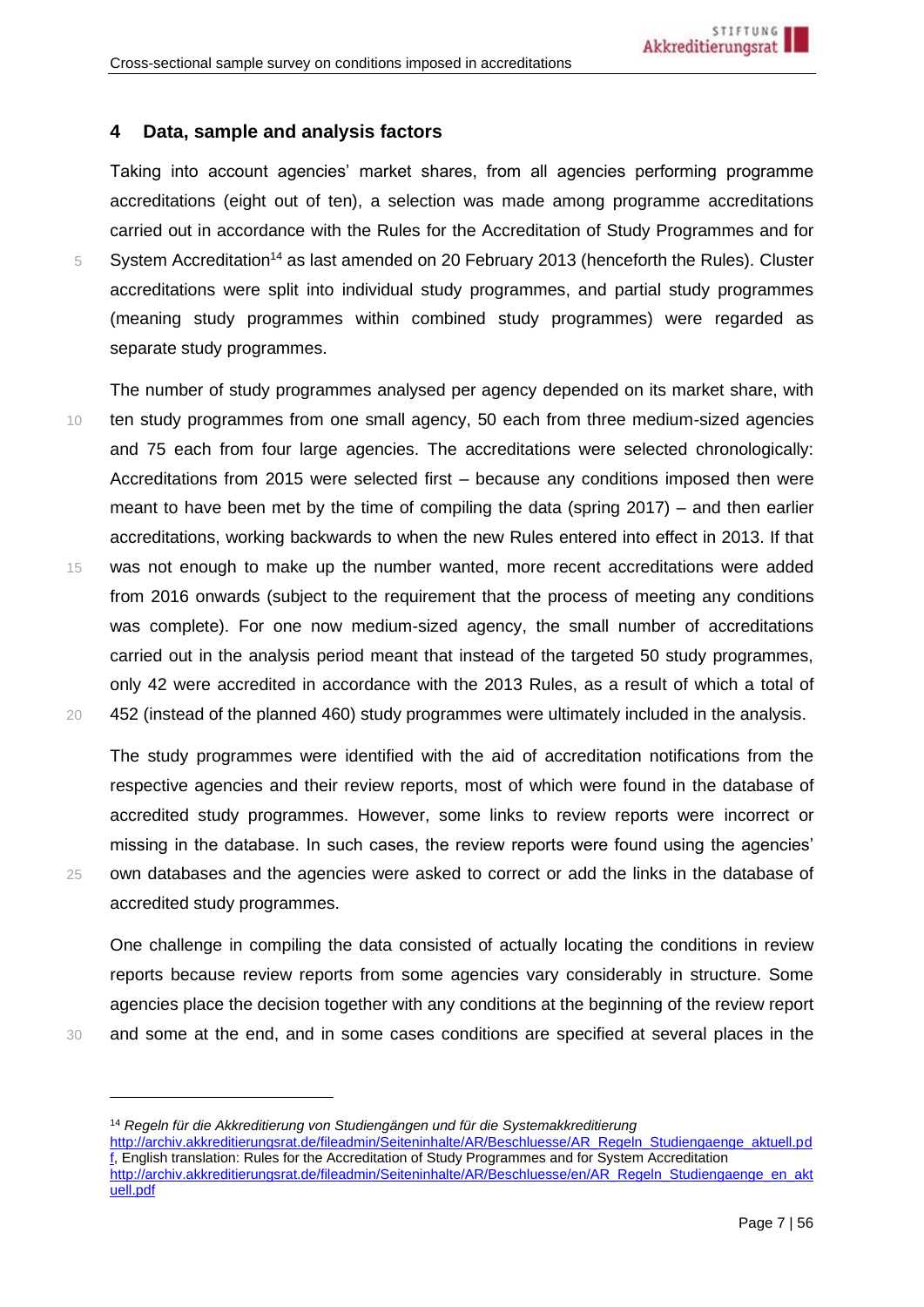report. Sometimes, in addition to the conditions imposed by accreditation committees, reviewers' recommendations as to the wording of conditions are also cited.

There were no further restrictions regarding the make-up of the sample. It thus included accreditations at a variety of higher education institutions throughout Germany and at the 5 three main categories of higher education institution (mainstream higher education institutions, higher education institutions of applied sciences and colleges of art and music) and at schools of cooperative education, as well as higher education institutions of varying sizes and with various funding entities. There were also no restrictions regarding the range of subjects. In contrast to Suchanek et al., such 'structure variables'<sup>15</sup> (type and size of higher 10 education institution, funding entity, Land, information on selected study programmes, special forms of study programmes, etc.) were not analysed in this study for reasons of capacity<sup>16</sup>. The one exception to this is that initial accreditation versus reaccreditation is used and analysed as a structure variable to see if the number of imposed conditions decreases or the substance of conditions changes the longer a study programme has been accredited.

<span id="page-7-2"></span>15 The analysis was not intended to cover agencies' internal processes. The process by which conditions are met was also of no interest in this study. Consequently, no accreditations were included where the process of meeting conditions was not yet complete. The analysed data thus provide a suitable basis for addressing the questions raised in the present study with regard to conditions imposed in accreditations.

#### <span id="page-7-0"></span>20 **5 Methodology: document analysis**

This section presents the methodology used and is to be read together with the [tables](#page-38-1) in the Annex. Qualitatively derived categories are quantified; arithmetic means are shown in bar charts.

## <span id="page-7-1"></span>**5.1 Coding scheme**

25 The present study is based methodologically on document analysis, a research method commonly used in the social sciences. One of the central tasks in document analysis is the development of a coding scheme<sup>17</sup>. The primary aim of coding in this study is to match the

<sup>15</sup>Suchanek et al. (2012), p. 29.

<sup>&</sup>lt;sup>16</sup> Suchanek et al. (2012) concluded that the structure variables 'type of higher education institution', 'funding entity' and 'type of degree' did not play any role as influencing variables. The situation was difficult with regard to the variable 'size of higher education institution'. Cf. pp. 38 ff.

<sup>17</sup> Cf. Suchanek (2012), pp. 29-30.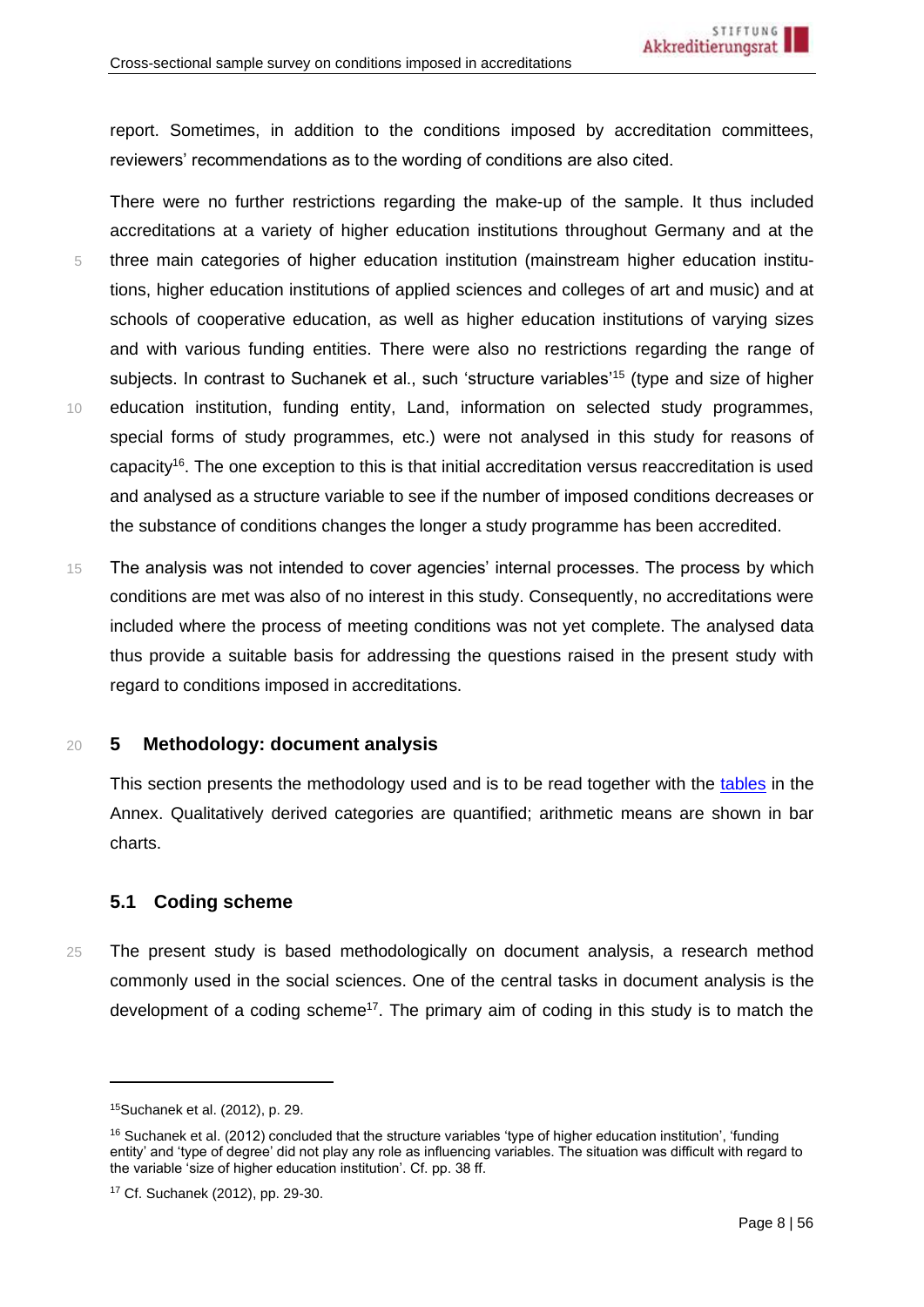concerns raised in the text of a condition ('concern' here meaning that part of the condition which names a defect) as clearly as possible to the Accreditation Council's criteria.

First, the eight agencies were asked about their experience in the use of internal categorisations of conditions and recommendations. All but one agency provided information in 5 response to the planned study. As mentioned, AQAS had already addressed the topic in a thematic analysis published in early January 2017. The remainder provided information about their experience in imposing conditions and made reference, among other things, to the challenge of finding a good choice of wording that identified the defect concerned without pre-empting a solution. On the other hand, they said, it was important to formulate conditions 10 in an action-oriented manner in order to aid implementation, although this greatly impaired comparability. For example, standard wording had become established for those defects which often result in conditions being imposed, which helped maintain consistency within an agency. Conversely, agencies referred to the need to tailor the wording of conditions to the situation and institution. One agency rightly (although see footnote [16\)](#page-7-2) raised the importance 15 of structure variables for the information value of this study, although these were only partly included in the analysis for capacity reasons, as mentioned.

In a second step, a subset of conditions (n=50, conditions from various agencies) was subjected to a preliminary analysis and initial categories were developed. The analysis is based on the criteria for the accreditation of study programmes (Section 2 of the Accredita-20 tion Council Rules as amended in 2013 – henceforth the Criteria). Grouped under each criterion are varying numbers of requirements; these are referred to in the present study as *subcriteria*. Analysis of subcriteria makes it possible to draw detailed conclusions about the defects named by agencies and about any resulting need for action.

The subcriteria together with the actual wording of conditions served as the basis for 25 developing categories. The Standing Conference's Common Guidelines<sup>18</sup> (referenced in criterion 2.2 of the Rules) also served as a source for additional distinguishing characteristics. The figure below illustrates the approach followed:

<sup>18</sup> *Ländergemeinsame Strukturvorgaben für die Akkreditierung von Bachelor- und Masterstudiengängen* [http://archiv.akkreditierungsrat.de/fileadmin/Seiteninhalte/KMK/Vorgaben/KMK\\_Laendergemeinsame\\_Strukturvor](http://archiv.akkreditierungsrat.de/fileadmin/Seiteninhalte/KMK/Vorgaben/KMK_Laendergemeinsame_Strukturvorgaben_aktuell.pdf) [gaben\\_aktuell.pdf,](http://archiv.akkreditierungsrat.de/fileadmin/Seiteninhalte/KMK/Vorgaben/KMK_Laendergemeinsame_Strukturvorgaben_aktuell.pdf) English translation: Common Structural Guidelines of the Länder for the Accreditation of Bachelor's and Master's Study Courses

[http://archiv.akkreditierungsrat.de/fileadmin/Seiteninhalte/KMK/en/KMK\\_Laendergemeinsame\\_Strukturvorgaben\\_](http://archiv.akkreditierungsrat.de/fileadmin/Seiteninhalte/KMK/en/KMK_Laendergemeinsame_Strukturvorgaben_en_aktuell.pdf) [en\\_aktuell.pdf](http://archiv.akkreditierungsrat.de/fileadmin/Seiteninhalte/KMK/en/KMK_Laendergemeinsame_Strukturvorgaben_en_aktuell.pdf)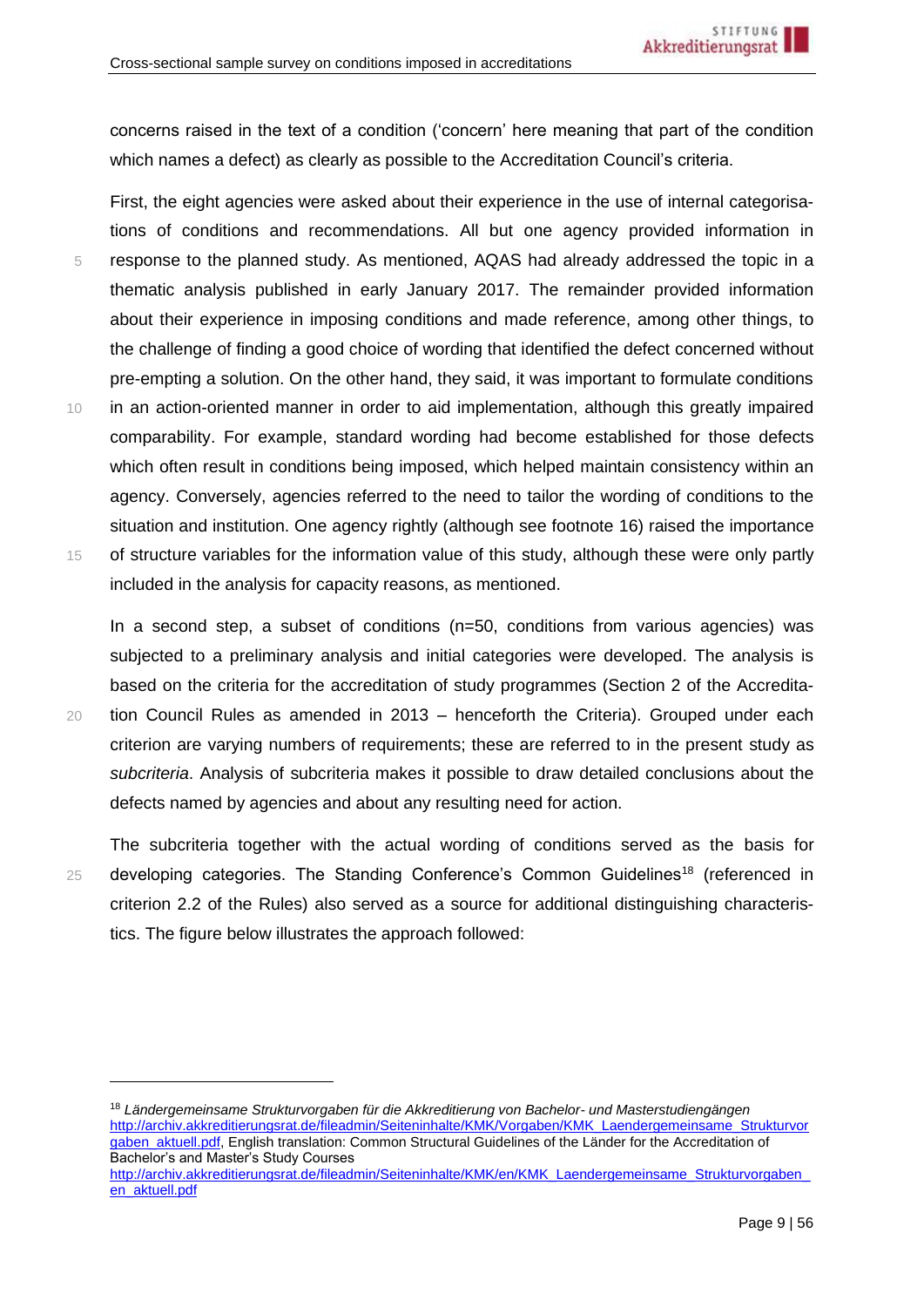

Figure: Categorisation

Additional categories were developed when the analysis was extended to take in the total number of conditions imposed. Some conditions raised multiple concerns; all concerns were 5 used in the derivation of categories. The result was a system of 42 categories (see [Annex,](#page-38-1) Tables 6-9). In a second step, the categories were matched as closely as possible to the Accreditation Council's criteria. Like Suchanek et al., Pietzonka and AQAS, the present study also comes to the conclusion that a perfect match is not always possible here. Section [6.2.4](#page-30-0) also addresses how the categories can be analysed in terms of formal characteristics (such 10 as transparency and names of degrees) versus academic characteristics (such as expertise and academic feasibility) in line with the Specimen Decree.

Various challenges were encountered in coding and are briefly described in the following.

## <span id="page-9-0"></span>**5.2 Coding challenges**

#### Challenge 1: Accreditation Council Criteria contain cross-references to third-party documents

15 The Accreditation Council's Criteria contain cross-references to third-party documents of relevance to accreditation. Criterion 2.2 references both the *Qualifications Framework for German Higher Education Qualifications* (henceforth the Qualifications Framework) and the Standing Conference's common and states-specific structural guidelines. It transpired that a single category was sufficient to classify concerns relating to the Qualifications Framework,

20 whereas it appeared more useful to have several separate categories for the Standing Conference guidelines, and particularly the Common Guidelines.

#### Challenge 2: Duplication/overlapping of AC criteria with other documents

There are also requirements that are referred to both in the Accreditation Council Criteria and in third-party documents. For example, recognition in accordance with the Lisbon Recogni-25 tion Convention of credits earned at other higher education institutions is enshrined both in criterion 2.3 of the Accreditation Council Rules and heading 1.2 of the Framework Guidelines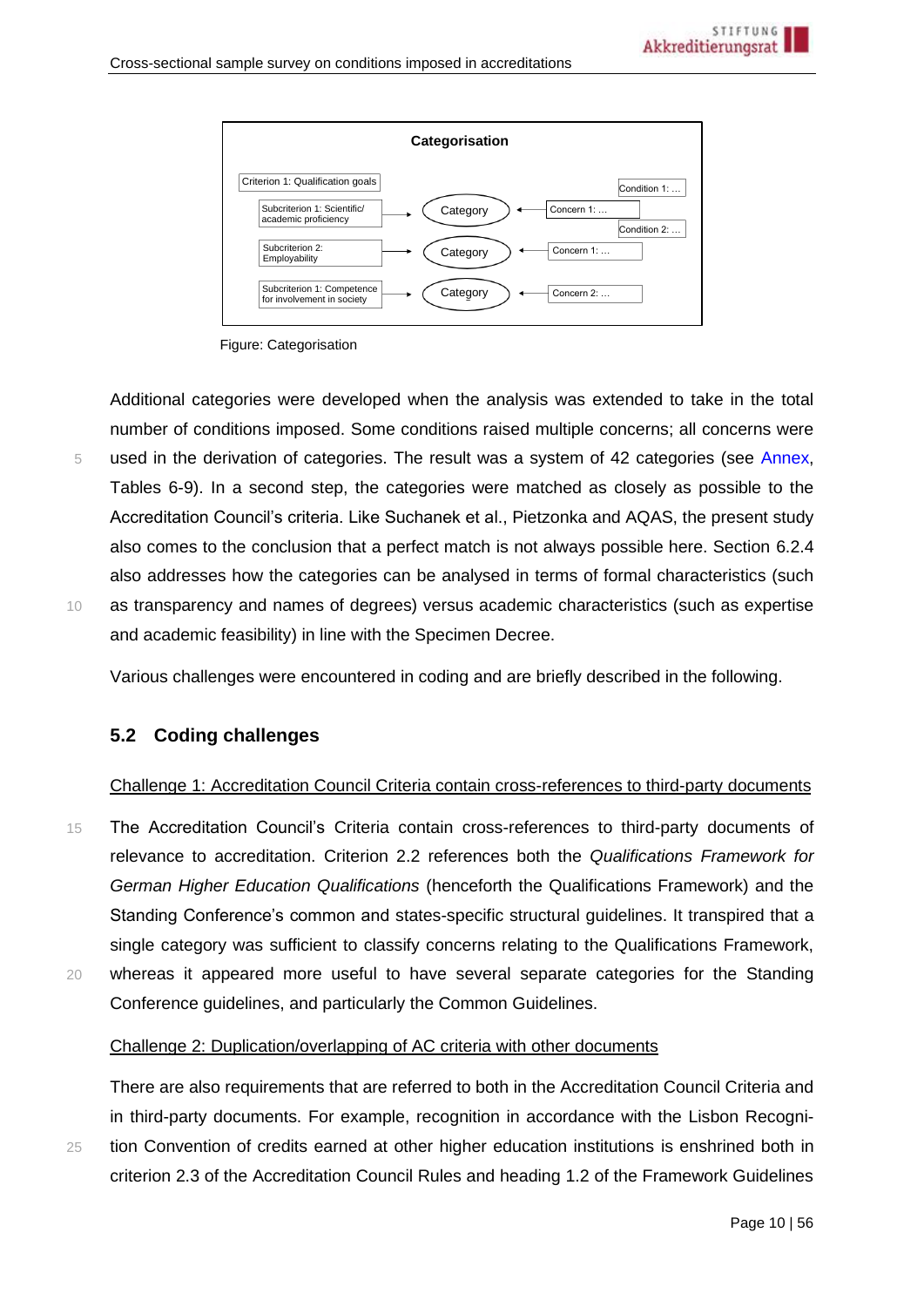for the Introduction of Credit Point Systems and the Modularisation of Study Courses (the annex to the Common Guidelines).

In cases like this, the category was assigned first (in this instance, for example, 'crediting/recognition'); when subsequently matching the categories to AC criteria, the category 5 was then matched to heading/criterion 2.3.

#### Challenge 3: Overlaps between criteria within the Accreditation Council Rules

The subcriterion "Every module, as a rule, concludes with an examination covering the entire module" (category: 'One examination per module') can be matched both with criterion 2.5, 10 'Examination system' (which contains the exact wording of the subcriterion) and with criterion 2.4, 'Academic feasibility' (in connection with "frequency and organisation of examinations which is adequate and has a reasonable workload"). The different Accreditation Council criteria overlap here; AQAS also found in its study that "the Accreditation Council's criteria cannot be clearly separated without overlaps and certain conditions can be related to 15 multiple criteria"<sup>19</sup>.

Some review reports specified the criterion that a condition related to; in many cases, multiple criteria were cited as 'reference' for a given condition. Both practices were helpful in understanding the direction in which a condition was meant. However, not all agencies consistently stated the link to an AC criterion<sup>20</sup>. Two of the eight agencies did not provide any 20 reference to an AC criterion.

Hence, for example, all concerns relating to the 'One examination per module' category were matched in this study to criterion  $2.5 -$  in the knowledge that this may be at variance with the reviewer's intention.

#### Challenge 4: Purpose of a condition not understandable without context

 $25$  It was not always evident at first glance – without knowing the broader context – what defect a condition, as worded, was addressing. Two examples:

> *"The examination regulations must be published with the changes described in the statement of 29 May 2015."*

<sup>19</sup> AQAS, p. 5.

 $20$  The wording of a condition was extracted from a review report at the first place where it occurred in the report; if the condition was brought into relationship with a criterion in the main text, by means of headings or (when a condition was cited twice) at a later point, this fact was not taken into account in the present study.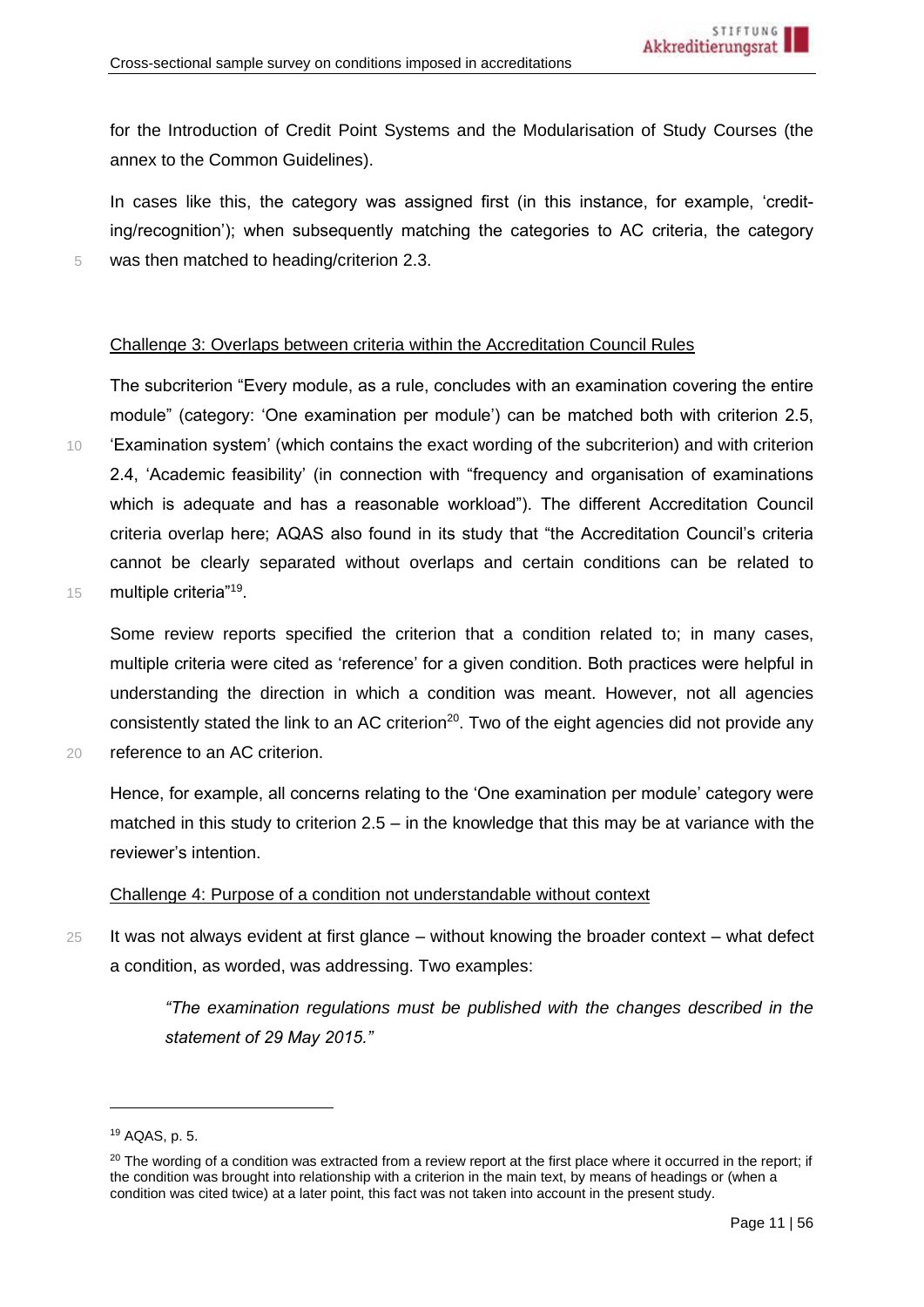*"Important aspects of the guideline-oriented approach are to be included in the study programme concept. The revised curriculum is to be presented."*

In the first example, it was unclear (pending publication) what the changes were that had to be made to the examination regulations. Where the concern being raised in a condition was 5 unclear, with no additional detail provided, it was helpful for the purposes of categorisation – in a similar way to the situation described under Challenge  $3 -$  for the number(s) of the corresponding Accreditation Council criterion (or criteria) to be cited beside the text of the condition, where this was the agency's custom. In some cases, the review report had to be consulted for further context in order to better understand the purpose of a condition.

#### <span id="page-11-0"></span>10 Challenge 5: Assignment of categories where a condition raised multiple concerns

Conditions frequently raised multiple concerns – sometimes as many as five. To determine frequencies for specific concerns/defects, the concerns in such cases were categorised separately. For this purpose, the conditions were split into the individual concerns raised. For example, one condition read as follows:

15 *"The examination system must be revised. In doing so, it must be ensured that as a rule there is only one examination per module, that examinations relate to the module and not to individual course units and that examinations as a whole are geared to the competencies to be acquired in the module. If in exceptional cases multiple examinations are provided for in a single module, this must be verifiably justified from an educa-*20 *tional perspective."*

While the condition as a whole relates to AC criterion 2.5, "Examination system" (and combining the concerns raised in a single condition therefore makes sense), the two concerns could be assigned to two different categories ('One examination per module' and 'Examinations competence-oriented').

25 Logically, the same approach was applied if a condition raised multiple concerns that related to different criteria. To cite an example relating to the categories 'Facilities' (AC criterion 2.7) and 'Expertise' (criterion 2.1):

*"The higher education institution must ensure that the subject area of building services engineering is covered academically in an engineering-oriented manner and at a scien-*30 *tific level. The higher education institution must explain how this is done. The area of building services engineering should also be integrated in the curriculum on a larger scale and interlinked with design modules."*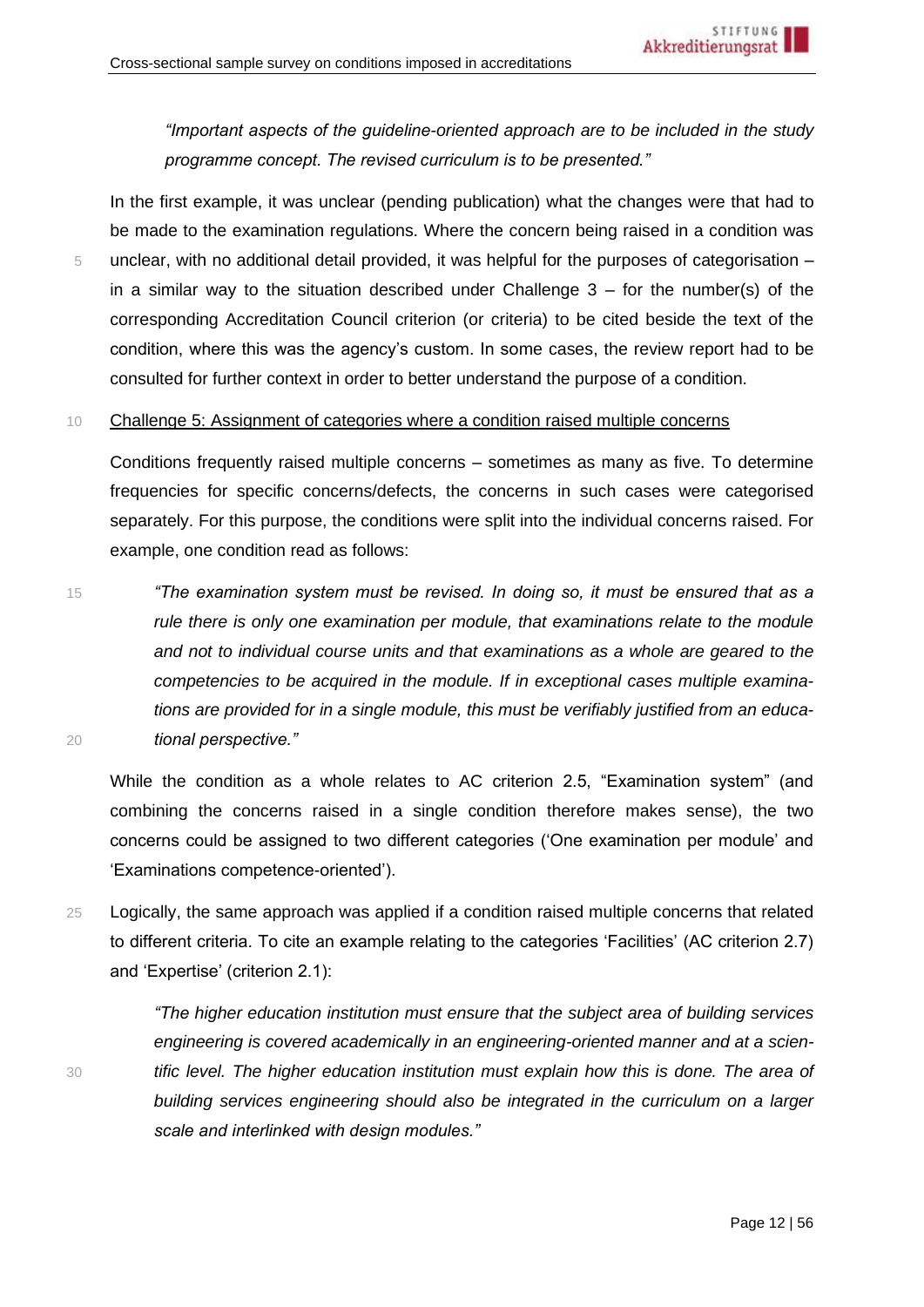If a condition raised a concern that involved multiple aspects but these related to the same category, then that category was not counted twice. To illustrate this with an example, in this case with the 'Module manual (editorial)' category (AC criterion 2.2 in conjunction with Standing Conference Framework Guidelines 1.1):

5 *"The module manuals must be revised. In doing so, particular attention must be given to the following aspects:*

*a. It must be more clearly shown which modules cover quantitative methods.*

*b. In the modules in the areas of control and intercultural management, it must be made clearer what basic competencies are taught in the Bachelor's study programmes*  10 *and what advanced competencies are taught in the relevant Master's study programme."*

These challenges and the solutions applied in each case should be borne in mind when assessing the findings presented in the following section.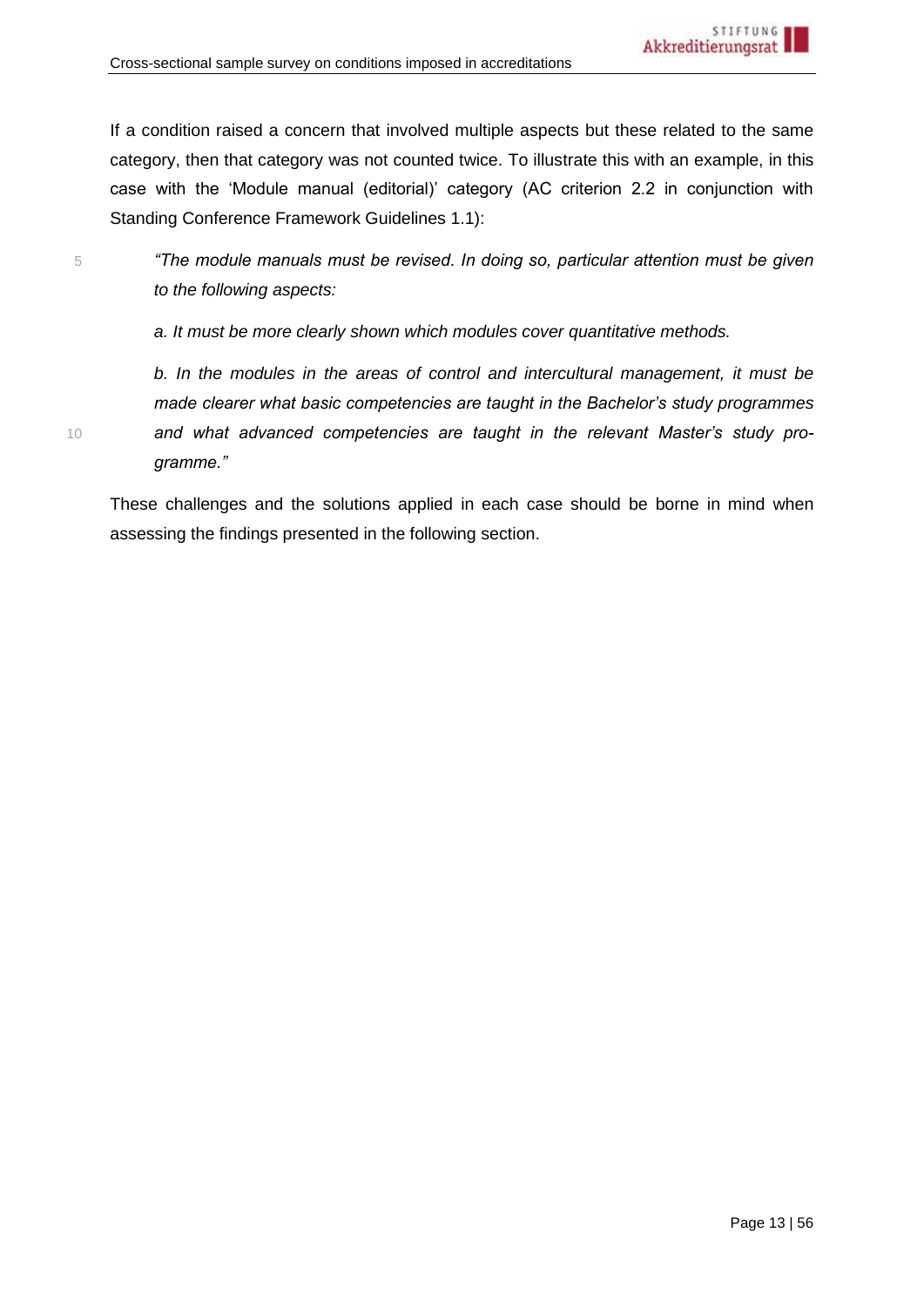# <span id="page-13-0"></span>**6 Findings**

The findings are divided into findings on conditions (Section [6.1\)](#page-13-1) and categories (Section [6.2\)](#page-22-0).

It should be mentioned at the outset that the study aims to safeguard agency anonymity. The  $5$  eight agencies involved are therefore designated by the letters A to  $H<sup>21</sup>$ . All comparisons are based not on the absolute number of conditions/concerns etc. analysed but always on the percentage of study programmes analysed for each agency.

# <span id="page-13-1"></span>**6.1 Findings relating to conditions**

The findings on (study programmes with) conditions are presented first. Based on the total 10 number of study programmes, the first question of interest is the percentage of study programmes without conditions and the average number of conditions per study programme.

In each case, the variable 'initial accreditation and reaccreditation' is analysed and compared among agencies. The selected data contains about equal numbers of initial accreditations and reaccreditations: for all accreditations (n=452), the split is 47% initial accreditations and 15 **52% reaccreditations**<sup>22</sup>.

# <span id="page-13-2"></span>**6.1.1Study programmes without conditions**

The first part of the analysis looked at how many of the study programmes included in the analysis were accredited without conditions. Of 452 (partial) study programmes, 72 were accredited without conditions. This corresponds to 16% (see Chart 1).

 $21$  Each agency has been told which letter is assigned to it.

 $22$  In two accreditations (with a total of five conditions), it was not possible to determine whether they were initial accreditations or reaccreditations, which is why the figures do not add up to 100%. These were study programmes at schools of cooperative education (*Berufsakadamien*), where the review reports did not state this information. Study programmes at schools of cooperative education are also not listed in the German Higher Education Compass (*Hochschulkompass*) and hence are not included in the database of accredited study programmes, where – besides in the review reports – such information could otherwise be found.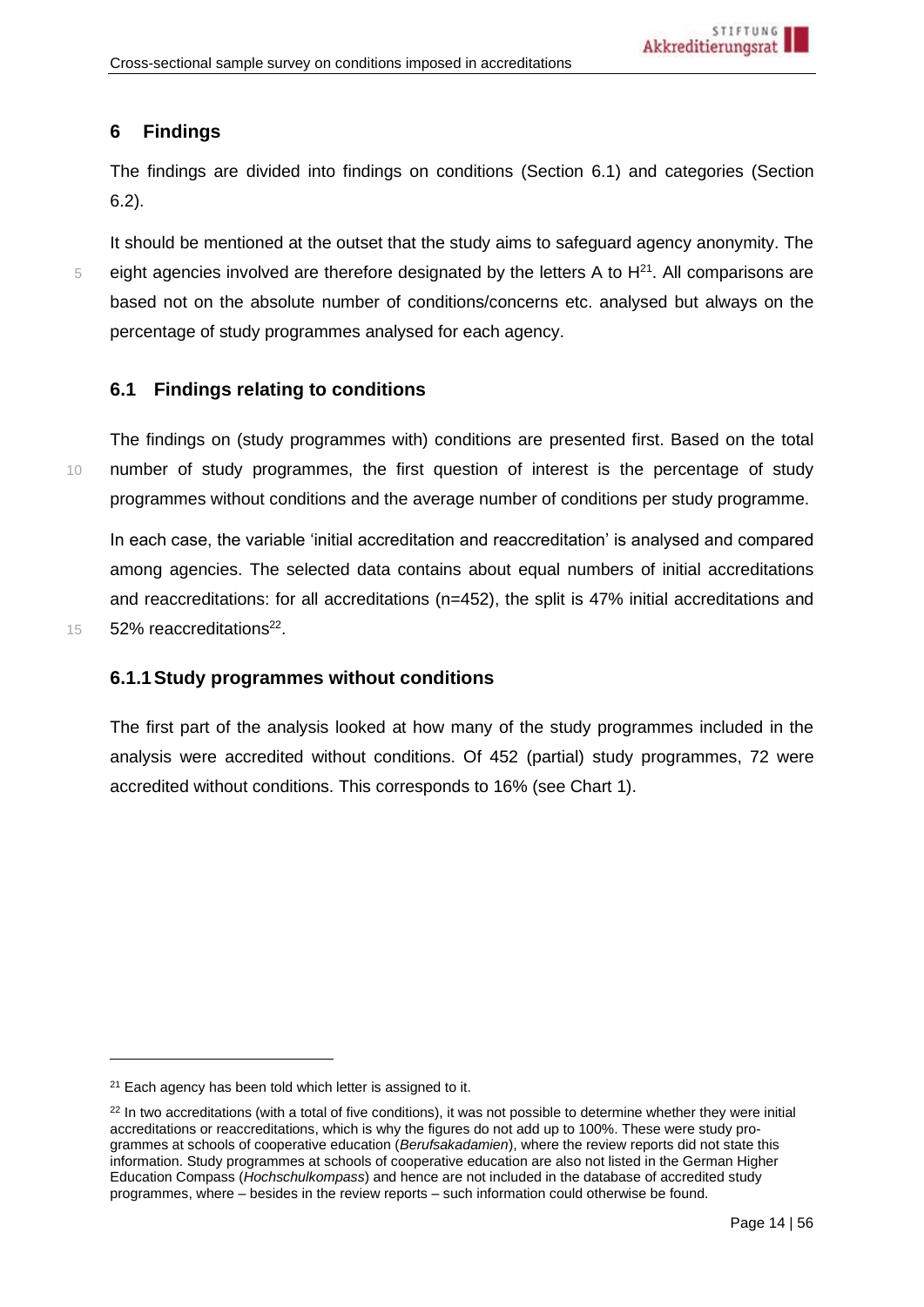

The majority of the 16% of study programmes accredited without conditions are reaccreditations. 64% of the study programmes without conditions (n=72) related to reaccreditations and 36% to initial accreditations (see Chart 2).



5

Looking only at accreditations where conditions were imposed (84% of the total; n=380), 49% of study programmes related to initial accreditations and 50% to reaccreditations<sup>23</sup>.

Comparing among agencies, there is marked variation regarding accreditations without conditions (as mentioned, relative to the total number of accreditations included in the 10 analysis). Two agencies are outliers from the average (of 16%, see Chart 1): Agency C with just under 43% of accreditations without conditions and Agency F with 5.3% (see Chart 3).

<sup>&</sup>lt;sup>23</sup> See Footnote 18 on why the figures do not add up to 100%.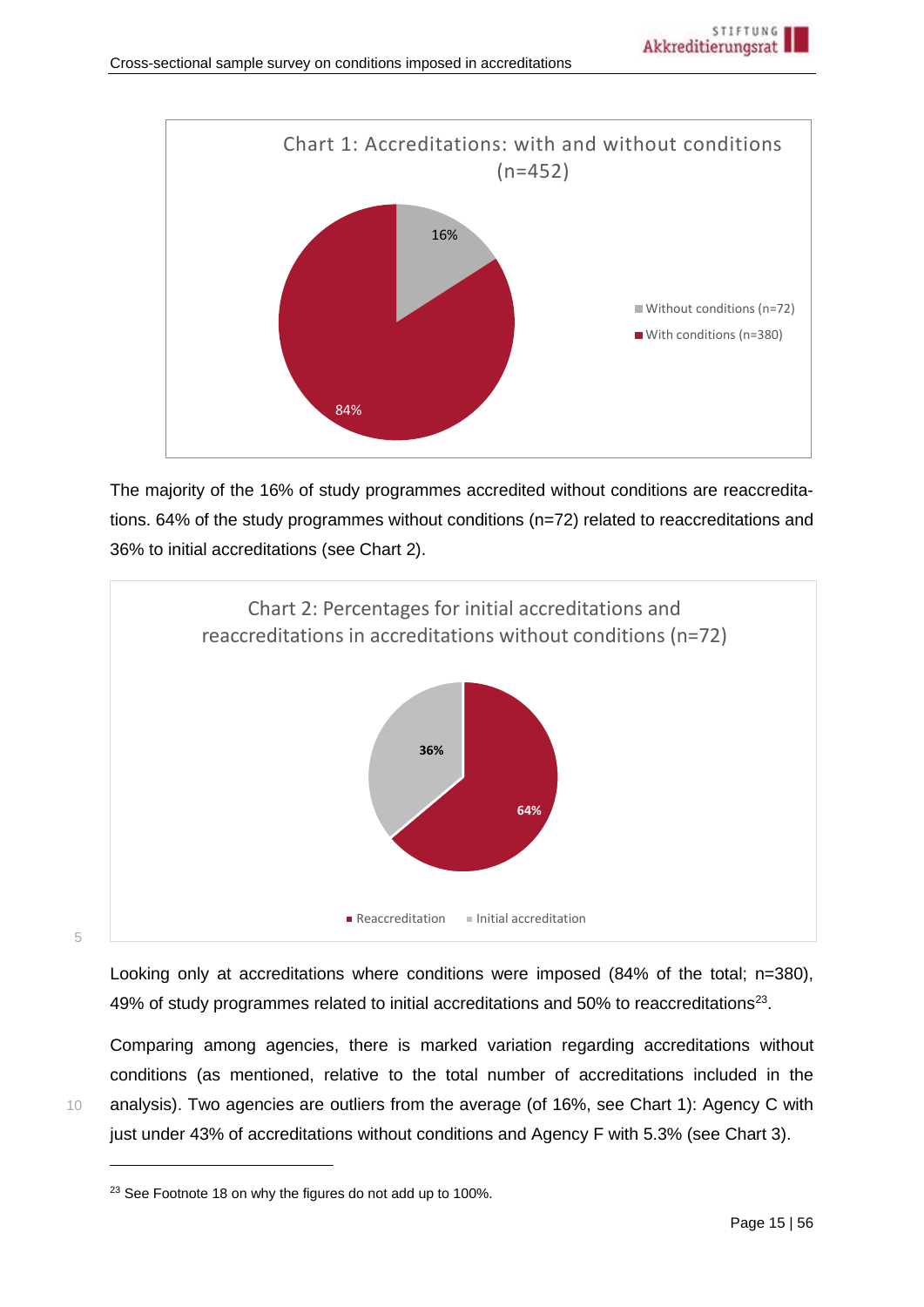

As Chart 4 shows, this is not related – when comparing among agencies – to the proportion of initial accreditations and reaccreditations *at one and the same agency*. There is no indication that above-average or below-average figures for accreditations without conditions 5 also relate to initial accreditations and reaccreditations.

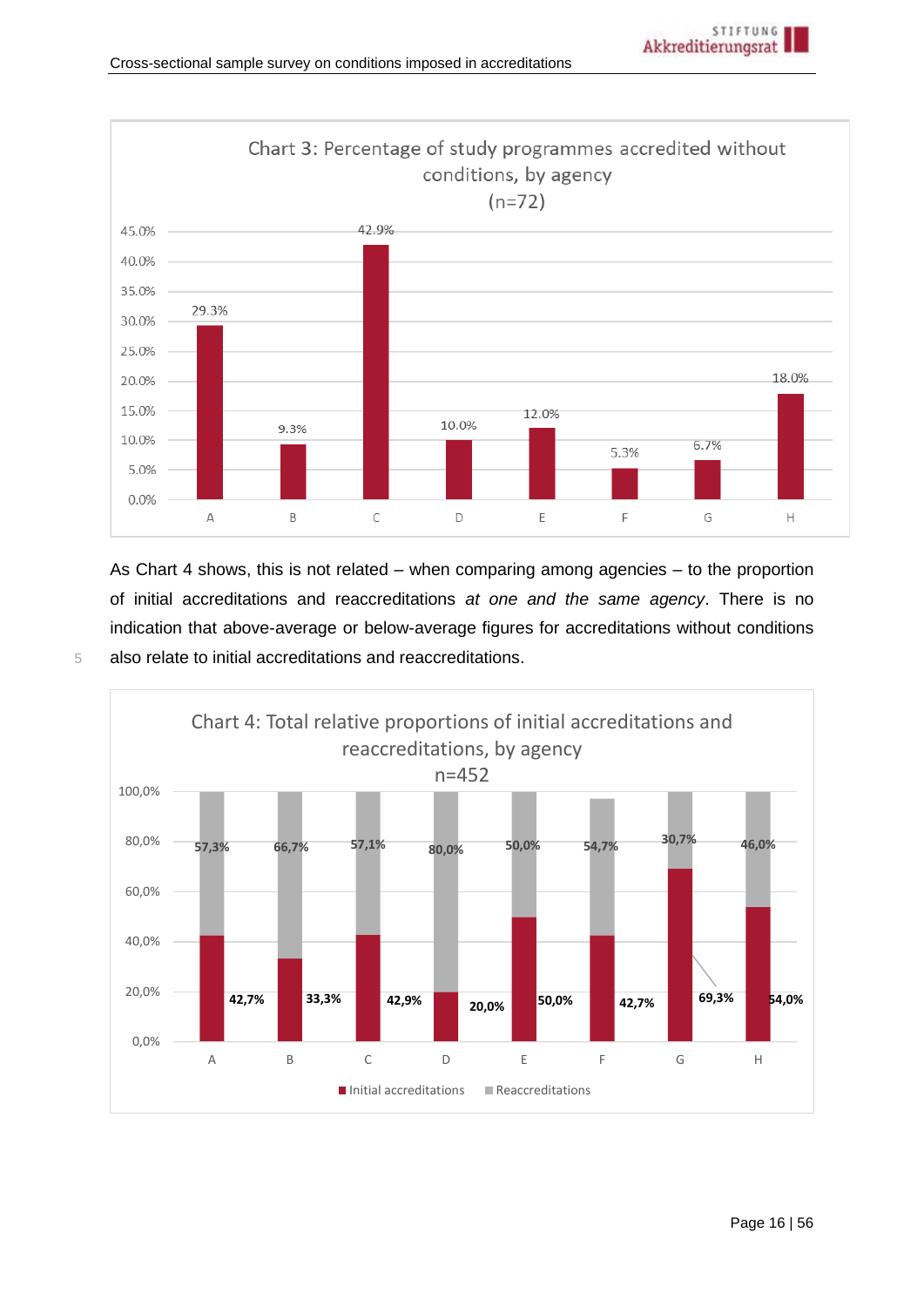If they did, agencies with a large proportion of reaccreditations (most of all Agency D, but also B, A, C and F) should also have a large proportion of accreditations without conditions. As the two charts show, no such explicit link is apparent.

**The decision whether or not to impose conditions evidently strongly depends on the**  5 **agency's 'decision-making practice'; this 'decision-making practice' varies considerably between agencies.**

Looking solely at accreditations without conditions, the following picture emerges (Chart 5):



For seven of the eight agencies (all except F), the majority of accreditations without condi-10 tions are reaccreditations; for two of them (D and H), this is true to an above-average extent. The only agency for which the assumption does not fit is Agency F, where initial accreditations, at 75%, account for a significantly greater proportion.

Analysis of additional structure variables could point to other explanations (such as agency subject specialisation, private/public higher education institution, special form of study 15 programme, etc.). No such analysis is included in the present study, however.

# <span id="page-16-0"></span>**6.1.2Conditions per study programme**

For the 452 study programmes included in the analysis, a total of 1,233 conditions were imposed; this corresponds to an average of 2.7 conditions per study programme. Looking solely at study programmes for which conditions were imposed (n=380), an average of 3.3 20 conditions were imposed per study programme.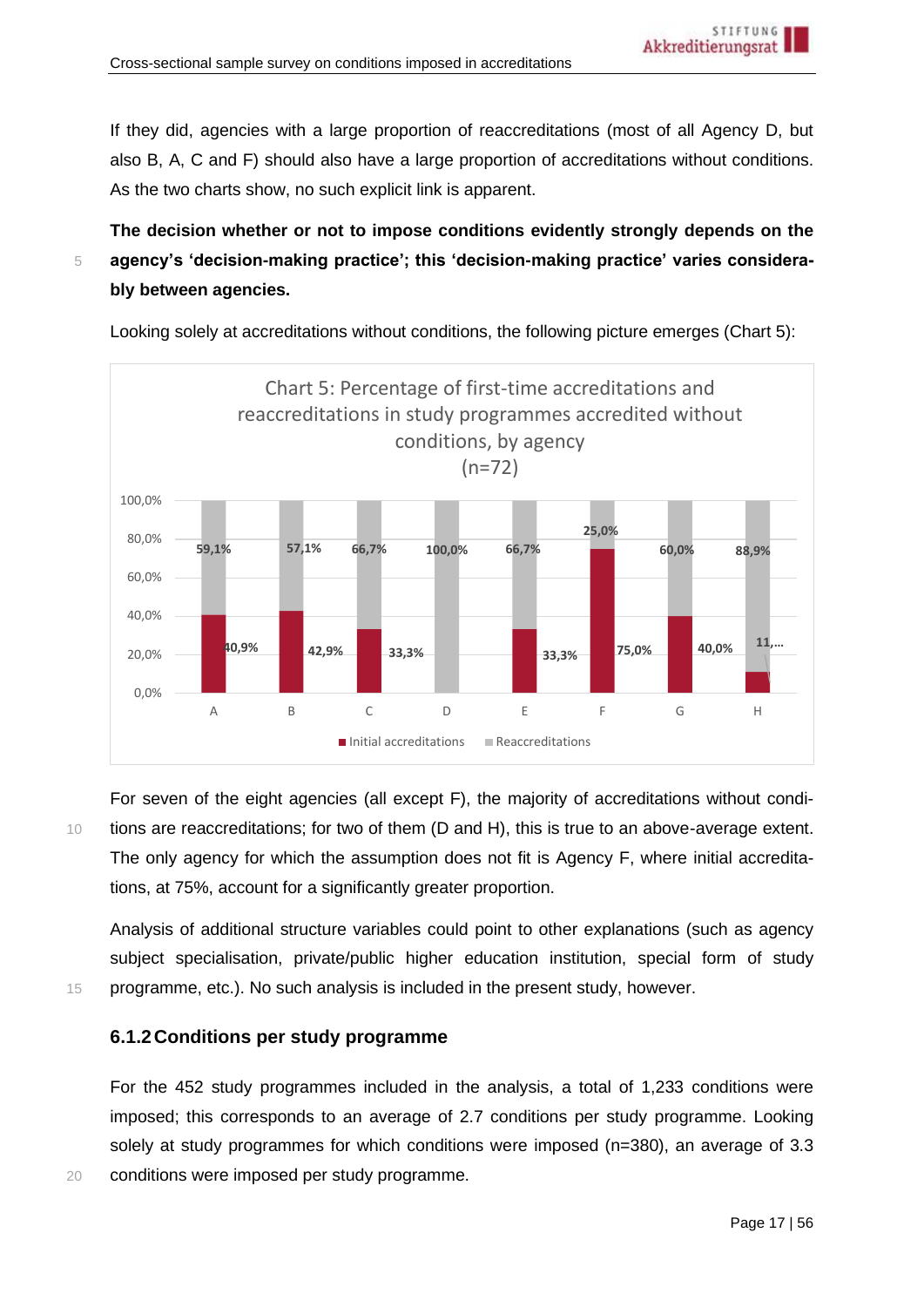The maximum number of conditions imposed in accreditations with conditions was 11 (in a single accreditation). Only in 6.6% of accreditations were seven or more conditions imposed.

| <b>Conditions/</b><br>accreditations | Number of<br>accreditations<br>$(n=380)$ | <b>Percent</b> |
|--------------------------------------|------------------------------------------|----------------|
| 1                                    | 78                                       | 20.5%          |
| $\overline{2}$                       | 75                                       | 19.7%          |
| 3                                    | 88                                       | 23.2%          |
| 4                                    | 49                                       | 12.9%          |
| 5                                    | 43                                       | 11.3%          |
| 6                                    | 22                                       | 5.8%           |
| 7                                    | 13                                       | 3.4%           |
| 8                                    | 5                                        | 1.3%           |
| 9                                    | 5                                        | 1.3%           |
| 10                                   | 1                                        | 0.3%           |
| 11                                   | 1                                        | 0.3%           |

Table 1: Distribution of conditions per accreditation

Table 2 shows the maximum number of conditions imposed in a single accreditation by each 5 agency:

| Agency   | <b>Maximum</b><br>number of<br>conditions |
|----------|-------------------------------------------|
| Agency A | 7                                         |
| Agency B | 9                                         |
| Agency C | 11                                        |
| Agency D | 9                                         |
| Agency E | 8                                         |
| Agency F | 10                                        |
| Agency G |                                           |
| Agency H | g                                         |

Table 2: Maximum number of conditions per agency

As Chart 6 shows, there are major differences among agencies. There is a conspicuous difference at Agency C; this is because Agency C accredited just under 43% of study programmes without conditions (see Chart 4). Another conspicuous feature is that Agencies 10 A and E are also well below the averages of 2.7 and 3.3 conditions per study programme while the other five agencies are significantly above them.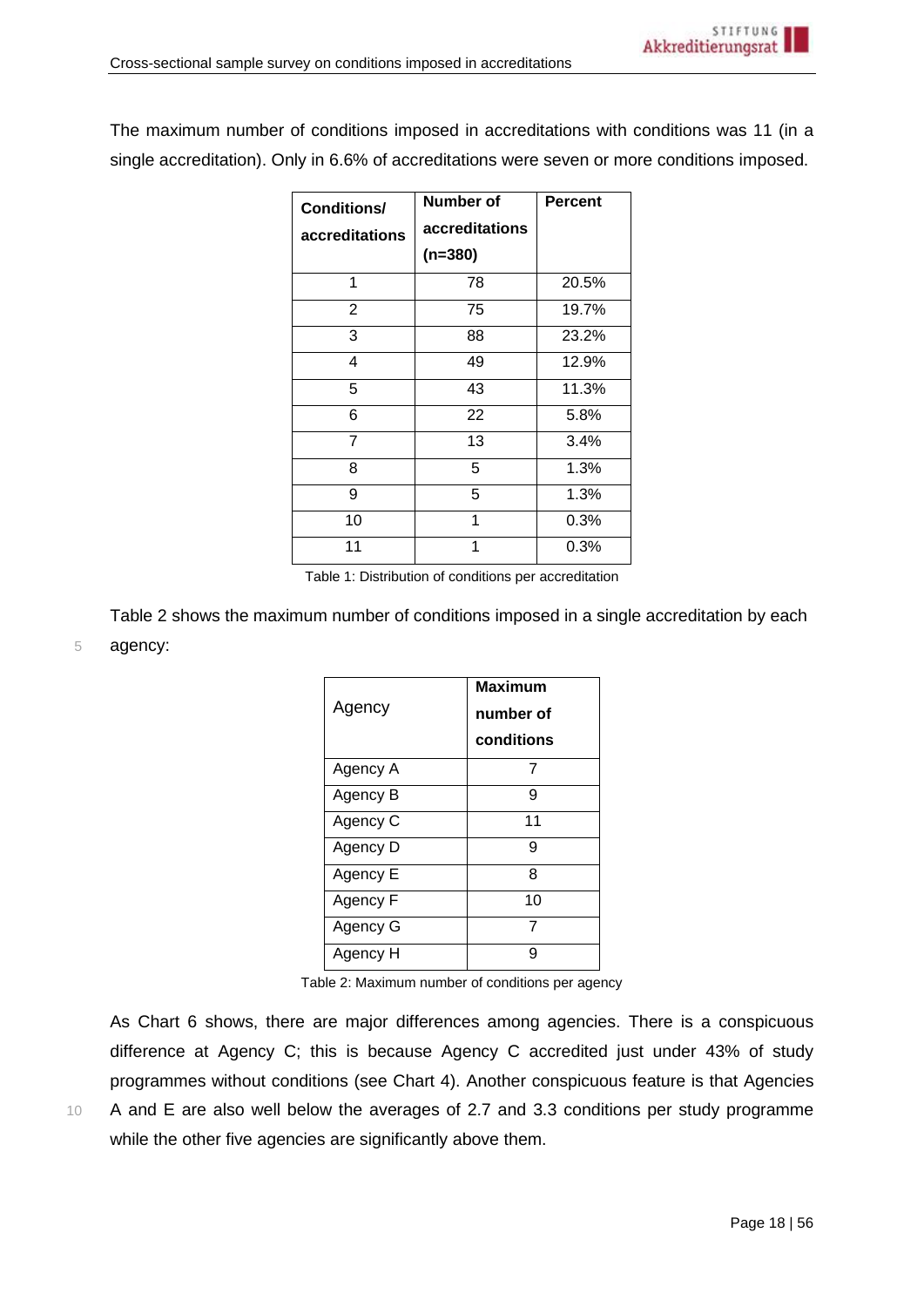

609 of the 1,233 conditions imposed are for initial accreditations (with n=213) and 619 conditions are for reaccreditations (with n=237). This means the conditions are divided almost equally between initial accreditations and reaccreditations (49.4% in initial accreditations and  $50.2\%^{24}$  in reaccreditations).



Relating this to the total proportion of initial accreditations and reaccreditations, this corresponds to an average of 2.9 conditions per initial accreditation of a study programme and 2.6 conditions per reaccreditation of a study programme. Looking solely at accreditations where 10 conditions were imposed (n=380), the average number of conditions (in initial accreditations

<sup>&</sup>lt;sup>24</sup> See Footnote 18 on why the figures do not add up to 100%.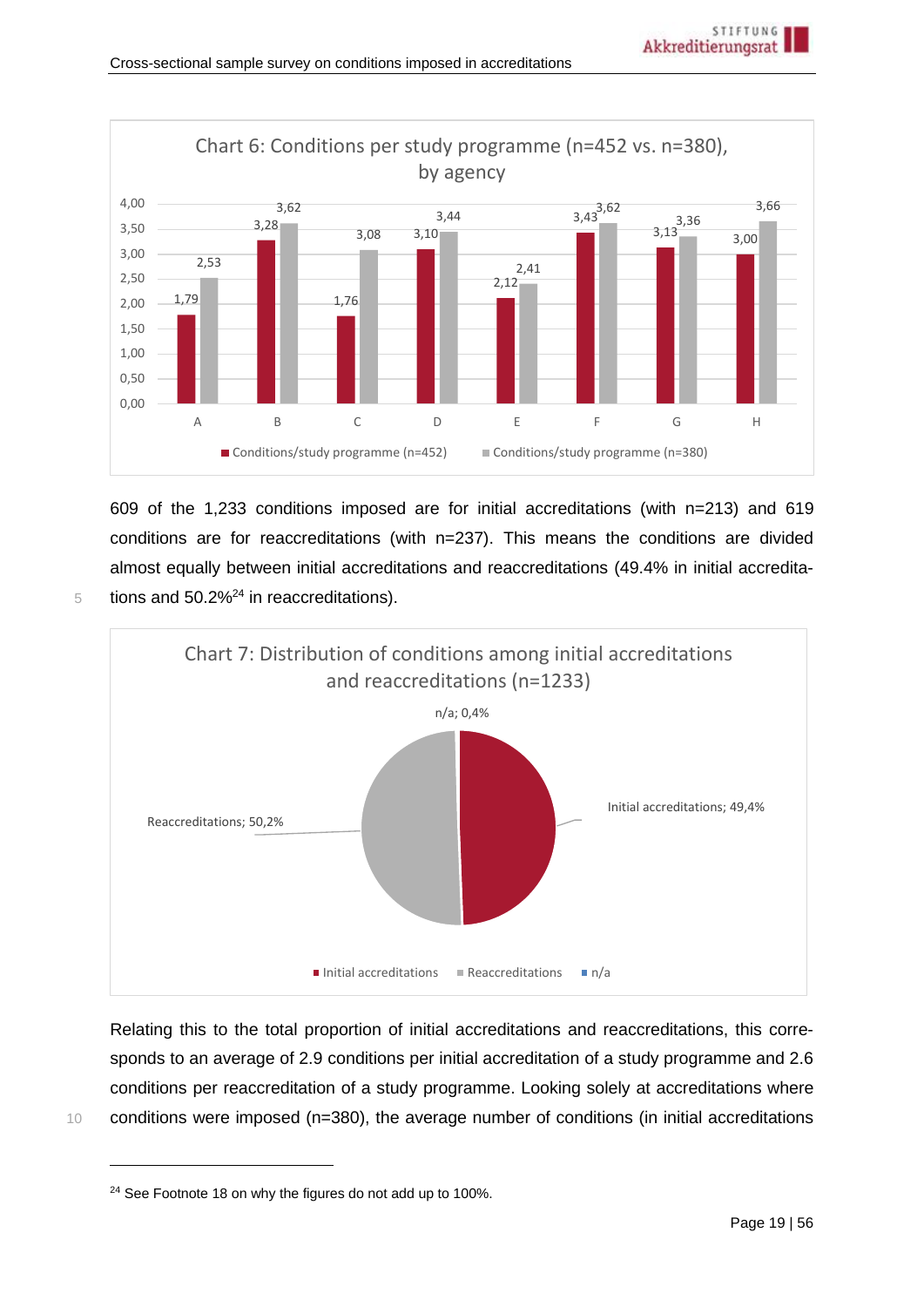and reaccreditations) is 3.3; the significant difference seen before has thus completely disappeared.

The maximum number of conditions (11 conditions per programme) was granted in an initial accreditation; the maximum number of conditions in a reaccreditation was nine (four reac-5 creditations in total).

| <b>Conditions/</b><br>accreditations | No. of initial<br>accreditations<br>$(n=187)$ | <b>Percent</b> | No. of reaccred-<br>itations (n=187) | <b>Percent</b> |
|--------------------------------------|-----------------------------------------------|----------------|--------------------------------------|----------------|
| 1                                    | 33                                            | 17.6%          | 45                                   | 23.6%          |
| 2                                    | 39                                            | 20.9%          | 35                                   | 18.3%          |
| 3                                    | 46                                            | 24.6%          | 41                                   | 21.5%          |
| 4                                    | 28                                            | 15.0%          | 21                                   | 11.0%          |
| 5                                    | 20                                            | 10.7%          | 23                                   | 12.0%          |
| 6                                    | 10                                            | 5.3%           | 12                                   | 6.3%           |
| $\overline{7}$                       | 6                                             | 3.2%           | $\overline{7}$                       | 3.7%           |
| 8                                    | $\mathbf{2}$                                  | 1.1%           | 3                                    | 1.6%           |
| 9                                    | 1                                             | 0.5%           | 4                                    | 2.1%           |
| 10                                   | 1                                             | 0.5%           |                                      |                |
| 11                                   | 1                                             | 0.5%           |                                      |                |

Table 3: Distribution of conditions per accreditation, divided into initial accreditations and reaccreditations

**It can be said that, where conditions are imposed, the average number of conditions per accreditation is the same in initial accreditations as in reaccreditations. In total,**  10 **however, reaccreditations are more frequently without conditions. As the distribution in Tables 1 and 3 shows, accreditations with the greatest numbers of conditions are exceedingly rare; almost 90% of accreditations have a maximum of five conditions, with an absolute maximum of 11 for initial accreditations and nine for reaccreditations.**

15

Comparing among agencies once again reveals major differences, as shown in Table 4: Whereas Agency D only imposed just under 10% and Agency B 26.4% of its conditions in initial accreditations, the figure for Agency G is just under 70%.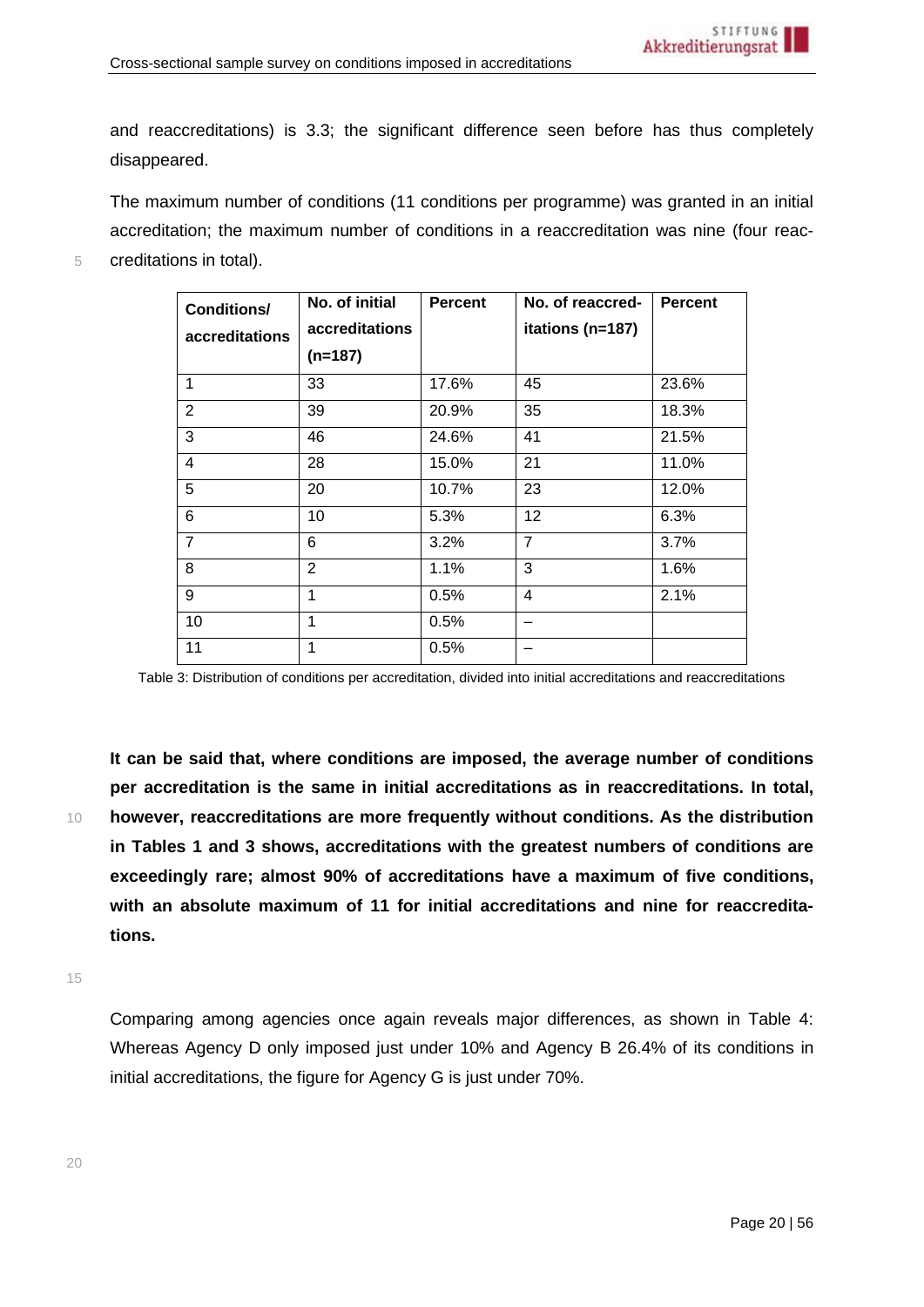| <b>Conditions</b> | <b>Initial</b> | <b>Reaccreditations</b> |
|-------------------|----------------|-------------------------|
| <b>Total</b>      | 49.4%          | 50.2%                   |
| Agency A          | 44.0%          | 56.0%                   |
| Agency B          | 26.4%          | 73.6%                   |
| Agency C          | 50.0%          | 50.0%                   |
| Agency D          | 9.7%           | 90.3%                   |
| Agency E          | 58.5%          | 41.5%                   |
| Agency F          | 47.9%          | 50.2%                   |
| Agency G          | 68.9%          | 31.1%                   |
| Agency H          | 65.3%          | 34.7%                   |

Table 4: Conditions imposed in initial accreditations and reaccreditations, in comparison among agencies

#### <span id="page-20-0"></span>**6.1.3Conditions versus concerns**

As mentioned in Section [5.1,](#page-7-1) some conditions raise multiple concerns that ultimately specify a defect that can be categorised. The 1,233 conditions included in this study raised a total of 5 1,495 concerns (262 or 21% more concerns than conditions). A total of 166 conditions (13.5%) were found that raised concerns relating to more than one defect; on average, a complaint raising multiple concerns related to 1.6 defects/concerns.

Looking at the total number of accreditations with conditions included in the analysis (n=380), it emerges that in slightly more than one third (143; 37.6%) of accreditations, at least one of 10 the conditions imposed raises more than one concern.

Looking at the distribution among agencies once again reveals major differences. Whereas Agency C did not subject a single study programme to a condition raising multiple concerns, Agency G had 47.2% more concerns than conditions (see Chart 8):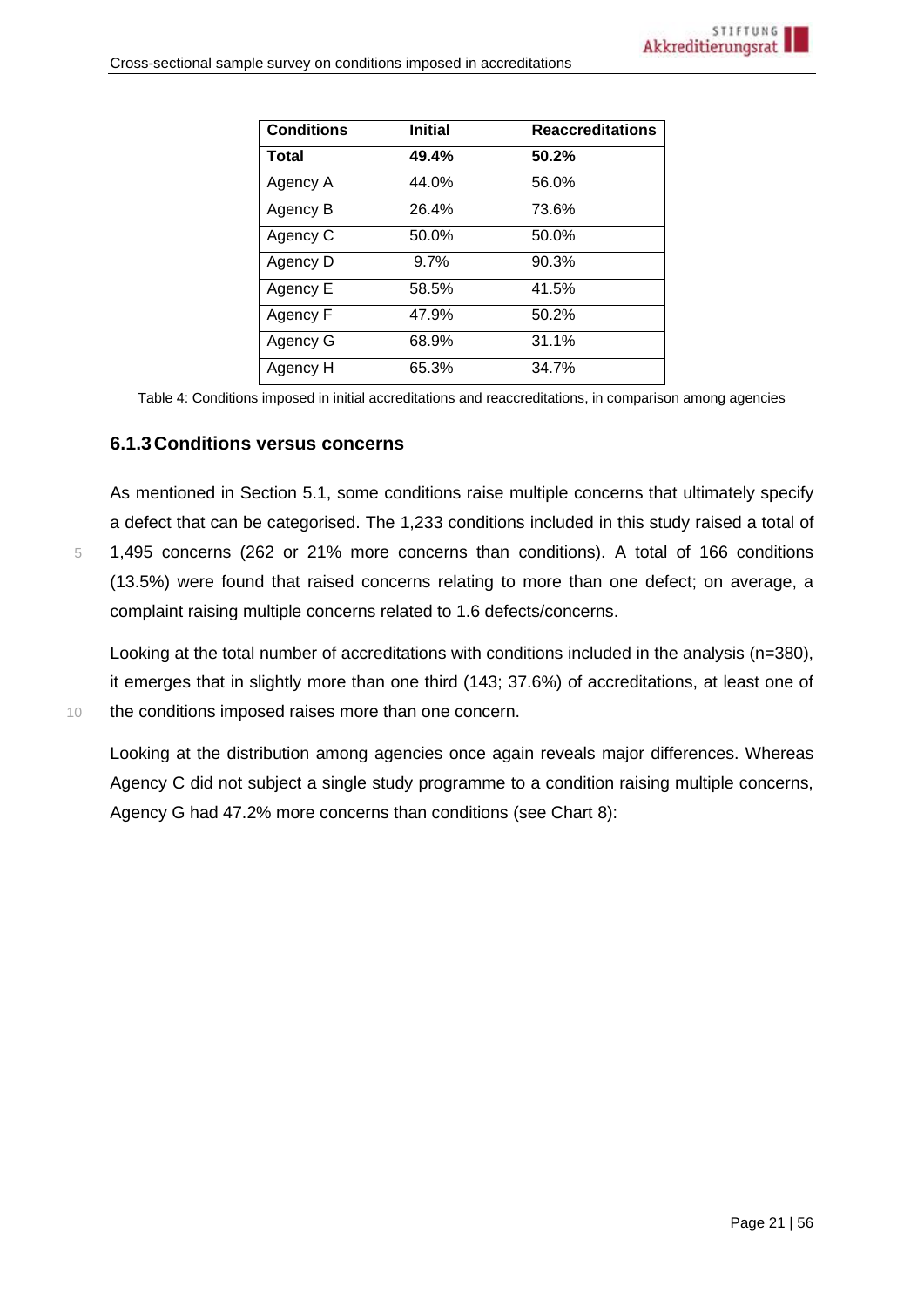

The Accreditation Council's decision rules (see Section 3 of the Rules) do not set a quantitative upper limit for the number of conditions beyond which accreditation is refused. There is therefore no need or requirement that gives an incentive to combine multiple concerns in a 5 single condition. Reviewers recommend and accreditation committees decide on accreditation according to defect severity: "The accreditation shall be granted with conditions if there are defects which can most likely be remedied within nine months" (Rules, criterion 3.1.2). No qualitative conclusion can therefore be inferred from this observation. For example, it is not possible to state that the agencies with the greatest number of concerns per condition 10 have a correspondingly small number of conditions per study programme (see Chart 6).

The observation nevertheless points to considerable variation in agency practice regarding the wording of conditions.

All comparative observations between agencies in this quantitative analysis relating to the number of accreditations without conditions and the ratio of reaccreditations to initial 15 accreditations reveal large differences. As the Accreditation Council itself (self-critically) noted in its 2007 Evaluation Report, "Having a system of […] competing accreditation agencies means that decisions made by agencies are not always consistent, even if they all work on the basis of the same rules of procedure and criteria." Suchanek et al. likewise concluded on this point that "it is not therefore possible to expect a uniform decision-making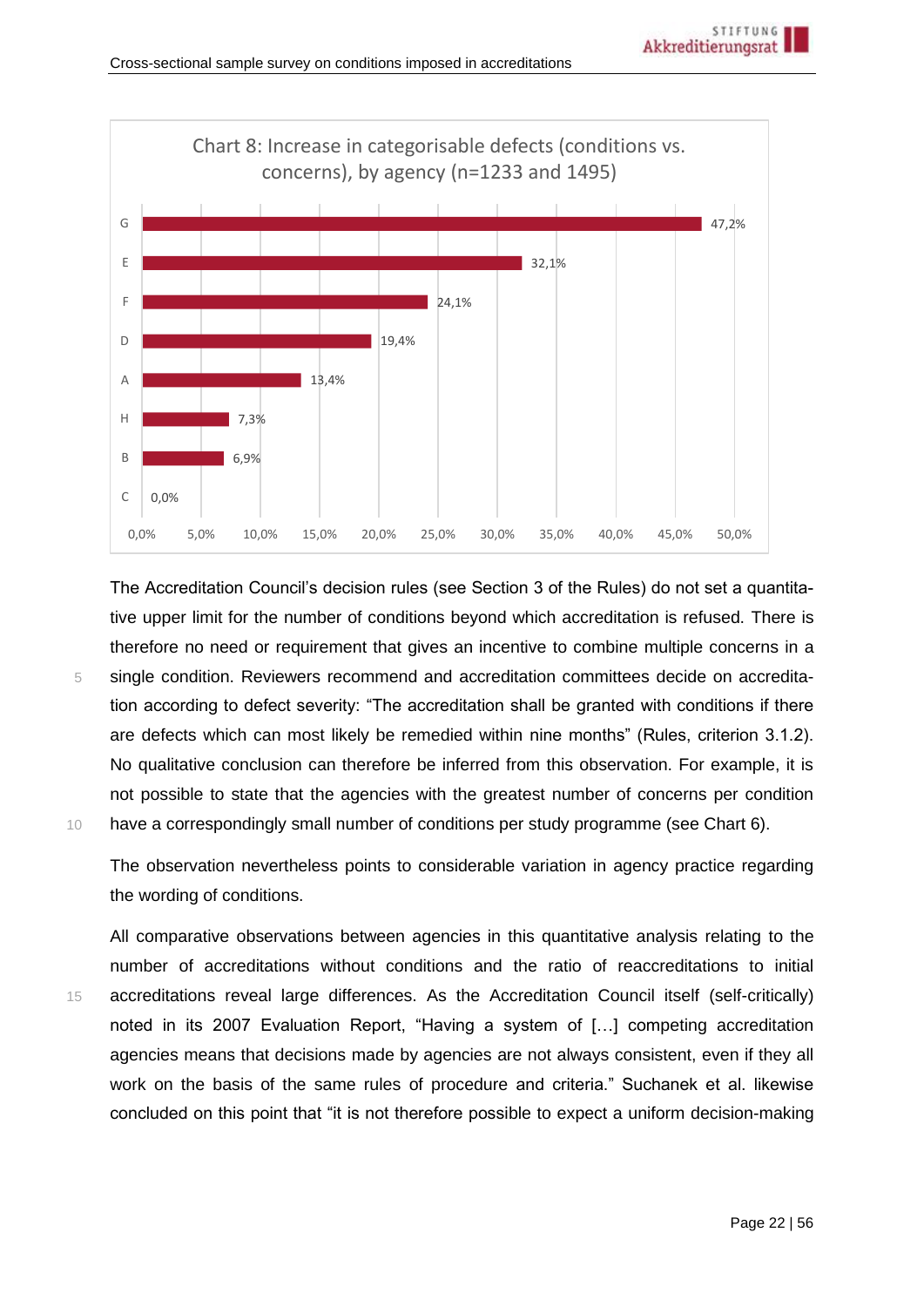practice throughout Germany".<sup>25</sup> Whether accreditation decisions and the wording of any conditions from one single authority (the Accreditation Council) prove to be more consistent in practice has yet to be seen.

# <span id="page-22-0"></span>**6.2 Analysis of the categories**

5 This subsection looks at the nature and frequency of defects leading to a condition being imposed in accreditations of study programmes included in the analysis. It also offers initial explanations with regard to experience and decisions made in accreditation practice.

The coding scheme (see Section [5.1\)](#page-7-1) comprises a total of 42 categories to which 1,495 concerns are assigned. In the following, the findings with regard to all categories are 10 presented in order of frequency. Some of the categories are not self-explanatory; explanatory notes are provided in the [Annex,](#page-38-1) Table 9.

# <span id="page-22-1"></span>**6.2.1Overall frequency of categories**

The most frequent concern raised is the need for editorial revision of one or more module descriptions (14.2%). This is followed, by a large margin, by concerns – fairly close together 15 in frequency – relating to academic feasibility (8.4%), facilities (7.4%) and crediting/recognition (7.2%). These are followed in turn by concerns relating to transparency (5.8%), quality assurance (5.2%) and study programme concept (4.5%) (see Chart 9; for the frequency of all categories see Table 6 in the Annex). These top seven categories account for over half of concerns raised.

<sup>25</sup>Suchanek et al., pp. 24-25.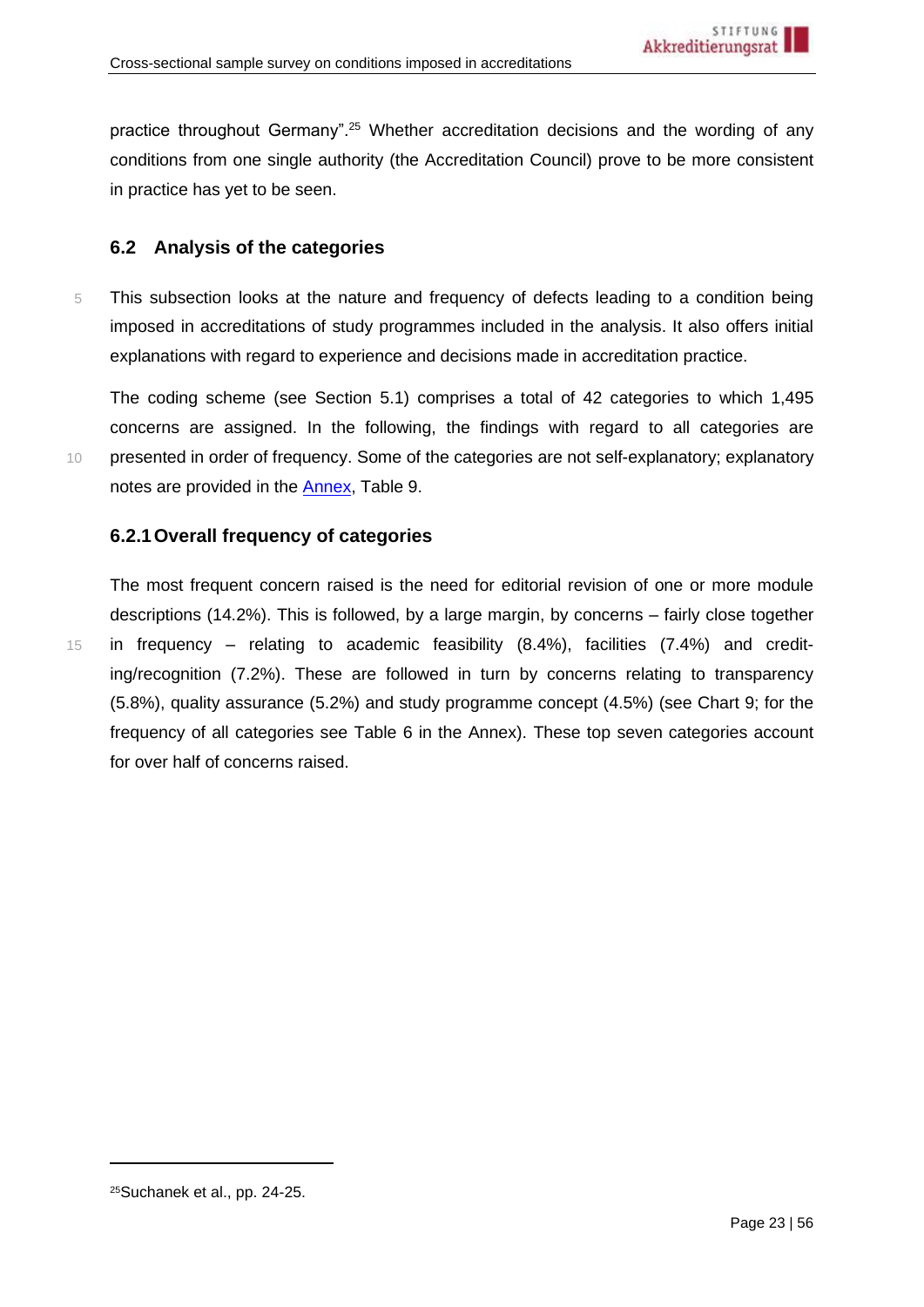

The most frequently identified defect by far, accounting for one-seventh of all concerns raised, is the need for editorial revision of a module description<sup>26</sup>. This includes stipulations for module descriptions to be made more consistent, for them to include specific information 5 or for missing information to be added in accordance with the Common Guidelines or other guidelines. Many of these conditions relate to ensuring that module descriptions reflect established practice in a transparent manner.

This category is closely related to the fourth most frequent category, 'Transparency'. This is assigned wherever a condition relates to transparency/consistency of documents (other than 10 module descriptions). Here again, conditions do not relate to specific content/structures being absent, but merely to the fact that there are gaps in the description relative to reality. A plausible explanation could be that higher education institutions initially hold back pending any further substantive or structural changes to meet conditions imposed in accreditation before subjecting the documents concerned to final revision. The two categories 'Transpar-15 ency' and 'Module description (editorial)' together account for one-fifth (20%) of concerns raised.

The 'Academic feasibility' category covers defects associated with calls for better organisation of examinations (such as with regard to examination workload). In many cases, the structure of a study programme is to be revised with regard to workload (such as with a view 20 to part-time study options) or to a risk of exceeding the standard period of study. Defects

<sup>&</sup>lt;sup>26</sup> This accords with the findings of the thematic analysis by AQAS.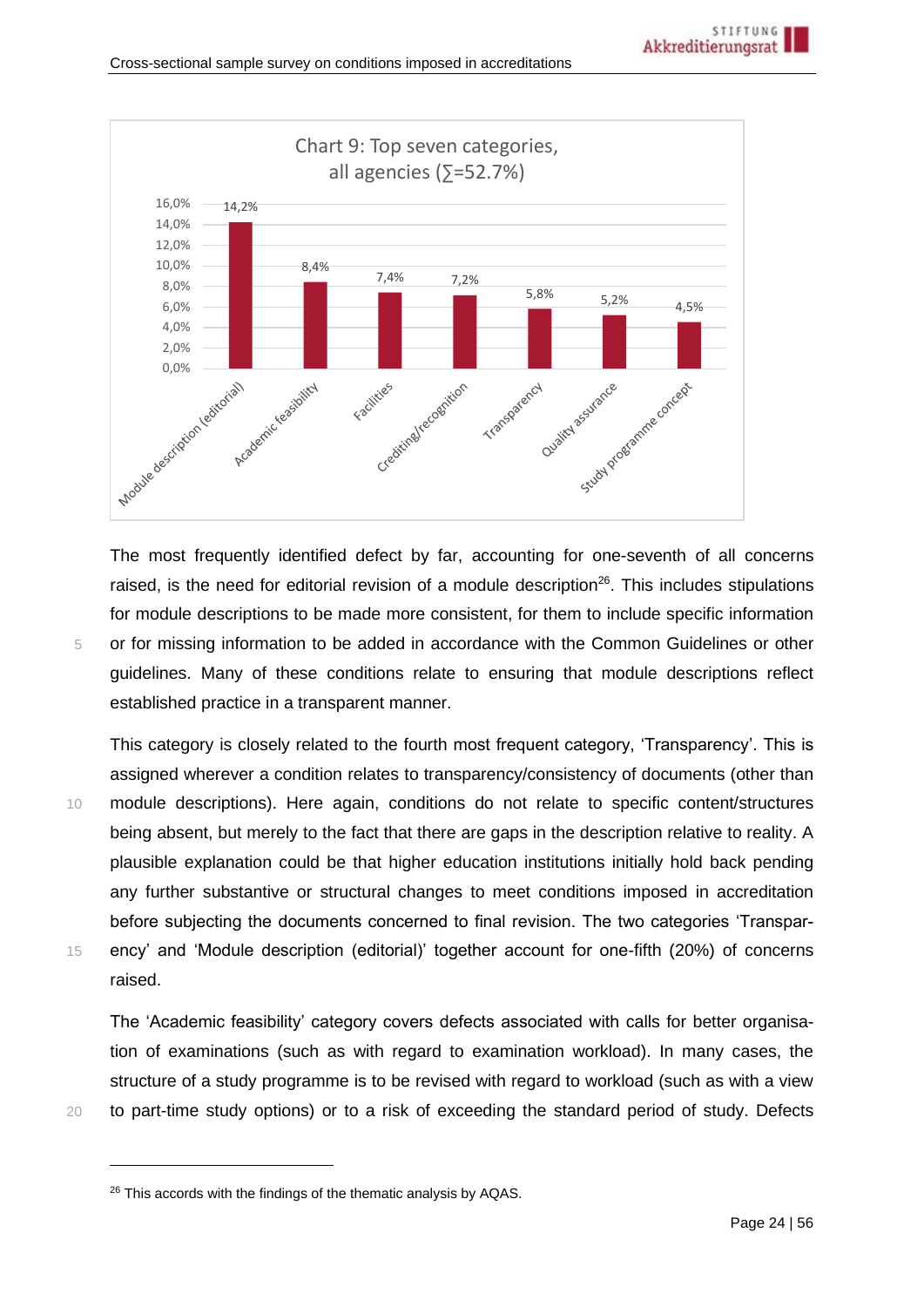relating to one examination per module are not included here as they comprise a category of their own.

The 'Facilities' category covers human, material and spatial resources in both quantitative and qualitative terms. If a condition relates to defects in terms of both material and human 5 resources, it is not counted twice (see Challenge 5, Section [5.2,](#page-9-0) p. [12\)](#page-11-0). Policies with personnel development measures are stipulated so infrequently that there was found to be no need to subdivide criterion 2.7 for the analysis. With regard to human resources-related defects, on the other hand, higher education institutions are frequently required to demonstrate that vacant professorships have been filled (or at least suitably substituted).

- 10 Concerns in the 'crediting/recognition' category frequently relate to the need to incorporate, in examination regulations, rules on recognition in accordance with the Lisbon Recognition Convention or on the crediting of prior learning in accordance with resolutions of the Standing Conference. The frequency of conditions relating to crediting rules may relate to the fact that the Accreditation Council, in consultation with the Standing Conference, resolved in
- 15 February 2014 to temporarily suspend the imposition of conditions in that connection until the end of 2014 "in order to give higher education institutions more time for implementation given the potential substantive complexity of the rules involved"<sup>27</sup>. The accreditations included in the analysis relate to precisely the period (1 January 2015 onwards) when there may have been an increase in such conditions after that suspension expired. Although no valid 20 conclusion can be inferred in this regard, a connection is indeed plausible, especially since the Accreditation Council's interpretation guidance specified the cases in which conditions were to be imposed.

As to their practice regarding the wording of conditions, it should be mentioned here that some agencies impose separate conditions relating to crediting and recognition, even in the  $25$  accreditation of one and the same study programme<sup>28</sup>. Other agencies combine these in a single condition, in some cases with other respects in which examination regulations require revision.

Conditions concerning quality assurance relate in some cases to the provision of statistical data and the regularity and detail level of surveys (such as graduate questionnaire surveys). 30 These mainly call for systematisation and for it to be specified that, and in what manner, the

[http://archiv.akkreditierungsrat.de/fileadmin/Seiteninhalte/AR/Sonstige/AR\\_Rundschreiben\\_Anrechnung.pdf](http://archiv.akkreditierungsrat.de/fileadmin/Seiteninhalte/AR/Sonstige/AR_Rundschreiben_Anrechnung.pdf)

survey findings are to be used in revising study programmes.

<sup>27</sup> See Accreditation Council circular, *"Anrechnung außerhochschulisch erworbener Kenntnisse"* (Crediting of prior learning) dated 19 December 2014,

<sup>28</sup> Agencies B, E and H.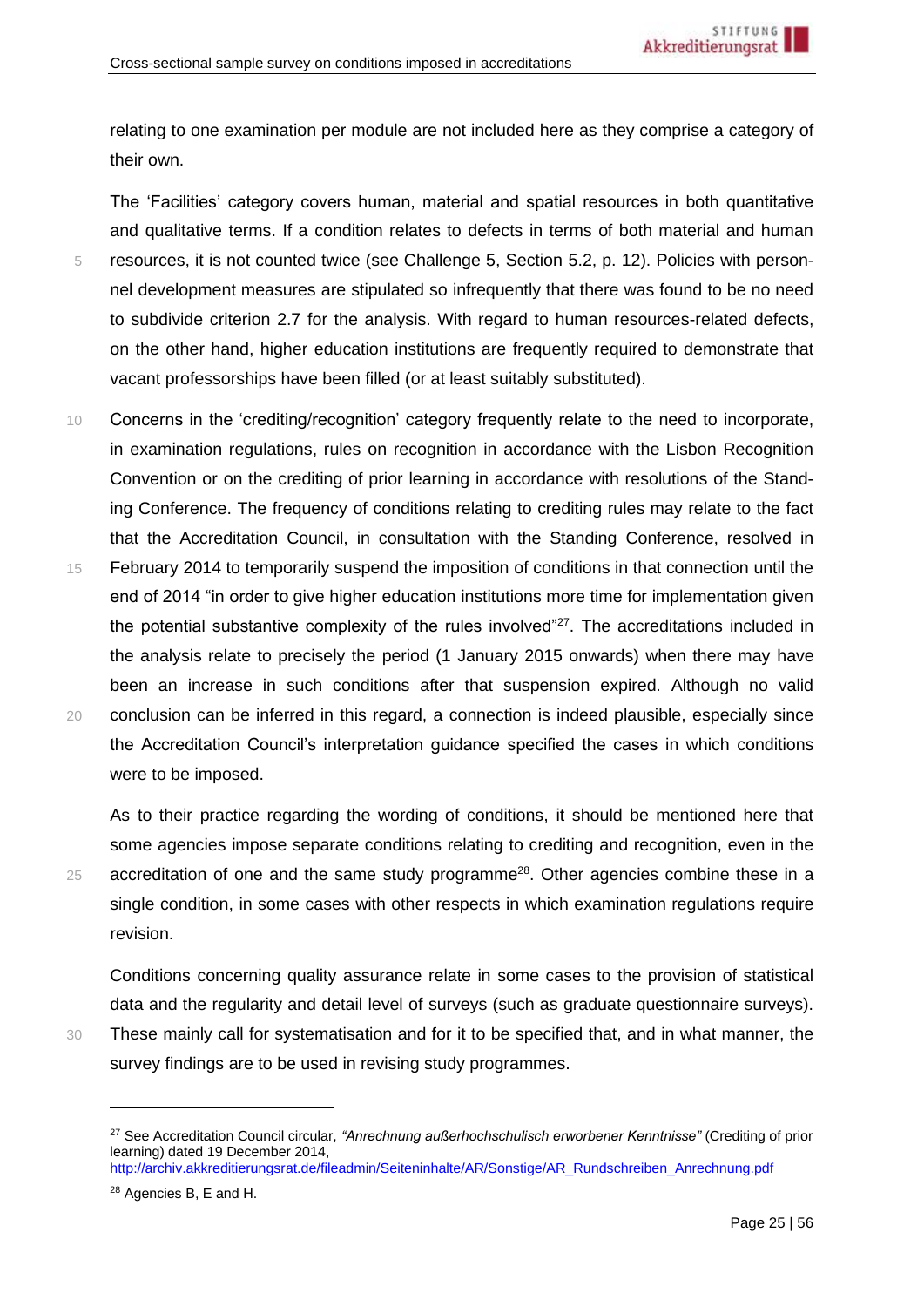Defects concerning a study programme concept frequently relate to the need for consistency between the name, content and educational objectives of the study programme, and less frequently also to (substantive) revision of the study programme structure, the provision of further details on a number of modules, making a (partial) study programme's academic 5 profile more distinct, or substantive revision of all documents relating to the study programme.

These top seven categories account for over half of concerns raised (52.7%). As some of these categories relate to a subcriterion and others to an entire criterion (2.4 Academic feasibility; 2.7 Facilities), it is useful to take a look at how all categories are distributed across 10 the AC criteria.

## <span id="page-25-0"></span>**6.2.2Frequency of categories relative to the AC criteria**



Categorising concerns relative to Accreditation Council Criteria results in the following chart:

It can be inferred that the objectives and academic profile of study programmes in most 15 accreditations are verifiable; the most frequently cited defects relate to the Common Guidelines. Concerns are raised in some cases about implementation of the study programme concept and the curriculum, although mostly not with regard to academic content. The same findings are seen in the April 2018 INCHER study<sup>29</sup>.

<sup>29</sup> Steinhardt et al. (INCHER), pp. 26-27.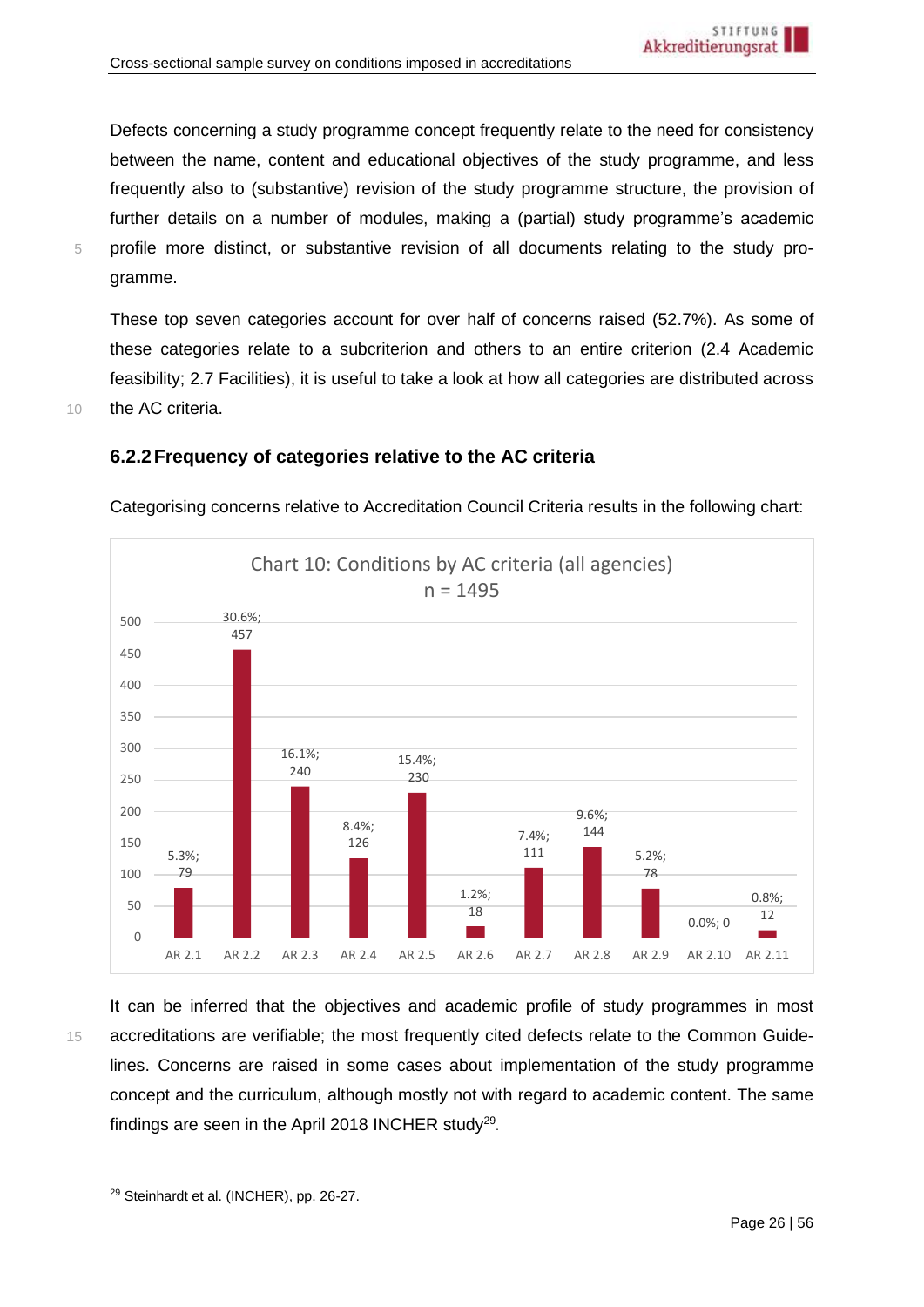Compared with other AC criteria, the academic feasibility criterion is identified as a concern less frequently than may appear from Section [6.2.1.](#page-22-1) The second most frequent category, 'academic feasibility', and also the 'facilities' category, are not divided into subcriteria (unlike, for example criterion 2.5). This is because the conditions, or the concerns raised in them, 5 could only be partly matched on the basis of their wording to the subcriteria (as potential categories). Conditions relating to 'one examination per module' (which were also frequently imposed in connection with AC criterion 2.4) are not included here; these comprise a separate category with a frequency of 3.3% that is assigned in Chart 10 to AC Criterion 2.5. The challenges referred to in Section [4](#page-6-0) should also be borne in mind here. For example, 10 concerns relate less frequently to criterion 2.4 than to criteria 2.2, 2.3, 2.5 and 2.8.

This study found no concerns raised in connection with Criterion 2.10 of the Rules; this is unsurprising, as Criterion 2.10, which relates to study programmes with specific profile attributes, merely states that the "aforementioned criteria and rules of procedure have to be applied" $30$ . Categorising concerns without knowing that a study programme is a study 15 programme with a specific profile attribute automatically results in the concerns being assigned to other criteria. An analysis with a 'specific attributes' structure variable could provide further insight here.

That twice as many concerns are raised in relation to criterion 2.2 than in relation to the next most frequent criterion follows directly from the fact that the criterion relates to the entirety of 20 the Standing Conference's Common Guidelines (see Challenge 1, Section [5.2\)](#page-9-0). These contain a large number of individual stipulations, which can lead to a large number of related concerns. The categories developed from these are based on formal requirements where noncompliance is unquestionably a defect. As Steinhardt et al. also pointed out in the INCHER study, formal criteria are "inter-subjectively verifiable and [enable] consensus within 25 the review panel $131$ .

#### Frequency according to initial accreditation and reaccreditation

Looking now at the frequency of concerns in relation to initial accreditation versus reaccreditation (see Charts 10 and 11), it is clear that the most frequent concerns are those relating to the 'Module description (editorial)' category, irrespective of whether it is a case of initial 30 accreditation or reaccreditation. The remaining six categories are divided among initial accreditations and reaccreditations (see Charts 10 and 11). An additional 'Study hours/CP'

<sup>30</sup> See *Rules,* p. 13.

<sup>31</sup> Steinhardt et al. (INCHER), p. 27.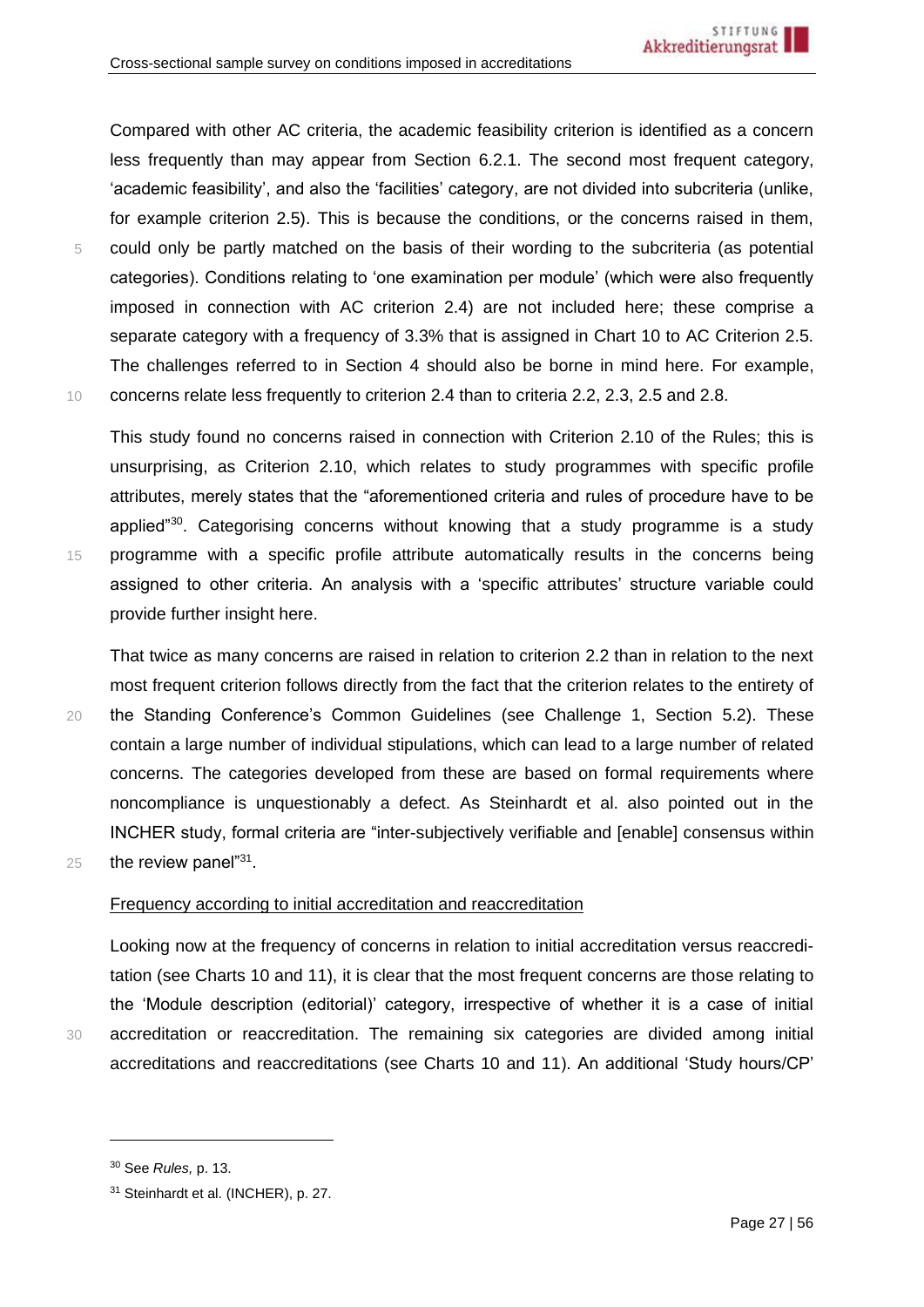category (for workload) appears in the list for initial accreditations and a 'Quality assurance' category for reaccreditations.

The 'Facilities' and 'Study hours/CP' categories occur significantly more frequently for initial accreditations than for reaccreditations; the reverse is true for the 'Quality assurance'  $5$  category<sup>32</sup>.



Looking then at the percentages of initial accreditations and reaccreditations within each category (see Table 5), it is seen that they only differ significantly for the 'Facilities' and 'Quality assurance' categories.

<sup>&</sup>lt;sup>32</sup> The findings of the INCHER study and this study also confirm each other on this point.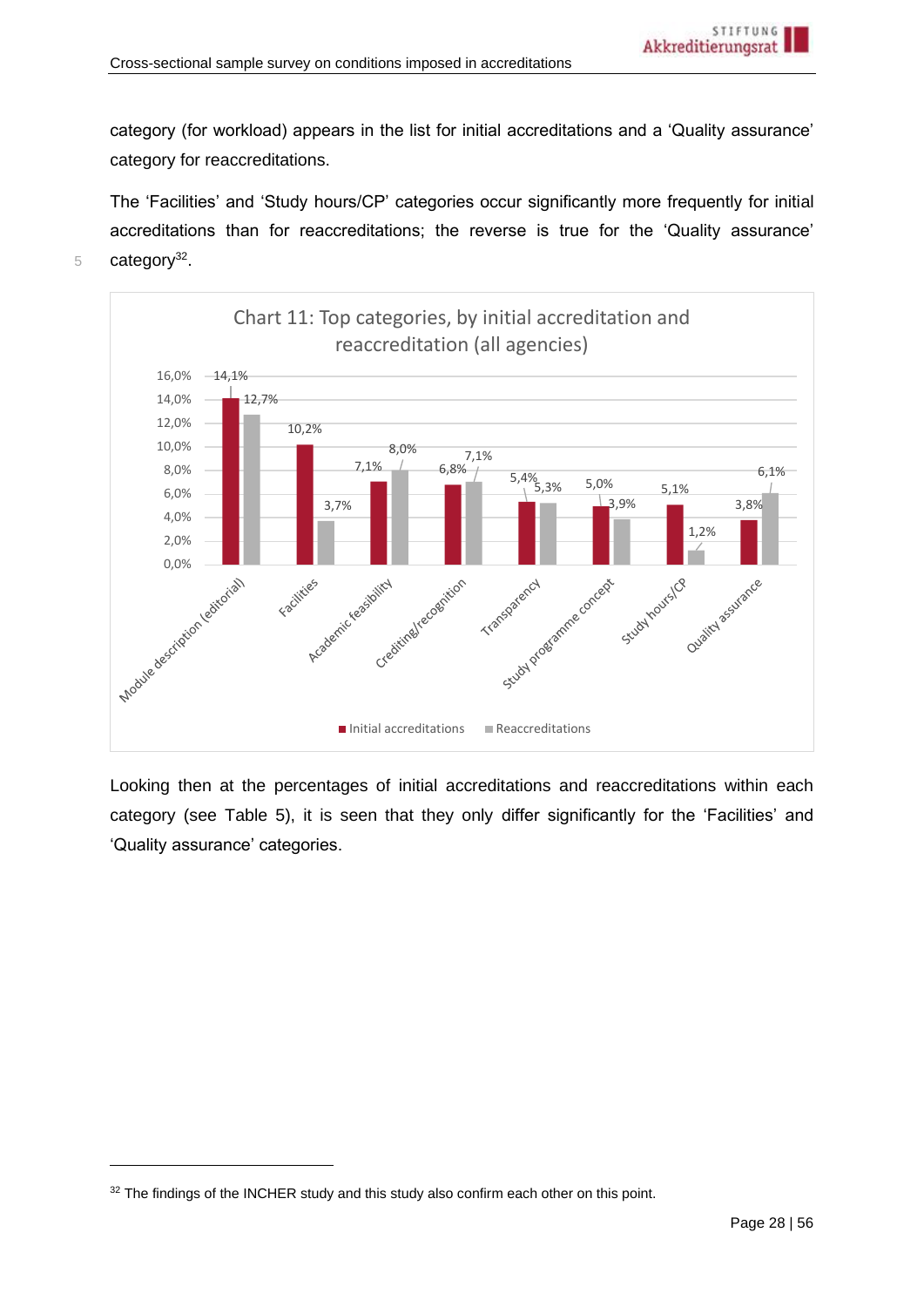|       | Category/concern               | <b>Initial</b> | <b>Reaccreditations</b> |
|-------|--------------------------------|----------------|-------------------------|
| Total |                                | 51.1%          | $48.3^{33}\%$           |
| 1)    | Module description (editorial) | 50.7%          | 49.3%                   |
| 2)    | Academic feasibility           | 42.9%          | 56.3%                   |
| 3)    | <b>Facilities</b>              | 70.3%          | 27.9%                   |
| 4)    | Crediting/recognition          | 48.6%          | 51.4%                   |
| 5)    | Transparency                   | 47.1%          | 52.9%                   |
| 6)    | Quality assurance              | 37.2%          | 62.8%                   |
|       | Study programme concept        | 55.9%          | 44.1%                   |

Table 5: Percentages for initial accreditations and reaccreditations

The fact that defects relating to facilities are found more frequently in initial accreditations than in reaccreditations stands to reason.

The explanation for the greater frequency of quality assurance-related defects found in 5 reaccreditations may be that "Results of quality management internal to the Higher Education Institution are taken into consideration in the further developments of the study programme" (Rules, criterion 2.9). In most cases, results of internal quality management are not yet available at the time of initial accreditation. The frequency figure for related conditions is nevertheless non-zero. This is because not all initial accreditations are performed before a 10 study programme begins. Some are done after a study programme has been up and running for a period of time, so it is quite possible for conditions to be imposed in this regard.

# <span id="page-28-0"></span>**6.2.3Frequency of categories among agencies**

Comparing among agencies, the top five categories at the various agencies are almost all found in the top seven categories overall (shown in Chart 9).

 $15$  The charts showing the top five<sup>34</sup> categories for each agency (relative to the number of concerns raised by the agency) are presented in the Annex (Charts 12-19).

There are clear differences with regard to the top five categories as a percentage of the total number of concerns raised. This ranges from 41.5% (Agency A) to 60.9% (Agency H). Given the high level of diversity between agencies, further subdivision is not worthwhile for the

20 purpose of this analysis with over 50% 'other' categories.

It is unsurprising that many agencies' top five categories overlap with the top seven overall (see Section [6.2.1\)](#page-22-1). Other categories among agencies' top five include 'Study hours/CP' (A),

<sup>&</sup>lt;sup>33</sup> Percentages failing to add up to 100% result from study programmes for which it is not known whether they were undergoing initial accreditation or reaccreditation. See Footnote 18.

<sup>&</sup>lt;sup>34</sup> In two cases (Agency A and Agency D), the top five should strictly take in six categories as Agency A had a tie for fifth place and Agency D a tie for fourth place. The two categories concerned were not included to avoid statistical distortion.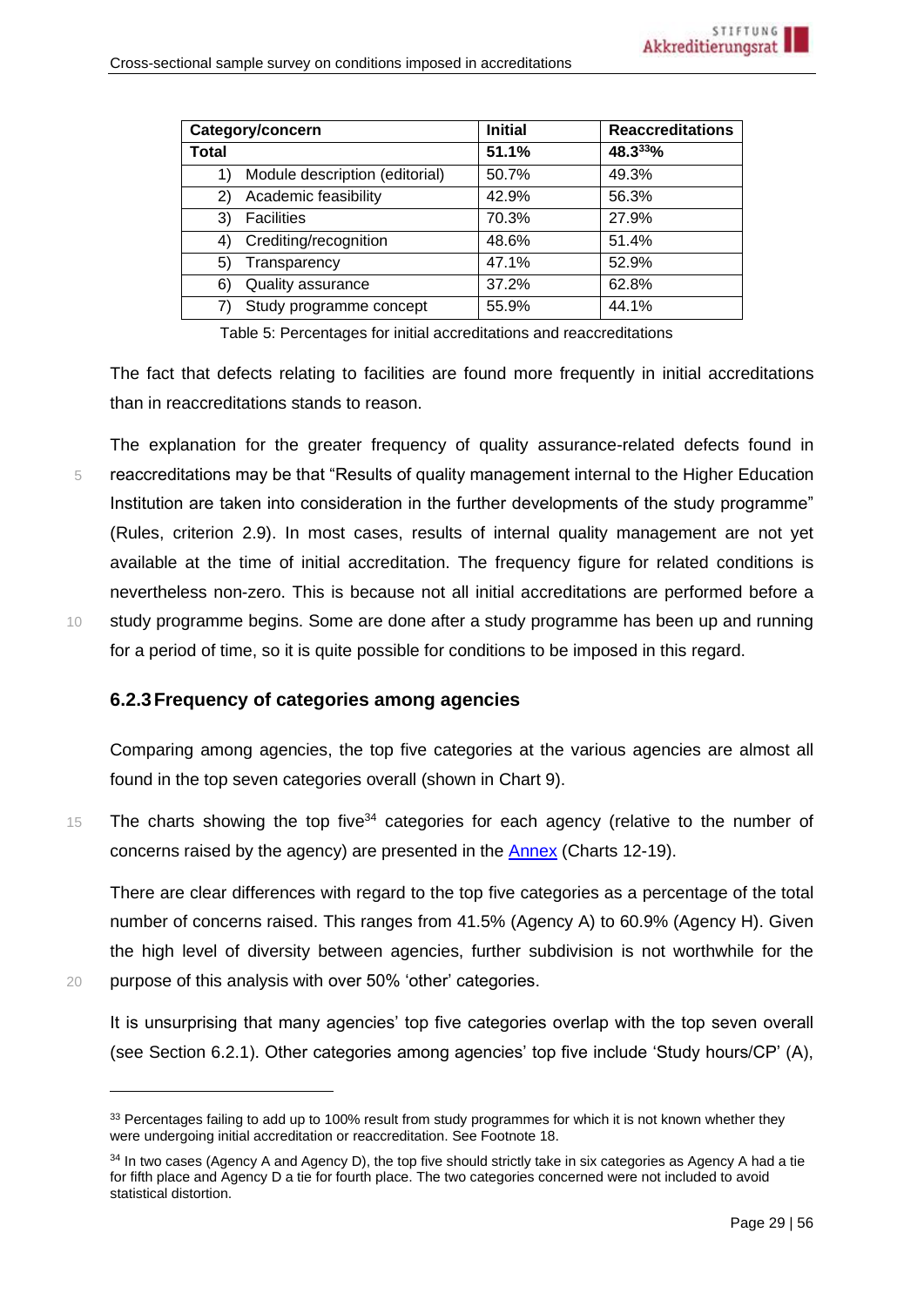'Publication' and 'Type of examination' (B), 'Thesis duration' (C), 'Modularisation' (D), 'Examination system (legal verification)' (E), 'ECTS grade' (E and F), 'Diploma supplement' (F) and 'One examination per module' (G).

For some categories, the agencies differ considerably in terms of the percentage of study 5 programmes to which the category applies. By way of example, this is illustrated in Chart 20 for the 'Module description (editorial)' category.



On average, Agency B raised a concern involving editorial revision of the module description for 82.7% of study programmes. The equivalent figure for Agency C is just 16.7%.

10 The causes for this are manifold and cannot be conclusively identified at this point: It could be related to differences in practice between agencies with regard to the imposition of conditions; other causes could also relate to the size of the higher education institution, the academic discipline<sup>35</sup>, etc. Analysis of additional structure variables could be helpful here. It would also be interesting to see how the agencies differ as to which concerns result in 15 conditions and which ones result in recommendations. One thing that stands out on cursory inspection of how recommendations are worded is that similar wording (in this case in the 'Module description (editorial)' category) is formulated as a condition by one agency and as a recommendation by another. In some cases, this even applies to conditions and recommendations from one and the same agency.

<sup>&</sup>lt;sup>35</sup> Suchanek et al. concluded in their study that these structure variables (size of higher education institution and academic discipline) have an effect (see pp. 38 ff.).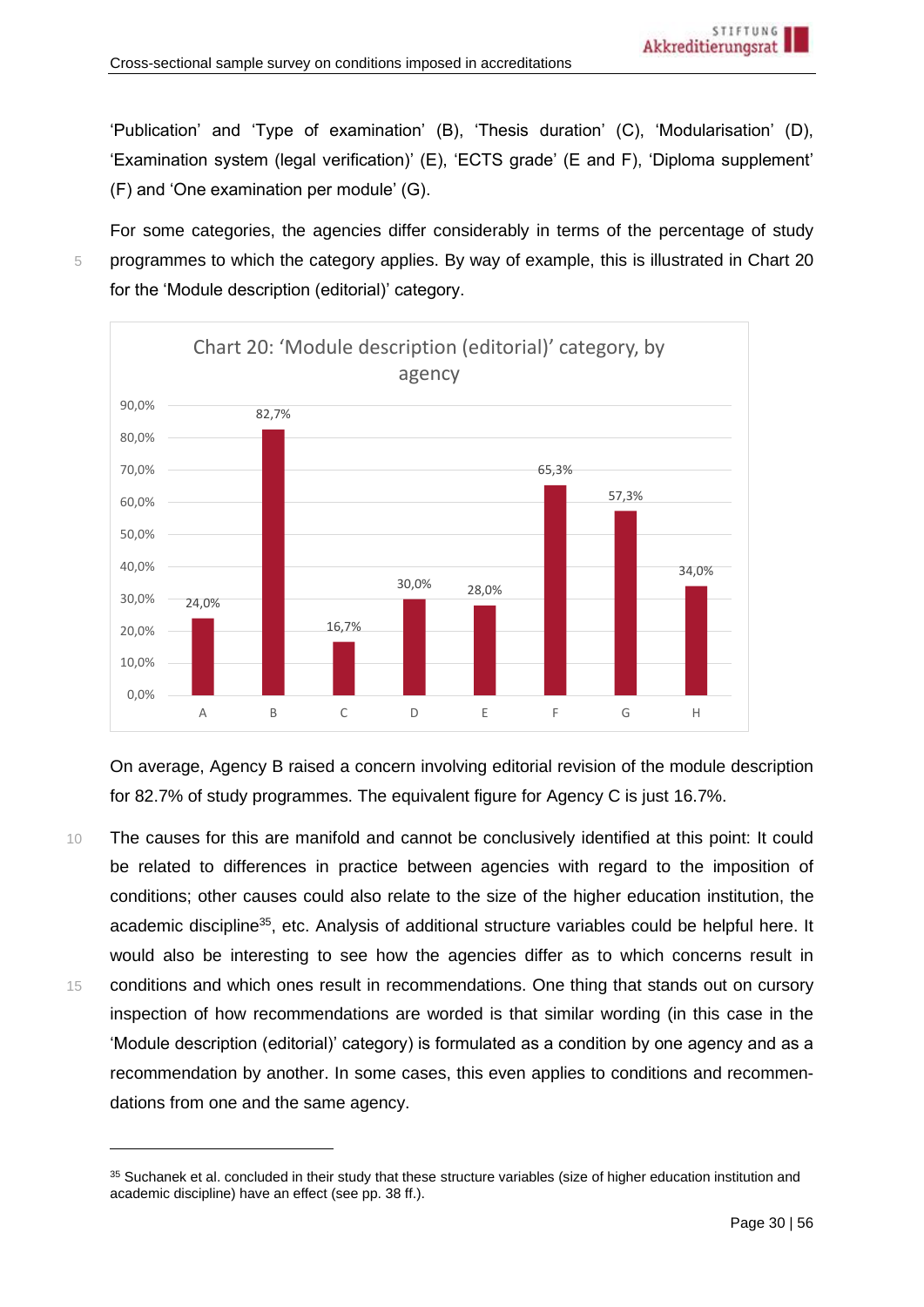This section having provided an overview of the frequency of concerns raised in a comparison among agencies, the next section shows how identified concerns could be categorised on the basis of the new legal framework and the Specimen Decree.

## <span id="page-30-0"></span>**6.2.4Formal versus academic concerns under the Specimen Decree**

5 The Specimen Decree adopted by the Standing Conference on 7 December 2017 divides accreditation requirements into formal and academic criteria (see Part 2, sections 3-10 and Part 3, sections 11-21 of the Specimen Decree). The formal criteria essentially correspond to the Common Guidelines and will in future be assessed by agencies and summarised in a 'formal report'. "This discharges the experts on the review panel from assessing purely 10 **formal criteria**<sup>"36</sup>. The reviewers are responsible for assessing academic criteria, although "the formal report is not binding for the review panel"<sup>37</sup>. Conditions should "only come into question in future in exceptional cases"<sup>38</sup>.

These stipulations did not yet apply to the accreditations included in the analysis here. A question of relevance to future accreditation practice, however, is whether or not conditions 15 like those covered in this study can be dispensed with. To this end, the selected categories were assigned to the formal and academic criteria under the Specimen Decree (see Table 8 in the Annex). A few criteria relate to requirements that are no longer explicitly mentioned in the Specimen Decree, as they are already contained in the Interstate Treaty ('Competence for qualified employment'; 'Competence for involvement in society'). The fourth (and the third 20 most frequent) subset comprises categories that no longer have a counterpart in the Specimen Decree/Interstate Treaty (such as 'Transparency', 'Publication' and 'Examination

36 Explanatory memorandum to the Specimen Decree, p. 33.

system (legal verification)').

<sup>37</sup> Ibid., p. 33.

<sup>38</sup> Ibid., p. 34.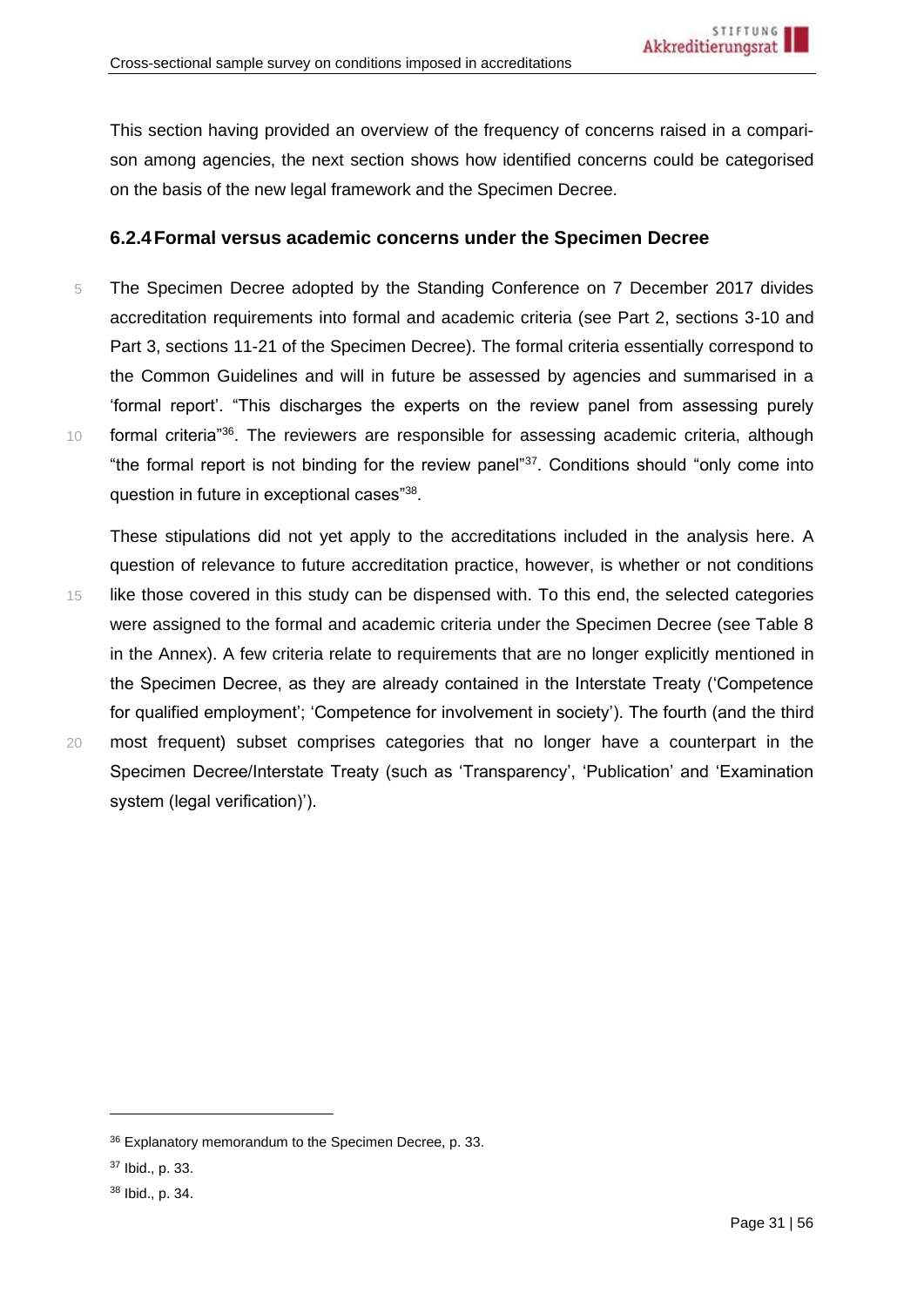

As shown in Chart 21, over half (55.4%) of concerns raised relate to academic criteria and somewhat more than a quarter (28.6%) to formal criteria. Just under one-sixth (15.5%) of concerns have no equivalent in the Specimen Decree and 0.6% relate to the Interstate

5 Treaty without also being expressly referred to in the Specimen Decree. As the categories that relate to the Interstate Treaty are also academic in nature, they increase the total percentage of concerns relating to academic criteria to 56%. It should be emphasised, however, that only 1.4% of all concerns raised relate to the academic domain in a narrower sense or to academic frames of reference (see Table 6)<sup>39</sup>; most relate to academic feasibility  $(8.4\%)$ , facilities (7.4%), recognition/crediting<sup>40</sup> (7.2%), quality assurance (5.2%) and study programme concept (4.5%), as described in Section [6.2.1.](#page-22-1) The study programme concept can be characterised as belonging to the 'academic domain in a broader sense'.

The one noteworthy aspect here is the placement of conditions in this study in the 'Modularisation' category (total frequency: 3%), which applied when a condition related to the academ-15 ic design of a module. This category, too, was therefore grouped with the academic criteria

and not – as in section 7 of the Specimen Decree (Modularisation) – with the formal criteria. This demonstrates how it is not always possible to maintain a strict division between formal and academic criteria.

The 'Crediting/recognition' category is also not clear-cut under the Specimen Decree. As the 20 explanatory memorandum states that recognition ('Lisbon') comes under section 12 of the

<sup>39</sup> Steinhardt et al. come to a similar conclusion; op. cit., p. 26-27.

<sup>40</sup> See footnot[e 45](#page-41-0) re categorisation.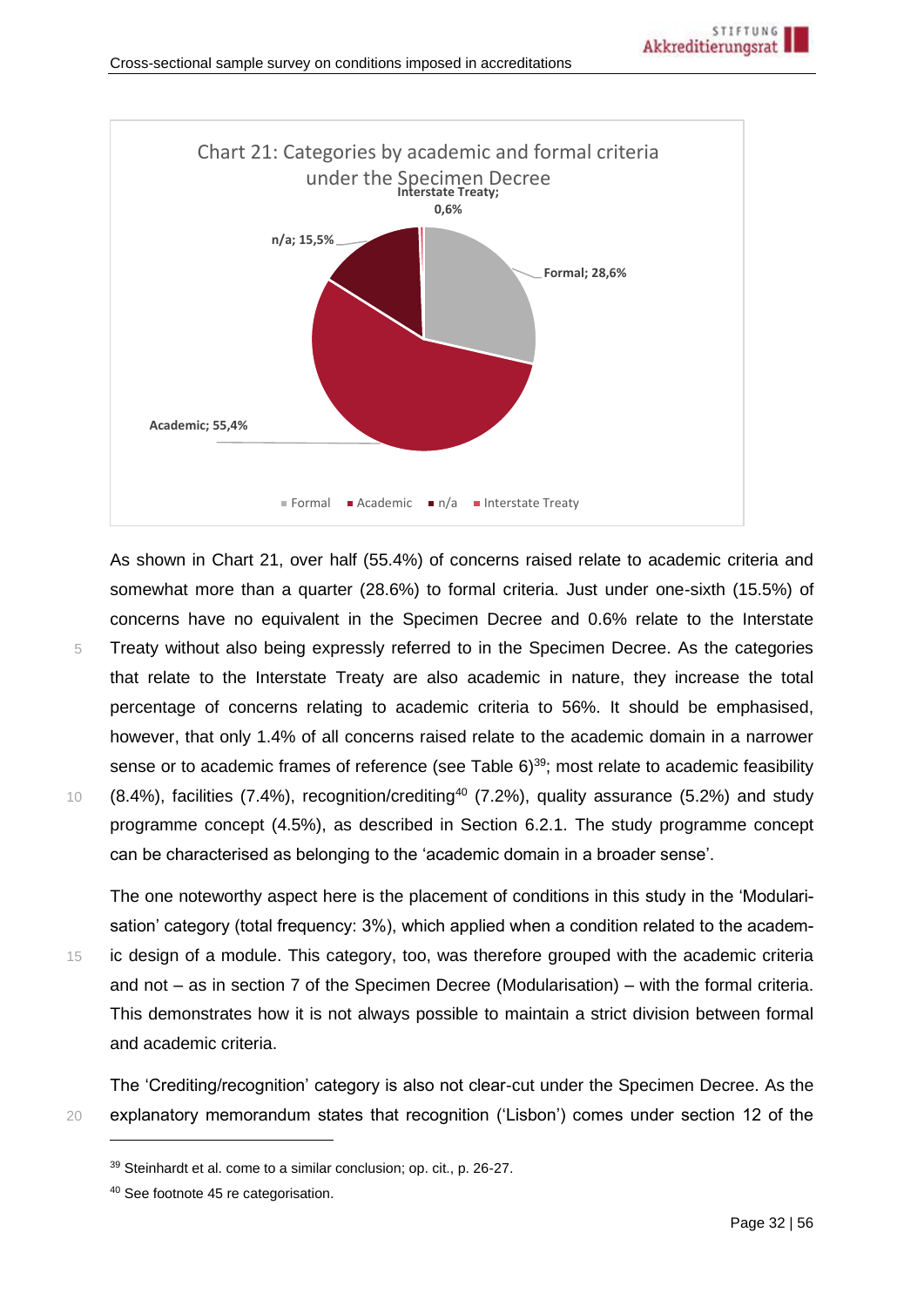Specimen Decree (making it an academic criterion), the entire 'Recognition/crediting' category is assigned to academic concerns – in the knowledge that crediting of prior learning is not covered by the Specimen Decree. Retroactively splitting the category made little sense: In many cases, a single condition addresses both aspects (crediting and recognition).

- 
- 5 The assignment of categories to provisions of the Specimen Decree and of the Interstate Treaty is shown in the **Annex**, Table 8.

Finally, it was assessed what proportion of study programmes were subject to academic concerns. As Chart 22 shows, just 14% of study programmes were subject exclusively to formal concerns.



10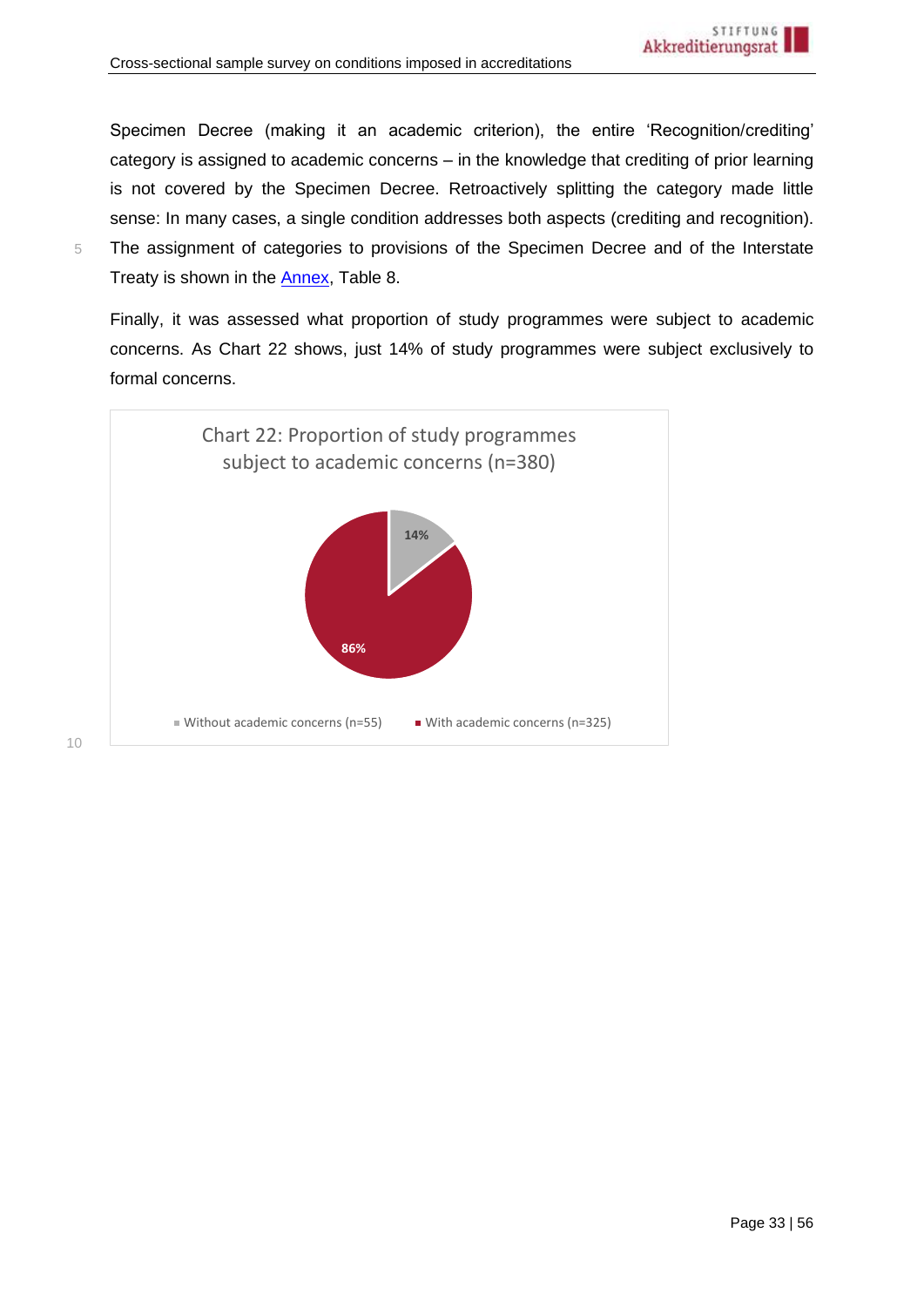## <span id="page-33-0"></span>**7 Summary and discussion**

*For all agencies*, the proportion of (partial) study programmes accredited without conditions has been found to be 16%. The proportion for reaccreditations is 64%. The fact that more study programmes are accredited without conditions upon reaccreditation could be evidence 5 of successful implementation of requirements (whether originating from the Accreditation Council or the Standing Conference) prior to reaccreditation. This could result in increasing numbers of study programmes being accredited without conditions in the years ahead.

For study programmes where concerns were raised, an average of 3.3 conditions were imposed per study programme; there was no difference here between initial accreditations 10 and reaccreditations. In fact, just over half of all conditions were imposed in reaccreditations (50.2%, see Chart 7).

*Comparing among agencies*, six of the eight agencies have been shown to issue the majority of reaccreditations without conditions. Just two agencies displayed different results (each with over 70% initial accreditations among study programmes accredited without conditions). 15 With regard to the average number of conditions per study programme, there were large differences between agencies and also between initial accreditations and reaccreditations within individual agencies. As was the case with most inter-agency comparison findings that revealed large variations, analysis of additional structure variables could point towards explanatory factors here (such as agency subject specialisation, private/public higher 20 education institution, special form of study programme, etc.). It nevertheless appears plausible that much of the variance is due to differences in agency decision-making practices which evolved independently of each other over the years and which the Accreditation Council's monitoring activities, limited as they were to small samples, evidently did not or were unable to diagnose.

25 It is true that these figures indicate a trend in quality; as reaccreditations increase as a percentage of all accreditations, it is to be expected that the percentage of study programmes accredited without conditions will continue to rise. However, it has also become clear that (looking solely at accreditations where conditions were imposed) reaccreditations and initial accreditations do not differ in terms of the average number of conditions (3.3 30 conditions per study programme in either case). (Partial) study programmes with the greatest numbers of conditions were exceedingly rare; almost 90% of accreditations have a maximum of five conditions, with an absolute maximum of 11 for initial accreditations and nine for reaccreditations. Only in less than 7% of accreditations of (partial) study programmes were seven or more conditions imposed.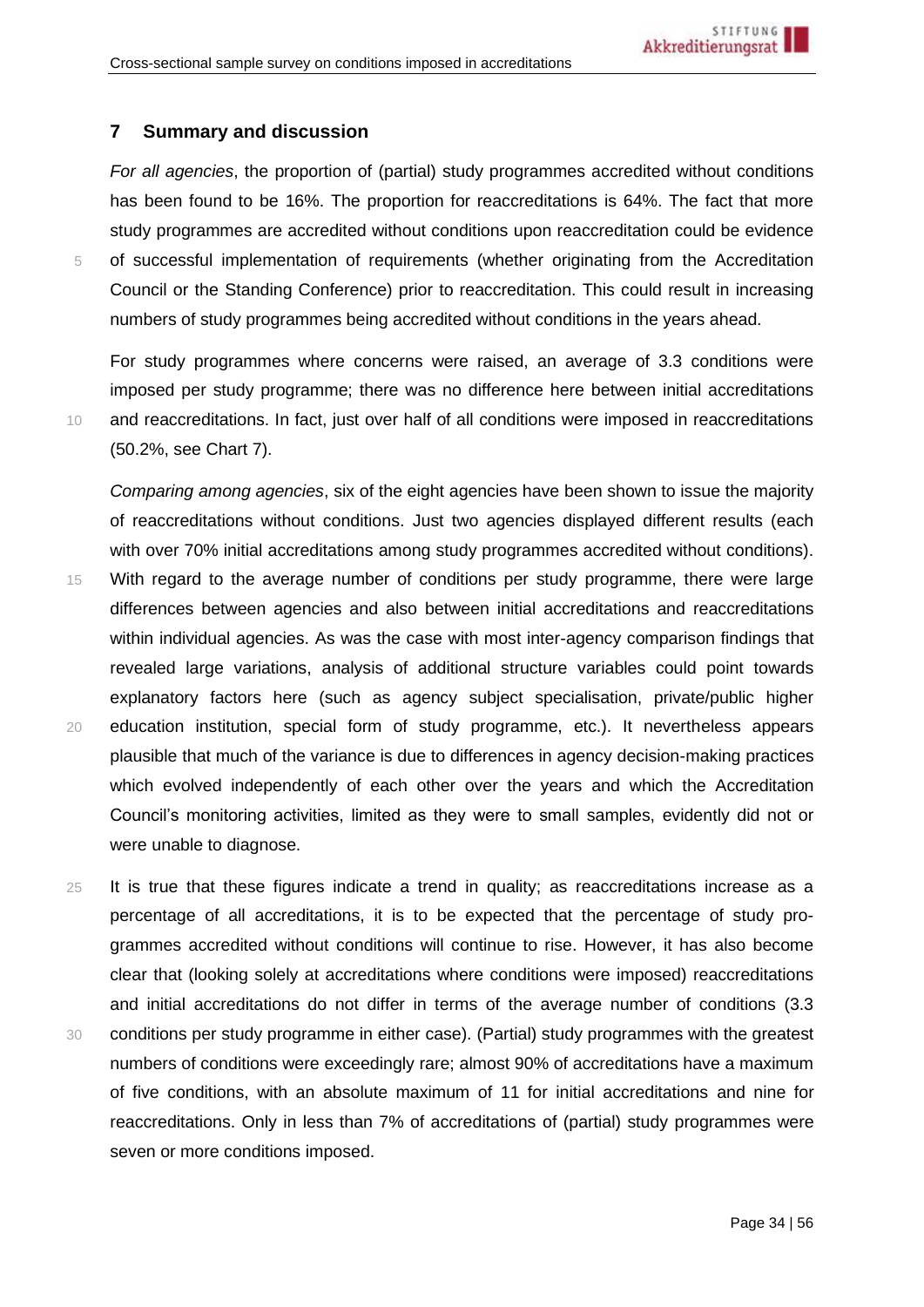To obtain specific conclusions with regard to defects, an analysis was made of the defects identified (concerns raised). It became clear that some of the conditions included several concerns. *Comparing among agencies*, marked differences in practice emerged regarding the wording of conditions; whereas one agency never combined multiple concerns in a single 5 condition, another averaged 1.47 concerns per condition imposed.

The review reports were also found to differ significantly in structure (see p. [7\)](#page-6-1), making them difficult to compare (for example for members of the public or laypersons). Future review reports will no longer differ in structure, however, as section 24 (3) sentence 4 and section 24 (4) sentence 5 of the Specimen Decree require the formal report and the review report to be 10 prepared on the basis of a structure specified by the Accreditation Council and the Accreditation Council has already adopted and published a report structure for programme accreditation.<sup>41</sup> The report structure was prepared taking into account agencies' established 'good practice' and with the agencies involved in its compilation.

The study has highlighted the great amount of effort required from agencies to keep data up 15 to date in the database of accredited study programmes: For example, if review reports (and hence their file names) change when resolutions are added on the fulfilment of conditions, the link also has to be updated in the Accreditation Council's database. The Accreditation Council will bear this in mind itself when publishing future review reports with resolutions.

With regard to conclusions on defects/concerns, it can be noted *for all agencies* that (editori-20 al) revision of a module description is by far the most frequent concern raised (14.2%). The next most frequent concerns related to academic feasibility (8.4%), facilities (7.4%), crediting/recognition (7.2%), transparency (5.8%), quality assurance (5.2%) and study programme concept (4.5%). These seven categories account for over half of concerns raised (52.9%).

It was seen that facilities were raised as a concern with above-average frequency in initial 25 accreditations (very rarely, among other things, in relation to staffing issues), while quality assurance (or the quality assurance policies) tended more to be raised as a concern in reaccreditations.

*Comparing among agencies*, the top five categories at the various agencies are almost all found in the top seven categories *for all agencies*. Here, too, however, there were a number 30 of agency-specific differences. A particularly striking difference was in the percentage of concerns per agency accounted for by the top five categories.

<sup>41</sup> The report structures (*'Raster'*) are published a[t www.akkreditierungsrat.de/de/antragstellung/antragstellung](https://www.akkreditierungsrat.de/de/antragstellung/antragstellung)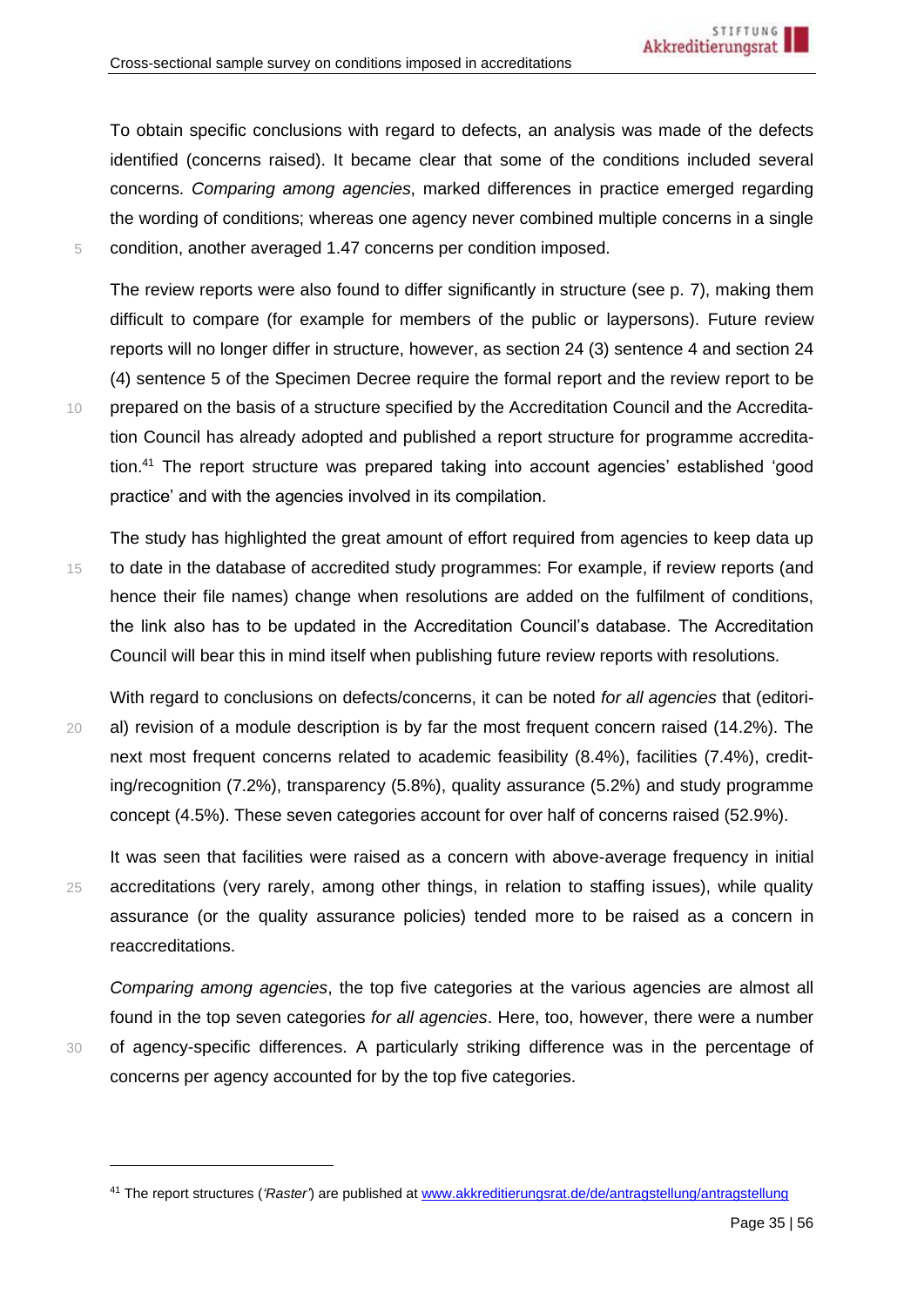In departure from what was originally planned as part of the monitoring portfolio, the study did not include an analysis of recommendations; as a result, there was also no comparison of agencies' practice with regard to which defects they classified as conditions and which ones as recommendations. In addition to comparative figures for recommendations per study 5 programme or conditions per study programme, it would doubtless also have been interesting to see which agencies 'only' gave a recommendation where others expressed a concern with regard to the same (or at least a similar) defect. How the Accreditation Council decides on this in future and where this boundary lies will have to be determined in the course of its administrative practice.

10 The new legal framework relegated the question of applicability of the Rules to the background. With publication of the Specimen Decree, the focus shifted to the division made in it between formal and academic criteria, and the concerns analysed in this study were categorised according to that division. It was seen that just over half of concerns (55.4% or 56%) could be assigned to academic criteria and just under 30% of concerns related to 15 formal criteria. Just 14% of study programmes accredited with conditions exclusively had defects of a formal nature.

It should be emphasised here that about one-sixth of concerns related to matters that no longer constitute defects under the new legal basis ( $\rightarrow$  transparency). While accreditation reports (formal reports plus review reports) are to be published in the Accreditation Council 20 database, there are no longer any requirements on transparency and publication of relevant documents within a study programme.

A further interesting aspect is raised by Steinhardt et al. in EIQSL (INCHER). If reviewers can more readily agree on formal criteria<sup>42</sup> (and more formal defects consequently result in conditions being imposed) but not, or not easily, on substantive requirements (and no 25 conditions are consequently imposed as a result), it remains to be seen what effect this will have in the new system. Will reviewers – with their workload lessened on account of the formal report to be prepared by the agency – have more time for discussion regarding academic criteria? That would be to be expected. According to Steinhardt et al., it remains an open question whether this will lead to more agreement (and hence possibly more conditions 30 being imposed).

There is debate about whether it is unrealistic for the states to call in the Specimen Decree for conditions to be imposed in future "only […] in exceptional cases". It remains to be observed how this is put into action; it is not possible to make a prediction from the material

<sup>42</sup> See Steinhardt et al. (INCHER), p. 27.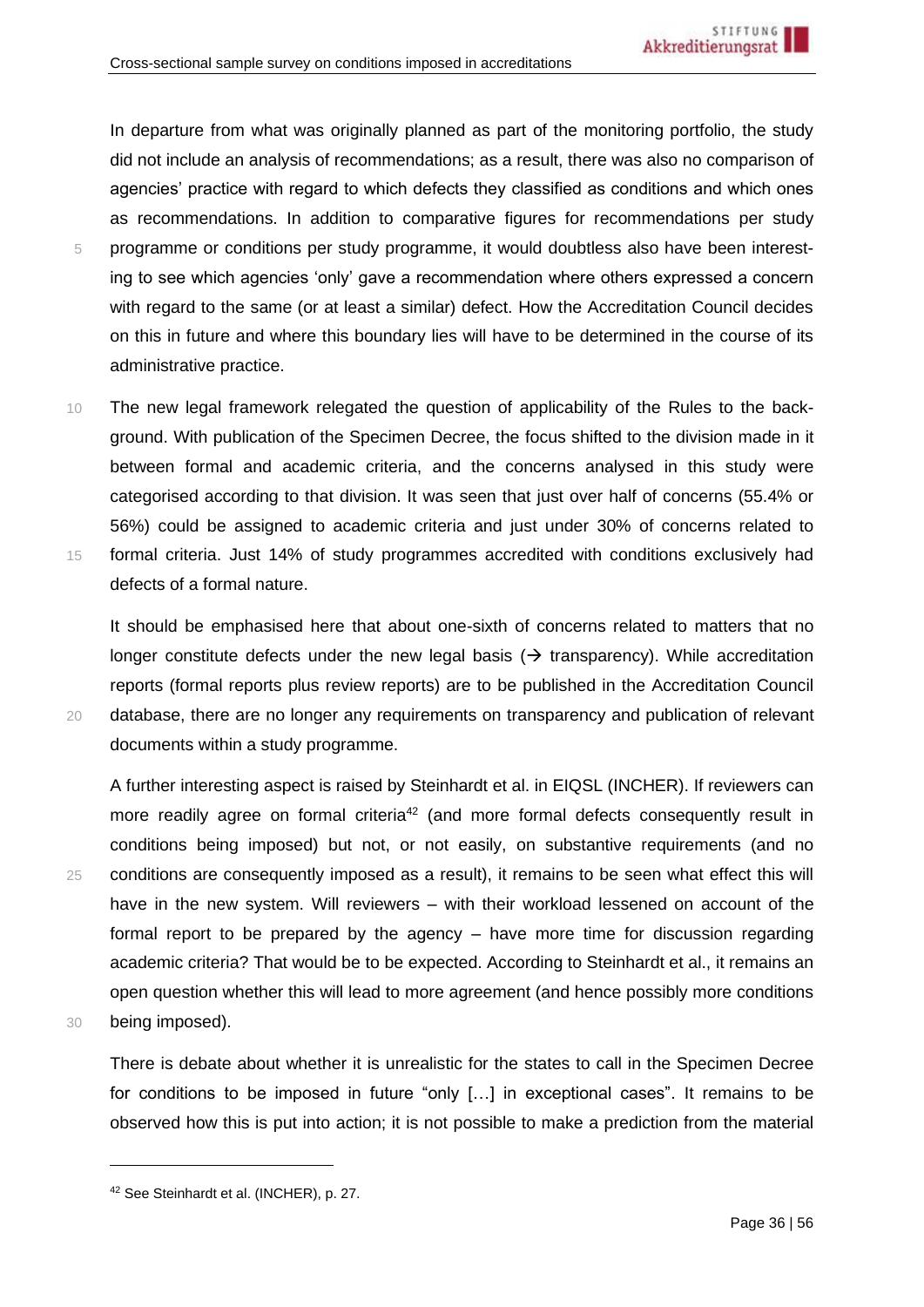available. The new system is intended to bring with it a change in thinking: "The Standing Conference of the Ministers of Education and Cultural Affairs assumes that the higher education institutions independently and nation-wide focus on the quality of the study programme when designing their study programmes."<sup>43</sup> The agencies have an important role 5 to play in supporting higher education institutions on the way to designing study programmes that meet the requirements of the Specimen Decree (a 'feedback loop' for defect elimination or, perhaps better, quality improvement). Clarification of the rules and criteria can also help ensure more consistent decision-making.

One of the tasks and major challenges faced by the Accreditation Council will be to develop 10 a body of 'decision-making practice' over the months ahead that formulates requirements, among other things in the form of conditions imposed in accreditation. It is expected that the Accreditation Council will initially be confronted with the task of taking a range of variously worded (being from different agencies) proposals for conditions and developing from them its own practice regarding the wording of conditions, which will assuredly measure up to the 15 administrative law precepts of certainty and verifiability.

Whether the objective of "doing away with the agency standards which were often very different in the past"<sup>44</sup> is achieved (and the present study, too, finds major differences between agencies) will remain to be seen with a view to the process of preparing the accreditation reports that are coming up for decision. The Accreditation Council should also 20 bear this in mind in developing its 'decision-making practice', checking for inter-agency differences in such submissions pending decision and whether any such differences make it more difficult to maintain consistency between decisions.

Be that as it may, it remains to be seen whether accreditations (or most accreditations) can be issued without conditions as envisaged by the states as the architects of the Specimen 25 Decree. This will depend not least on how the working relationship between higher education institutions and agencies develops through to the point when the accreditation reports are finalised (with a view to the quality improvement or defect elimination 'feedback loop' mentioned above).

Where any suggested wording for conditions is submitted to the Accreditation Council in 30 future, it will have to be borne in mind that accreditations are administrative acts and any conditions must be sufficiently certain, verifiable and supported with reasons. In light of this, the most frequent concern raised in the past – editorial revision of the module description –

<sup>43</sup> Explanatory memorandum to the Specimen Decree, p. 2.

<sup>44</sup> Explanatory memorandum to the Interstate Treaty, p. 7.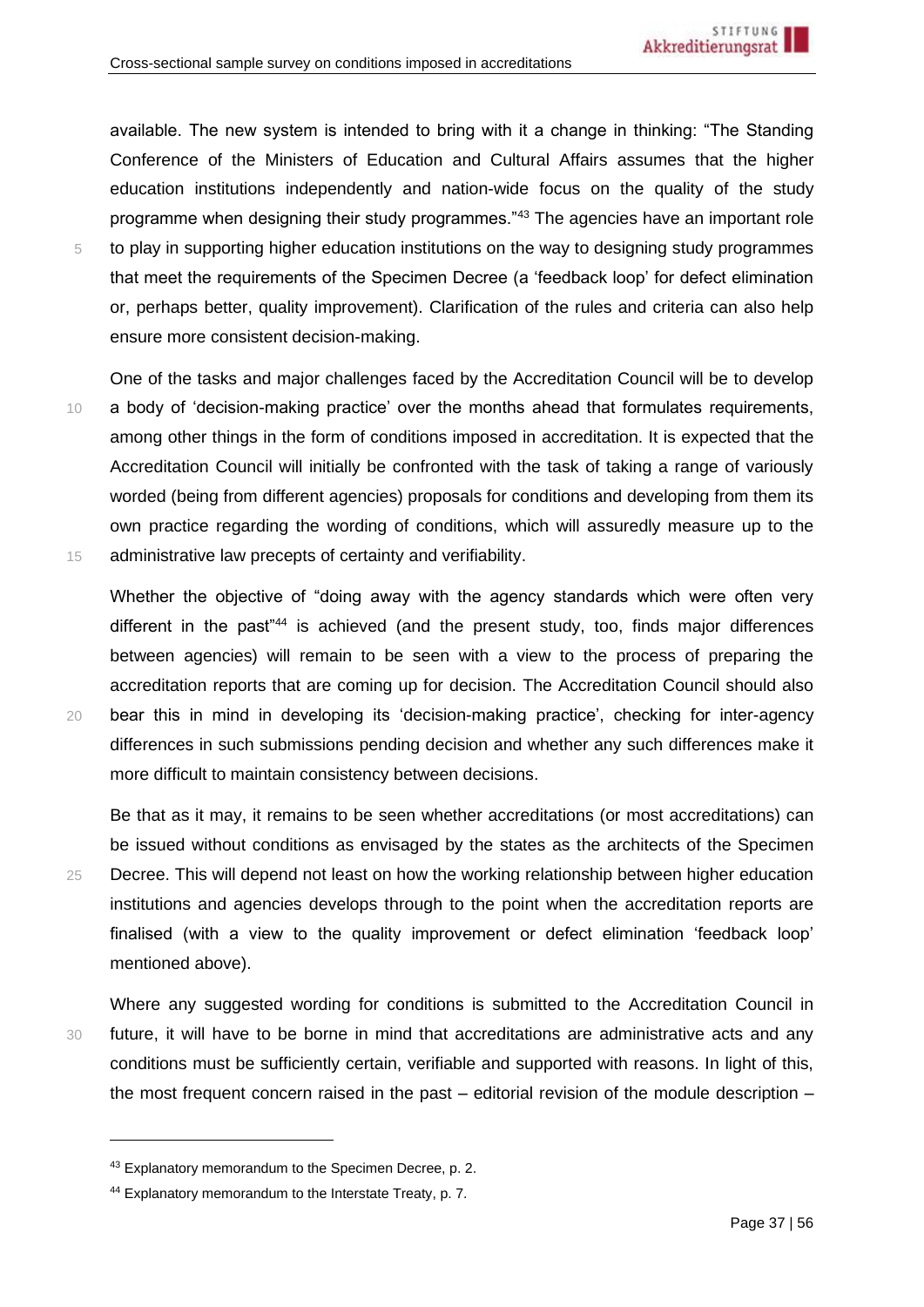appears too ill-defined. Accreditation reports should clearly show what specific defect such a condition relates to and in what way the imposed condition provides a means of remedying it.

On a general level, the working relationship between agencies, higher education institutions and the Accreditation Council must first become established with a view to the new division 5 of responsibilities.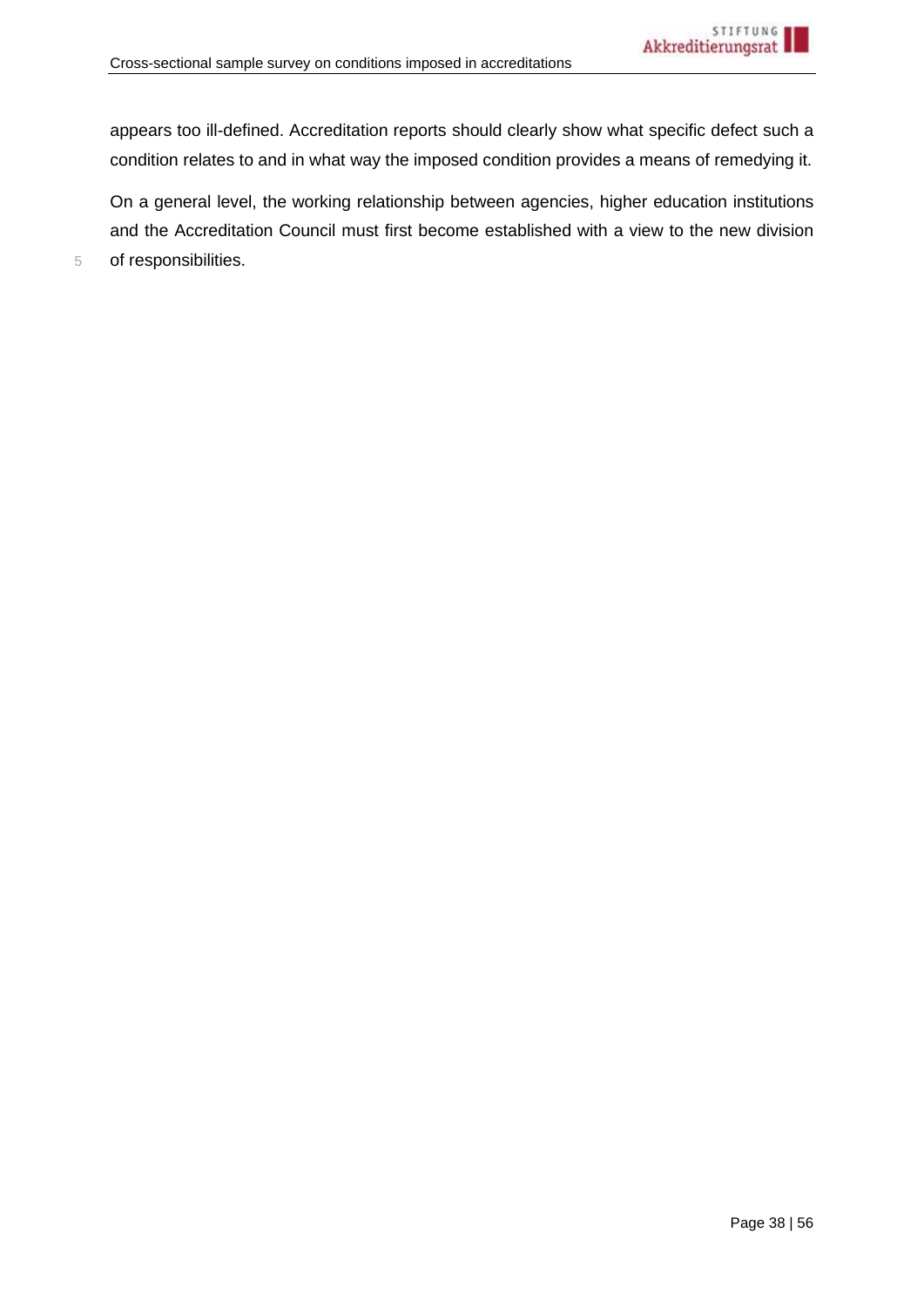# <span id="page-38-0"></span>**8 Annex (tables, additional charts and references)**

# <span id="page-38-1"></span>**Table 6: Overview of categories, sorted by frequency:**

|                  | Categories: analysis by individual category        | <b>AC criterion</b> | <b>Total</b>    | <b>Percent</b> |
|------------------|----------------------------------------------------|---------------------|-----------------|----------------|
| 1.               | Module description (editorial)                     | AC 2.2              | 213             | 14.3%          |
| 2.               | Academic feasibility                               | AC 2.4              | 126             | 8.4%           |
| $\overline{3}$ . | <b>Facilities</b>                                  | AC 2.7              | 111             | 7.4%           |
| 4.               | Crediting/recognition                              | AC 2.3              | 107             | 7.2%           |
| 5.               | Transparency                                       | AC 2.8              | 87              | 5.8%           |
| 6.               | Quality assurance                                  | AC 2.9              | 78              | 5.2%           |
| 7.               | Study programme concept                            | AC 2.3              | 68              | 4.6%           |
| 8.               | Publication                                        | AC 2.8              | 58              | 3.9%           |
| 9.               | Examination system (legal verification)            | AC 2.5              | 52              | 3.5%           |
| 10.              | Qualification goals (general)                      | AC 2.1              | 49              | 3.3%           |
| 11.              | One examination per module                         | AC 2.5              | 49              | 3.3%           |
| 12.              | Study hours/CP                                     | AC 2.2              | 48              | 3.2%           |
| 13.              | Modularisation                                     | AC 2.2              | 45              | 3.0%           |
| 14.              | <b>ECTS</b> grade                                  | AC 2.2              | $\overline{42}$ | 2.8%           |
| 15.              | Entry/admission                                    | AC 2.3              | 41              | 2.7%           |
| 16.              | Examinations competence-oriented                   | AC 2.5              | 38              | 2.5%           |
| 17.              | Examination regulations entered into force         | AC 2.5              | 33              | 2.2%           |
| 18.              | Diploma supplement                                 | AC 2.2              | 32              | 2.1%           |
| 19.              | Types of examination                               | AC 2.5              | 29              | 1.9%           |
| 20.              | Expertise/subject-specific reference framework     | AC 2.1              | 21              | 1.4%           |
| 21.              | <b>Qualifications Framework</b>                    | AC 2.2              | 18              | 1.2%           |
| 22.              | Examination system                                 | AC 2.5              | 18              | 1.2%           |
| 23.              | Cooperation                                        | AC 2.6              | 18              | 1.2%           |
| 24.              | Minimum module size 5 ECTS                         | AC 2.2              | 17              | 1.1%           |
| 25.              | Equal opportunities/gender equity                  | AC 2.11             | 12              | 0.8%           |
| 26.              | Entry/admission (continuing education)             | AC 2.3              | 11              | 0.7%           |
| 27.              | Examination regulations (general)                  | AC 2.5              | 11              | 0.7%           |
| 28.              | Competence for qualified employment/employability  | AC 2.1              | $\overline{7}$  | 0.5%           |
| 29.              | Thesis duration                                    | AC 2.2              | $\overline{7}$  | 0.5%           |
| 30.              | <b>Thesis ECTS</b>                                 | AC 2.2              | $\overline{7}$  | 0.5%           |
| 31.              | <b>ECTS</b>                                        | AC 2.2              | 6               | 0.4%           |
| 32.              | Standard period of study                           | AC 2.2              | 6               | 0.4%           |
| 33.              | Equal opportunities for students with disabilities | AC 2.3              | 6               | 0.4%           |
| 34.              | Name of degree/indication of study programme type  | AC 2.2              | 5               | 0.3%           |
| 35.              | Requirements for award of ECTS credits             | AC 2.2              | 4               | 0.3%           |
| 36.              | Qualifications Framework (BA vs. MA)               | AC 2.2              | 3               | 0.2%           |
| 37.              | Certificate                                        | AC 2.2              | 3               | 0.2%           |
| 38.              | Selection procedure                                | AC 2.3              | 3               | 0.2%           |
| 39.              | Competence for involvement in society              | AC 2.1              | $\overline{2}$  | 0.1%           |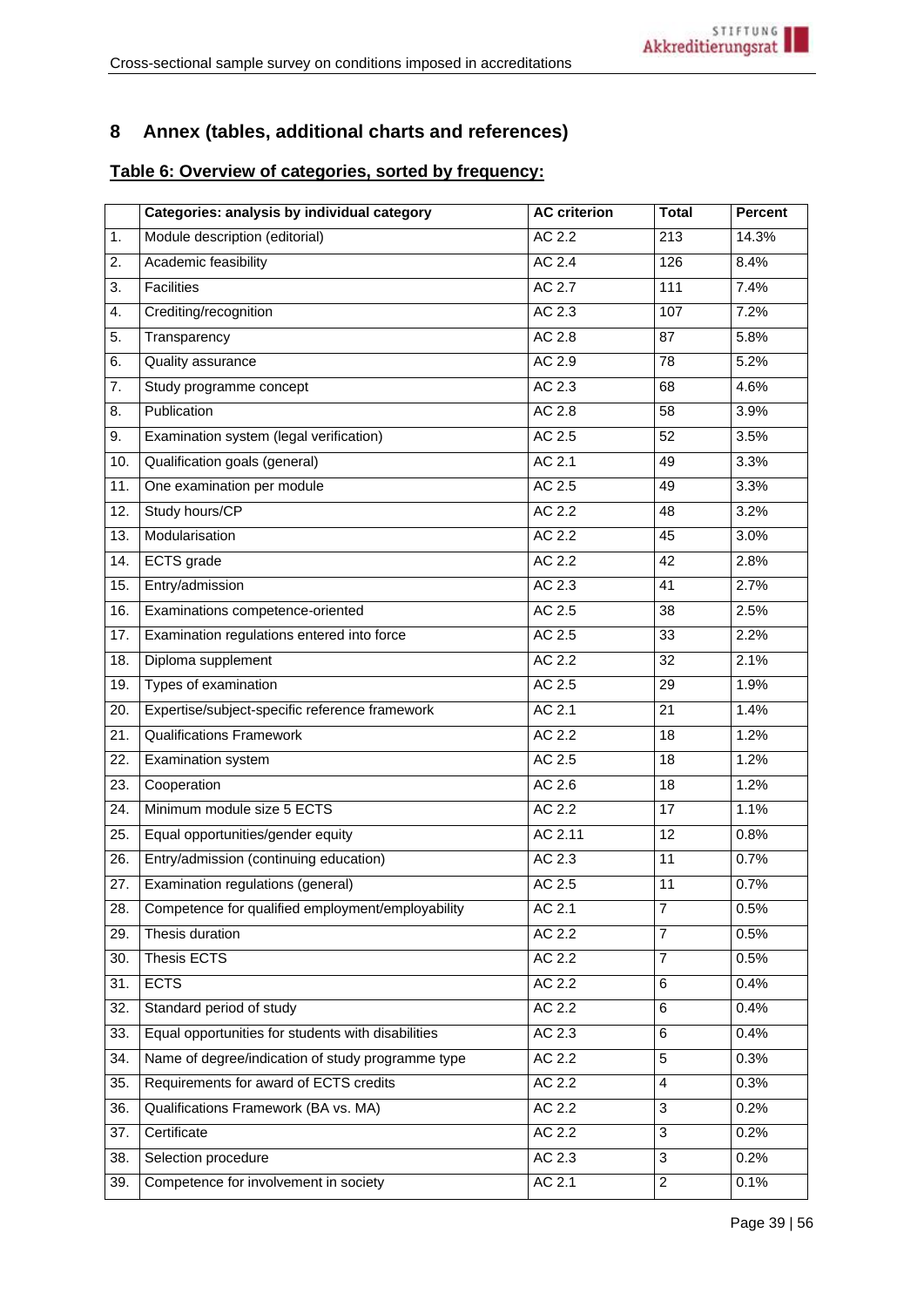| 40. | Mobility (window)            | AC 2.3 | 0.1% |
|-----|------------------------------|--------|------|
| 41. | <b>Practical components</b>  | AC 2.3 | 0.1% |
| 42. | states-specific requirements | AC 2.2 | 0.1% |

# **Table 7: Overview of categories, sorted by AC criteria 2.1-2.11**

| <b>AC</b> criterion | <b>Categories</b>                                 | <b>Total</b>   | <b>Percent</b> |
|---------------------|---------------------------------------------------|----------------|----------------|
| AC 2.1              | Qualification goals (general)                     | 49             | 3.3%           |
| AC 2.1              | Competence for involvement in society             | $\overline{2}$ | 0.1%           |
| AC 2.1              | Competence<br>for<br>qualified<br>employ-         |                |                |
|                     | ment/employability                                | $\overline{7}$ | 0.5%           |
| AC 2.1              | Expertise/subject-specific reference framework    | 21             | 1.4%           |
| AC 2.1              | <b>Total</b>                                      | 79             | 5.2%           |
|                     |                                                   |                |                |
| AC 2.2              | Name of degree/indication of study programme      |                |                |
|                     | type                                              | 5              | 0.3%           |
| AC 2.2              | Study hours/CP                                    | 48             | 3.2%           |
| AC 2.2              | Thesis duration                                   | $\overline{7}$ | 0.5%           |
| AC 2.2              | Diploma supplement                                | 32             | 2.1%           |
| AC 2.2              | <b>ECTS</b>                                       | 6              | 0.4%           |
| AC 2.2              | Thesis ECTS                                       | $\overline{7}$ | 0.5%           |
| AC 2.2              | <b>ECTS</b> grade                                 | 42             | 2.8%           |
| AC 2.2              | <b>Qualifications Framework</b>                   | 18             | 1.2%           |
| AC 2.2              | Qualifications Framework (BA vs. MA)              | 3              | 0.2%           |
| AC 2.2              | states-specific requirements                      | $\mathbf{1}$   | 0.1%           |
| AC 2.2              | Minimum module size 5 ECTS                        | 17             | 1.1%           |
| AC 2.2              | Modularisation                                    | 45             | 3.0%           |
| AC 2.2              | Module description (editorial)                    | 213            | 14.3%          |
| AC 2.2              | Standard period of study                          | 6              | 0.4%           |
| AC 2.2              | Requirements for award of ECTS credits            | $\overline{4}$ | 0.3%           |
| AC 2.2              | Certificate                                       | $\overline{3}$ | 0.2%           |
| <b>AC 2.2</b>       | <b>Total</b>                                      | 457            | 30.6%          |
|                     |                                                   |                |                |
| AC 2.3              | Crediting/recognition                             | 107            | 7.2%           |
| AC 2.3              | Selection procedure                               | 3              | 0.2%           |
| AC 2.3              | Mobility (window)                                 | $\overline{a}$ | 0.1%           |
| AC 2.3              | Equal<br>opportunities<br>students<br>with<br>for |                |                |
|                     | disabilities                                      | 6              | 0.4%           |
| AC 2.3              | <b>Practical components</b>                       | $\overline{2}$ | 0.1%           |
| AC 2.3              | Study programme concept                           | 68             | 4.6%           |
| AC 2.3              | Entry/admission (continuing education)            | 11             | 0.7%           |
| AC 2.3              | Entry/admission requirements                      | 41             | 2.7%           |
| AC 2.3              | <b>Total</b>                                      | 239            | 16.0%          |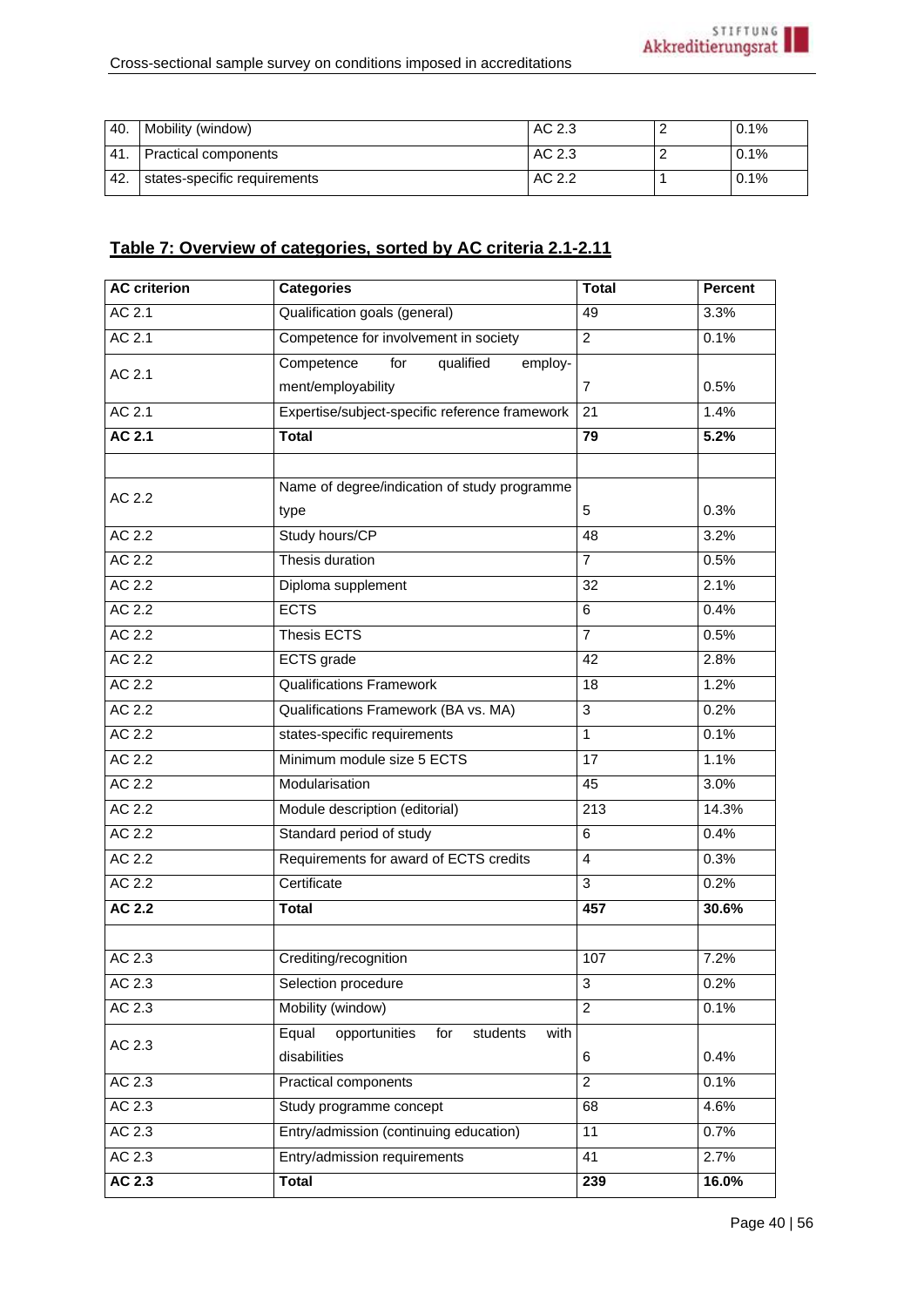| AC 2.4        | <b>Academic feasibility</b>                | 126 | 8.4%  |
|---------------|--------------------------------------------|-----|-------|
|               |                                            |     |       |
| AC 2.5        | One examination per module                 | 49  | 3.3%  |
| AC 2.5        | Examinations competence-oriented           | 38  | 2.5%  |
| AC 2.5        | Types of examination                       | 29  | 1.9%  |
| AC 2.5        | Examination regulations (general)          | 11  | 0.7%  |
| AC 2.5        | Examination regulations entered into force | 33  | 2.2%  |
| AC 2.5        | Examination system (legal verification)    | 52  | 3.5%  |
| AC 2.5        | Examination system                         | 18  | 1.2%  |
| AC 2.5        | <b>Total</b>                               | 230 | 15.4% |
| AC 2.6        | Cooperation                                | 18  | 1.2%  |
| <b>AC 2.7</b> | <b>Facilities</b>                          | 111 | 7.4%  |
| AC 2.8        | Transparency                               | 87  | 5.8%  |
| AC 2.8        | Publication                                | 54  | 3.6%  |
| AC 2.8        | <b>Total</b>                               | 145 | 9.7%  |
| AC 2.9        | <b>Quality assurance</b>                   | 78  | 5.2%  |
| AC 2.11       | Equal opportunities/gender equity          | 12  | 0.8%  |

# **Table 8: Overview of the assignment of categories to the Specimen Decree/Interstate Treaty (IT)**

| <b>AC</b> | <b>Specimen</b>  | Academ-   |                                                |                |       |
|-----------|------------------|-----------|------------------------------------------------|----------------|-------|
| crite-    | <b>Decree</b>    | ic/formal |                                                |                | Per-  |
| rion      |                  |           | <b>Categories</b>                              | <b>Total</b>   | cent  |
| AC 2.1    | Sec. 11 (1) 1    | Academic  | Qualification goals (general)                  | 49             | 3.28% |
| AC 2.1    | IT article 2 (3) | Academic  | Competence for involvement in society          |                |       |
|           | sentence 1       |           |                                                | 2              | 0.13% |
| AC 2.1    | IT article 2 (3) | Academic  | Competence for qualified employ-               |                |       |
|           | sentence 1       |           | ment/employability                             | $\overline{7}$ | 0.47% |
| AC 2.1    | Sec. 13 (1)      | Academic  | Expertise/subject-specific reference framework | 21             | 1.40% |
|           |                  |           |                                                |                |       |
| AC 2.2    | Sec. 6           | Formal    | Name of degree/indication of study programme   |                |       |
|           |                  |           | type                                           | 5              | 0.33% |
| AC 2.2    | Sec. 8 (1) 3     | Formal    | Study hours/CP                                 | 48             | 3.21% |
| AC 2.2    | Sec. 8 (3)       | Formal    | Thesis duration                                | $\overline{7}$ | 0.47% |
| AC 2.2    | Sec. 6 (4)       | Formal    | Diploma supplement                             | 32             | 2.14% |
| AC 2.2    | Sec. 8 [(2)]     | Formal    | <b>ECTS</b>                                    | 6              | 0.40% |
| AC 2.2    | Sec. 8 (3)       | Formal    | Thesis ECTS                                    | $\overline{7}$ | 0.47% |
| AC 2.2    |                  | Formal    | ECTS grade                                     | 42             | 2.81% |
| AC 2.2    | Sec. 11 (2)      | Academic  | <b>Qualifications Framework</b>                | 18             | 1.20% |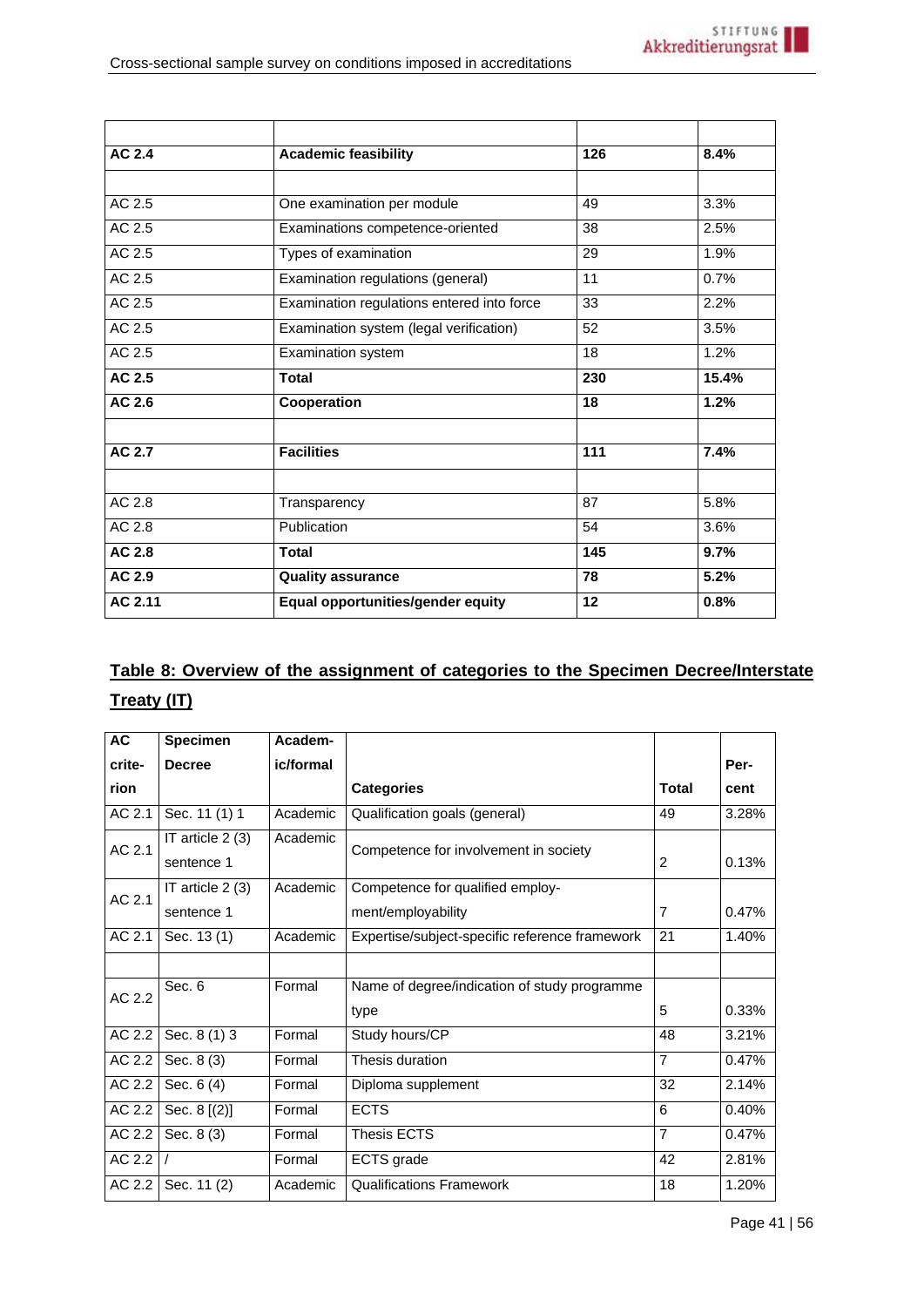<span id="page-41-0"></span>

|        | Sec. 13          | Academic         |                                                    |                |       |
|--------|------------------|------------------|----------------------------------------------------|----------------|-------|
| AC 2.2 | (explanatory     |                  | Qualifications Framework (BA vs. MA)               |                |       |
|        | memorandum)      |                  |                                                    | 3              | 0.20% |
| AC 2.2 | Sec. 4           | Formal           | states-specific requirements                       | 1              | 0.07% |
| AC 2.2 | Sec. 12 (5) 4    | Academic         | Minimum module size 5 ECTS                         | 17             | 1.14% |
| AC 2.2 |                  | Academic         | Modularisation                                     | 45             | 3.01% |
| AC 2.2 | Sec. 7 (2)       | Formal           |                                                    |                | 14.25 |
|        |                  |                  | Module description (editorial)                     | 213            | %     |
| AC 2.2 | Sec. 3 (2)       | Formal           | Standard period of study                           | 6              | 0.40% |
| AC 2.2 | Sec. $7(3)$      | Formal           | Requirements for award of ECTS credits             | $\overline{4}$ | 0.27% |
| AC 2.2 | Implicit in sec. | Formal           | Certificate                                        |                |       |
|        | 6(4)             |                  |                                                    | 3              | 0.20% |
|        |                  |                  |                                                    |                |       |
|        | Explanatory      | Academ-          |                                                    |                |       |
|        | memorandum       | iC <sup>45</sup> |                                                    |                |       |
| AC 2.3 | re sec. $12/$ IT |                  | Crediting/recognition                              |                |       |
|        | article 2 (2)    |                  |                                                    |                |       |
|        | sentence 1       |                  |                                                    | 107            | 7.16% |
| AC 2.3 | Sec. 10 and 16   | Formal           | Selection procedure                                | 3              | 0.20% |
| AC 2.3 | Sec. 12 (1) 4    | Academic         | Mobility (window)                                  | 2              | 0.13% |
| AC 2.3 | Sec. 15          | Academic         | Equal opportunities for students with disabilities | 6              | 0.40% |
| AC 2.3 | Sec. 12 (1) 3    | Academic         | Practical components                               | 2              | 0.13% |
| AC 2.3 | Sec. 12          | Academic         | Study programme concept                            | 68             | 4.55% |
| AC 2.3 |                  | Formal           | Entry/admission (continuing education)             | 40             | 2.68% |
| AC 2.3 |                  | Formal           | Entry/admission requirements*                      | 11             | 0.74% |
|        |                  |                  |                                                    |                |       |
| AC 2.4 | Sec. 12 (5)      | Academic         | Academic feasibility                               | 126            | 8.43% |
|        |                  |                  |                                                    |                |       |
| AC 2.5 | Sec. 12 (5) 4    | Academic         | One examination per module                         |                |       |
|        | and 12 (4)       |                  |                                                    | 49             | 3.28% |
| AC 2.5 | Sec. 12 (5) 4    | Academic         | Examinations competence-oriented                   | 38             | 2.54% |
| AC 2.5 | Sec. 12 (4)      | Academic         | Types of examination                               | 29             | 1.94% |
| AC 2.5 | Based on sec.    | Academic         | Examination regulations (general)                  |                |       |
|        | 12               |                  |                                                    | 11             | 0.74% |
| AC 2.5 |                  | n/a              | Examination regulations entered into force         | 33             | 2.21% |
| AC 2.5 |                  | n/a              | Examination system (legal verification)            | 52             | 3.48% |
| AC 2.5 | Sec. 12 (5) 4    | Academic         | Examination system                                 | 18             | 1.20% |
|        |                  |                  |                                                    |                |       |
| AC 2.6 | section 20       | Academic         | Cooperation                                        | 18             | 1.20% |
|        |                  |                  |                                                    |                |       |

<sup>45</sup> Borderline case; assigned in line with Specimen Decree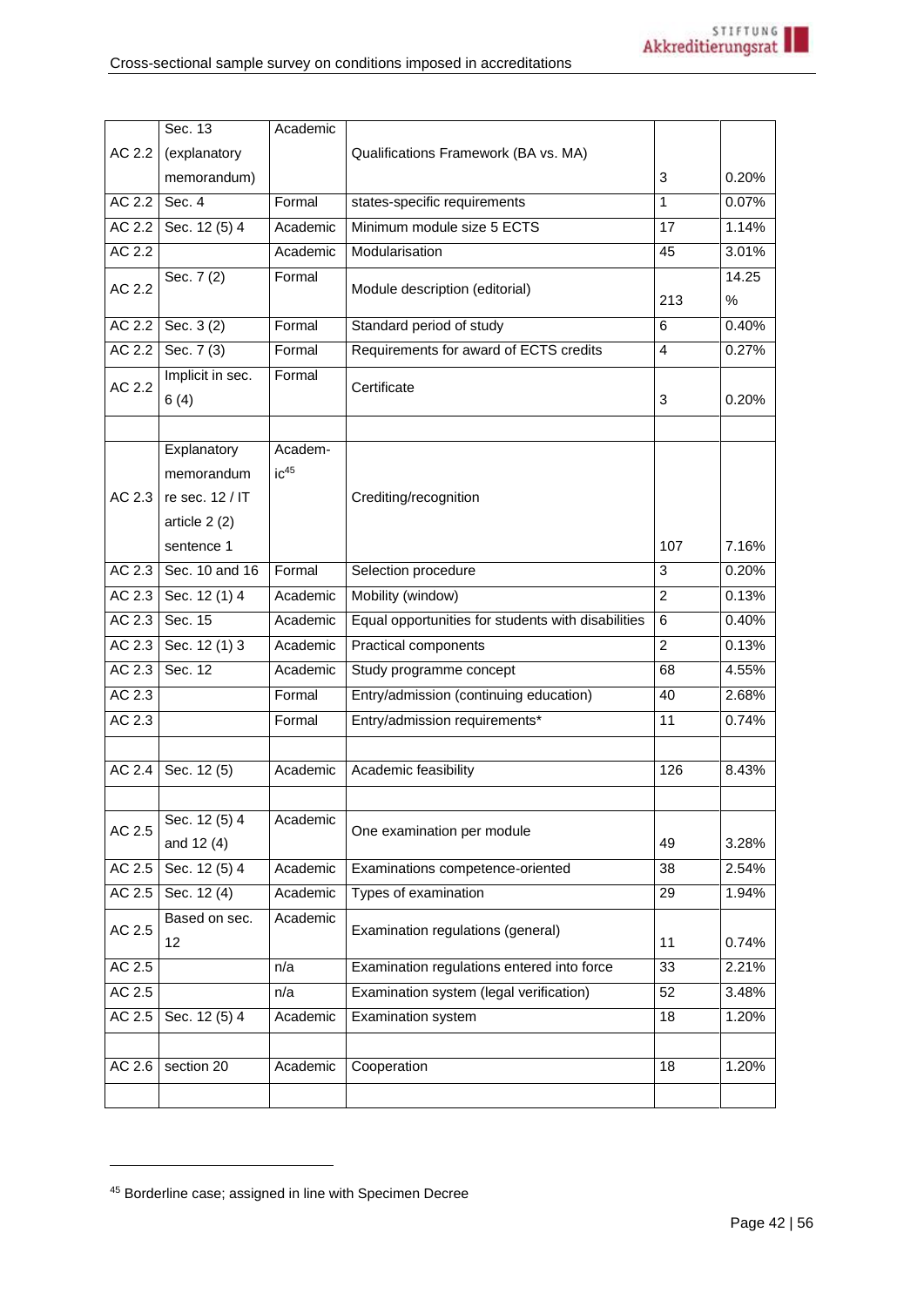| AC 2.7 | Sec. 12 (2) and | Academic | <b>Facilities</b>                 |     |       |
|--------|-----------------|----------|-----------------------------------|-----|-------|
|        | (3)             |          |                                   | 111 | 7.42% |
|        |                 |          |                                   |     |       |
| AC 2.8 |                 | n/a      | Transparency                      | 87  | 5.82% |
| AC 2.8 |                 | n/a      | Publication                       | 54  | 3.61% |
|        |                 |          |                                   |     |       |
| AC 2.9 | Sec. 14, 17, 18 | Academic | Quality assurance                 |     |       |
|        | and 12 (5) 3    |          |                                   | 78  | 5.22% |
| AC     | Sec. 15         | Academic | Equal opportunities/gender equity |     |       |
| 2.11   |                 |          |                                   | 12  | 0.80% |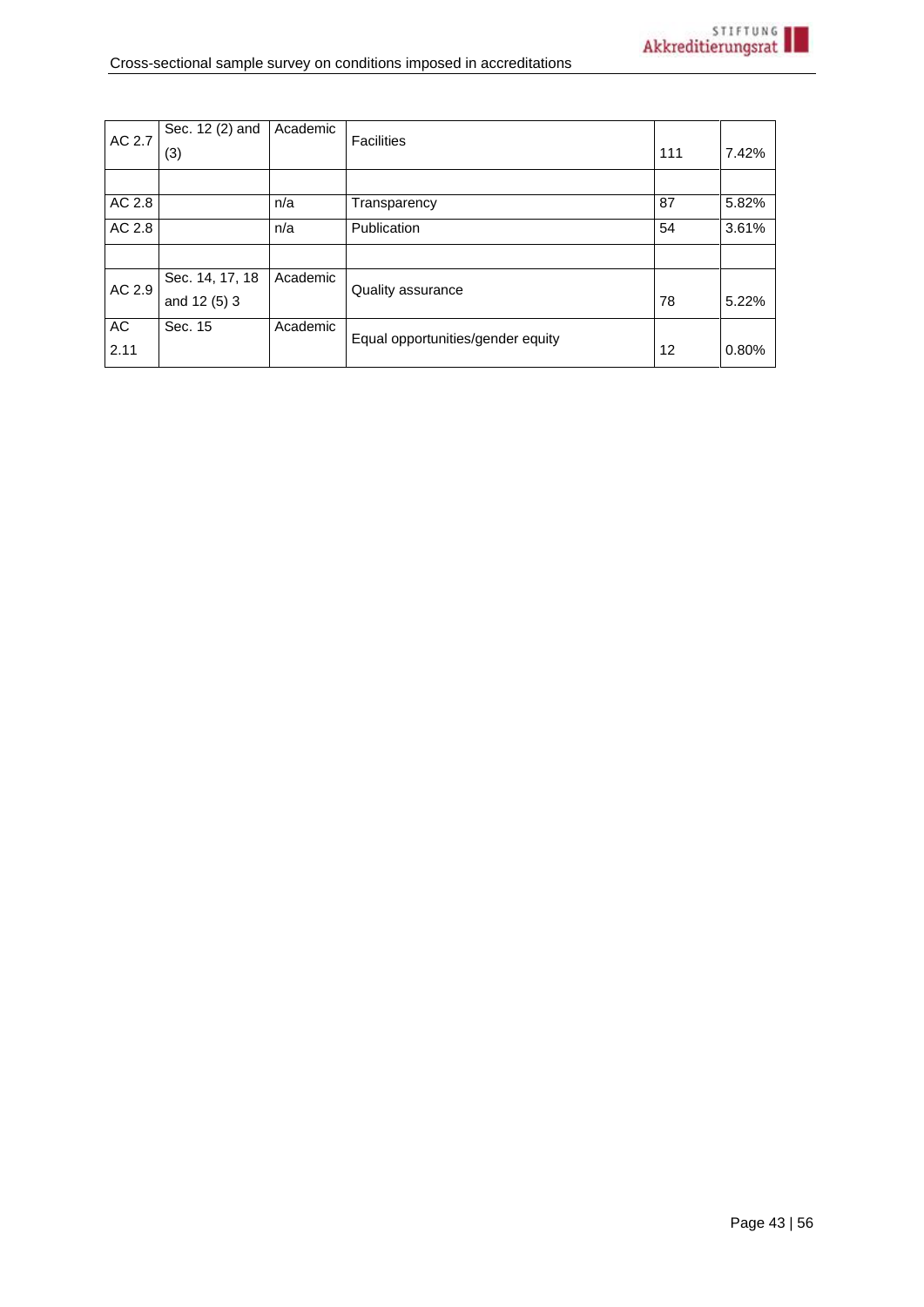# **Table 9: Explanation of the categories**

| <b>AC</b> |                                              | <b>Explanation of the category</b> | <b>Example</b>                                                             |
|-----------|----------------------------------------------|------------------------------------|----------------------------------------------------------------------------|
| criterion | <b>Categories</b>                            | (where necessary)                  |                                                                            |
|           |                                              |                                    | "The profile of the study programme must be made more distinct. The        |
|           |                                              |                                    | areas of marketing and sales must be presented more clearly."              |
| AC 2.1    | Qualification goals (general)                |                                    | "The programme objectives and learning outcomes must describe where        |
|           |                                              |                                    | a qualification obtained in a degree programme is positioned from an       |
|           |                                              |                                    | academic, technical and professional perspective. The study programme      |
|           |                                              |                                    | objectives must also be published consistently."                           |
|           |                                              |                                    | "It must be ensured that the course of study enables students to become    |
| AC 2.1    | Competence for involvement in society        |                                    | involved in society. This educational objective must be suitably reflected |
|           |                                              |                                    | both in the overall qualification profile and in the curriculum."          |
|           |                                              |                                    | "It must be elaborated in a clear and robust manner how the fields of      |
|           | Competence for qualified employ-             |                                    | employment envisaged for graduates, as stated in the publicly accessible   |
| AC 2.1    | ment/employability                           |                                    | programme description, relate to the social system of developing and       |
|           |                                              |                                    | emerging countries and where applicable to the social system of            |
|           |                                              |                                    | industrialised countries."                                                 |
|           |                                              |                                    | "The programme objectives and their implementation in the curriculum       |
| AC 2.1    | Expertise/subject-specific reference         |                                    | must be revised in order to bring across the interdisciplinary interplay   |
|           | framework                                    |                                    | between mechanical engineering, electrical engineering and computer        |
|           |                                              |                                    | science that is characteristic of mechatronics."                           |
|           |                                              |                                    |                                                                            |
|           | Name of degree/indication of study programme |                                    | "In addition, the study programme must be marked as continuing             |
| AC 2.2    | type                                         |                                    | education in the study regulations and the term 'non-consecutive' must be  |
|           |                                              |                                    | changed."                                                                  |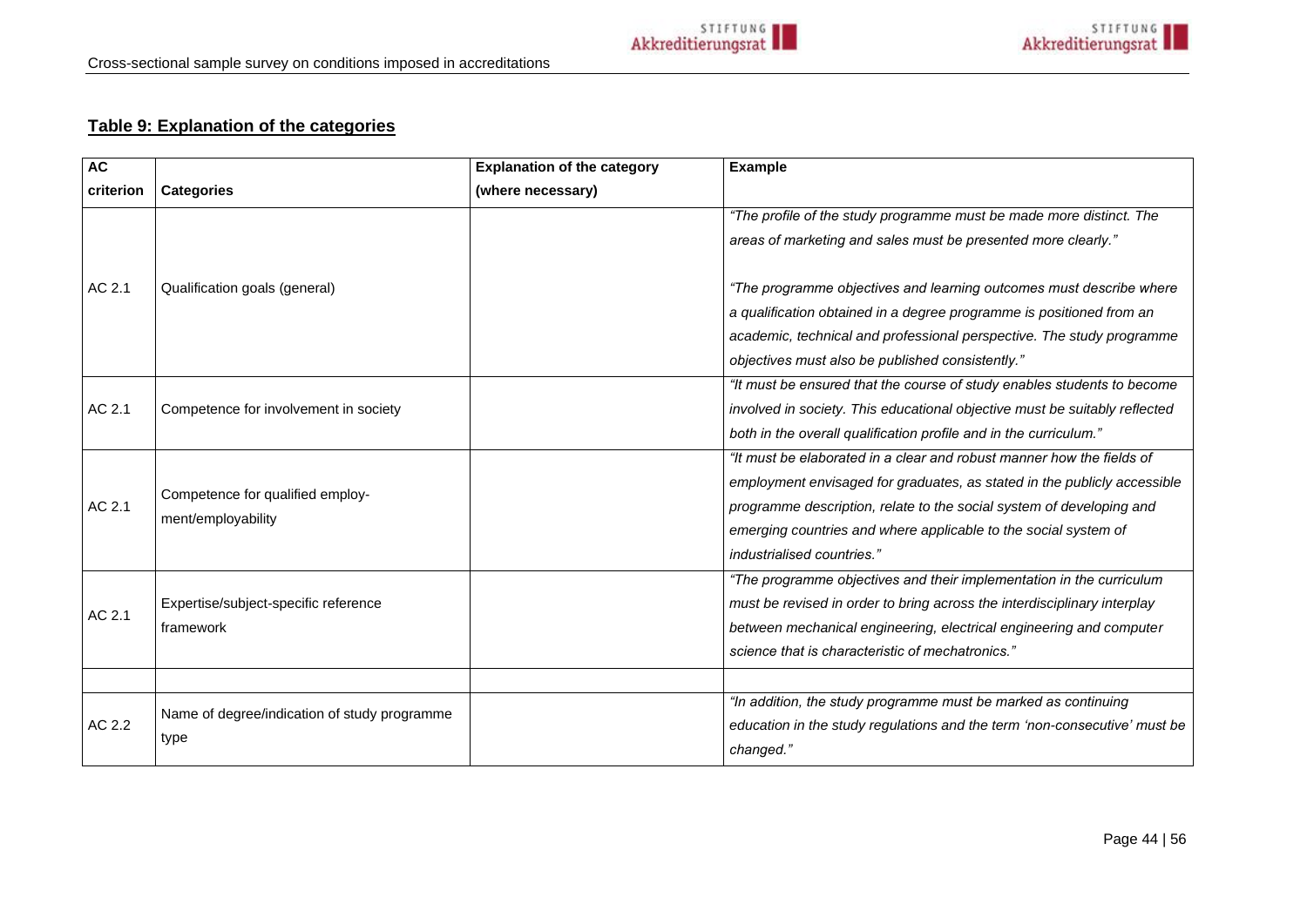|        |                                      | Specifies the number of study hours    | "It must be specified with binding effect what student workload is the basis |
|--------|--------------------------------------|----------------------------------------|------------------------------------------------------------------------------|
| AC 2.2 | Study hours/CP                       | per credit point and that this must be | for the award of one credit point."                                          |
|        |                                      | stated in the examination regulations. |                                                                              |
|        |                                      |                                        | "The Framework Guidelines for the Introduction of Credit Point Systems       |
|        |                                      |                                        | and the Modularisation of Study Courses in the Common Structural             |
| AC 2.2 | Thesis duration                      |                                        | Guidelines of the states for the Accreditation of Bachelor's and Master's    |
|        |                                      |                                        | Study Courses must be adhered to with regard to the duration of              |
|        |                                      |                                        | Bachelor's and Master's theses."                                             |
|        |                                      |                                        | "The diploma supplements must provide information on the objectives,         |
| AC 2.2 | Diploma supplement                   |                                        | targeted learning outcomes and structure of the study programmes and         |
|        |                                      |                                        | must in particular address the specifics of dual study programmes."          |
|        |                                      |                                        | "The number of ECTS credits awarded for the study programme must be          |
| AC 2.2 |                                      |                                        | clearly specified."                                                          |
|        | <b>ECTS</b>                          |                                        | "The module structure must be revised so that no more than 60 ECTS           |
|        |                                      |                                        | points are awarded per academic year."                                       |
| AC 2.2 | <b>Thesis ECTS</b>                   |                                        | "The maximum number of credits for the Bachelor's thesis is 12."             |
|        |                                      |                                        | "In addition to the final grade, statistical data according to the ECTS      |
| AC 2.2 | ECTS grade                           |                                        | Users' Guide must be stated in order to assess the individual degree         |
|        |                                      |                                        | qualification."                                                              |
|        |                                      |                                        | "The study programme must fully comply with the requirements of the          |
| AC 2.2 | <b>Qualifications Framework</b>      |                                        | Qualifications Framework for German Higher Education Qualifications in       |
|        |                                      |                                        | the areas of Consolidating Knowledge, Instrumental Competences and           |
|        |                                      |                                        | Systemic Competences".                                                       |
|        |                                      |                                        | "When using Bachelor's modules in the Master's programme, it must be         |
| AC 2.2 | Qualifications Framework (BA vs. MA) |                                        | ensured that the qualification level specified for the respective degree     |
|        |                                      |                                        | level is maintained."                                                        |
|        |                                      |                                        |                                                                              |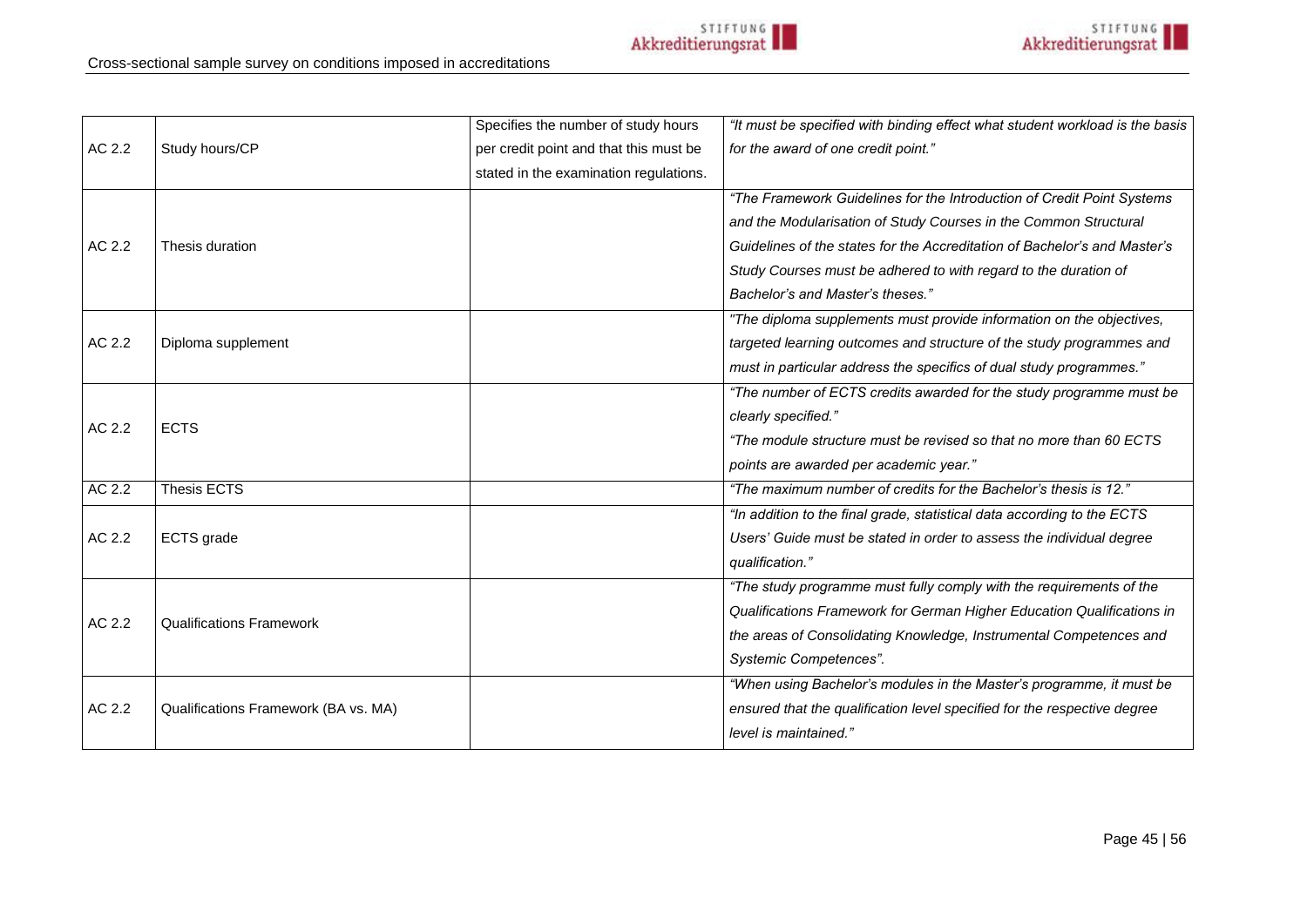|        |                                        |                                         | "Section 2, 'Requirements', of the Enrolment Requlations must be revised    |
|--------|----------------------------------------|-----------------------------------------|-----------------------------------------------------------------------------|
| AC 2.2 | states-specific requirements           |                                         | in line with the current Land-specific stipulations on admission to higher  |
|        |                                        |                                         | education."                                                                 |
|        |                                        |                                         | "The modularisation is to be revised so that modules are usually            |
| AC 2.2 | Minimum module size 5 ECTS*            |                                         | completed within a single semester or academic year and are usually         |
|        |                                        |                                         | worth five or more ECTS credits. Reasons must be given for any              |
|        |                                        |                                         | departures from this in each case."                                         |
|        |                                        |                                         | "The modularisation should be revised so that related teaching and          |
|        |                                        |                                         | learning units are usually combined as modules."                            |
| AC 2.2 | Modularisation                         |                                         | "The concept for the 'thesis practical project' module must be revised. The |
|        |                                        |                                         | module content and module title must match."                                |
|        |                                        |                                         | "All modules must be thematically and chronologically complete, self-       |
|        |                                        |                                         | contained study units."                                                     |
|        |                                        | Editorial revision of the module        | "The module manual must be revised to make visible the link between the     |
| AC 2.2 | Module description (editorial)         | description not resulting in any change | modules."                                                                   |
|        |                                        | in the module itself.                   | "The module manual must be revised to bring out the main areas of           |
|        |                                        |                                         | academic focus in the study programme."                                     |
|        |                                        |                                         | "The module manual must state the student workload and qualification        |
|        |                                        |                                         | goals for all sub-modules."                                                 |
| AC 2.2 | Standard period of study               |                                         | "The standard period of study must be corrected in each case in the         |
|        | Requirements for award of ECTS credits |                                         | examination regulations and the study regulations."                         |
| AC 2.2 |                                        |                                         | "The department must describe the requirements for the award of credit      |
|        |                                        |                                         | points in the practical project."                                           |
| AC 2.2 | Certificate                            |                                         | "The degree certificate, diploma supplement and transcript of records       |
|        |                                        |                                         | must be produced and submitted."                                            |
|        |                                        |                                         |                                                                             |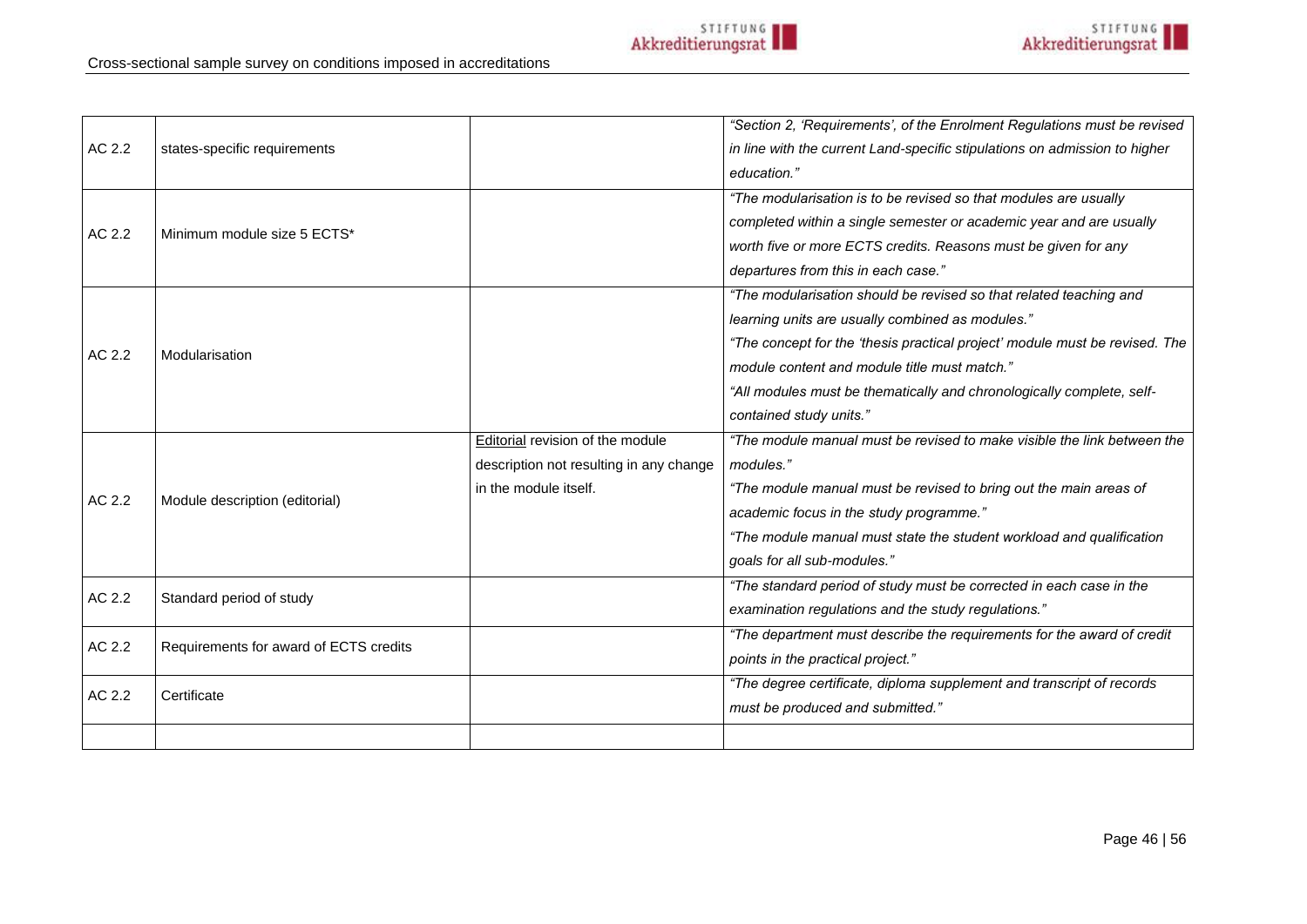|        |                                                     | Conditions governing the crediting of  | "Recognition of externally obtained study and examination credits must be   |
|--------|-----------------------------------------------------|----------------------------------------|-----------------------------------------------------------------------------|
|        |                                                     | prior learning <b>and/or</b> study and | transparently incorporated in the study and examination regulations in      |
|        |                                                     | examination credits obtained           | accordance with the Lisbon Convention (competence-oriented recogni-         |
| AC 2.3 | Crediting/recognition*                              | externally.                            | tion; reversal of the burden of proof). It must also be specified that      |
|        |                                                     |                                        | competencies acquired outside of higher education can be recognised         |
|        |                                                     |                                        | commensurate to a maximum of 50% of the study programme.                    |
| AC 2.3 |                                                     |                                        | "The higher education institution must specify the form and content of the  |
|        | Selection procedure*                                |                                        | selection procedure in binding regulations."                                |
|        |                                                     |                                        | "The higher education institution must ensure that it is possible to spend  |
| AC 2.3 | Mobility (window)                                   |                                        | periods at other higher education institutions and in practice without loss |
|        |                                                     |                                        | of time."                                                                   |
|        |                                                     |                                        | "In the aptitude assessment procedure for applicants without a first        |
| AC 2.3 | Equal opportunities for students with disabilities* |                                        | degree, the higher education institution must stipulate on equal opportuni- |
|        |                                                     |                                        | ties arrangements for students with disabilities."                          |
| AC 2.3 | Practical components                                |                                        | "A policy must be submitted for the implementation, regulation and          |
|        |                                                     |                                        | supervision of practical course components."                                |
|        |                                                     |                                        | "The study programme name and curriculum must be made to match."            |
|        | Study programme concept                             |                                        | "The higher education institution must increase the proportion of           |
| AC 2.3 |                                                     |                                        | <i>international content."</i>                                              |
|        |                                                     |                                        | "Qualification goals and curriculum content of the available Master's       |
|        |                                                     |                                        | courses (Master's profiles) must be better coordinated with a view to the   |
|        |                                                     |                                        | applicable set of mandatory and elective courses."                          |
| AC 2.3 | Entry/admission (continuing education)*             |                                        | "Proof of at least one year's professional experience must be made          |
|        |                                                     |                                        | mandatory in the admission requirements."                                   |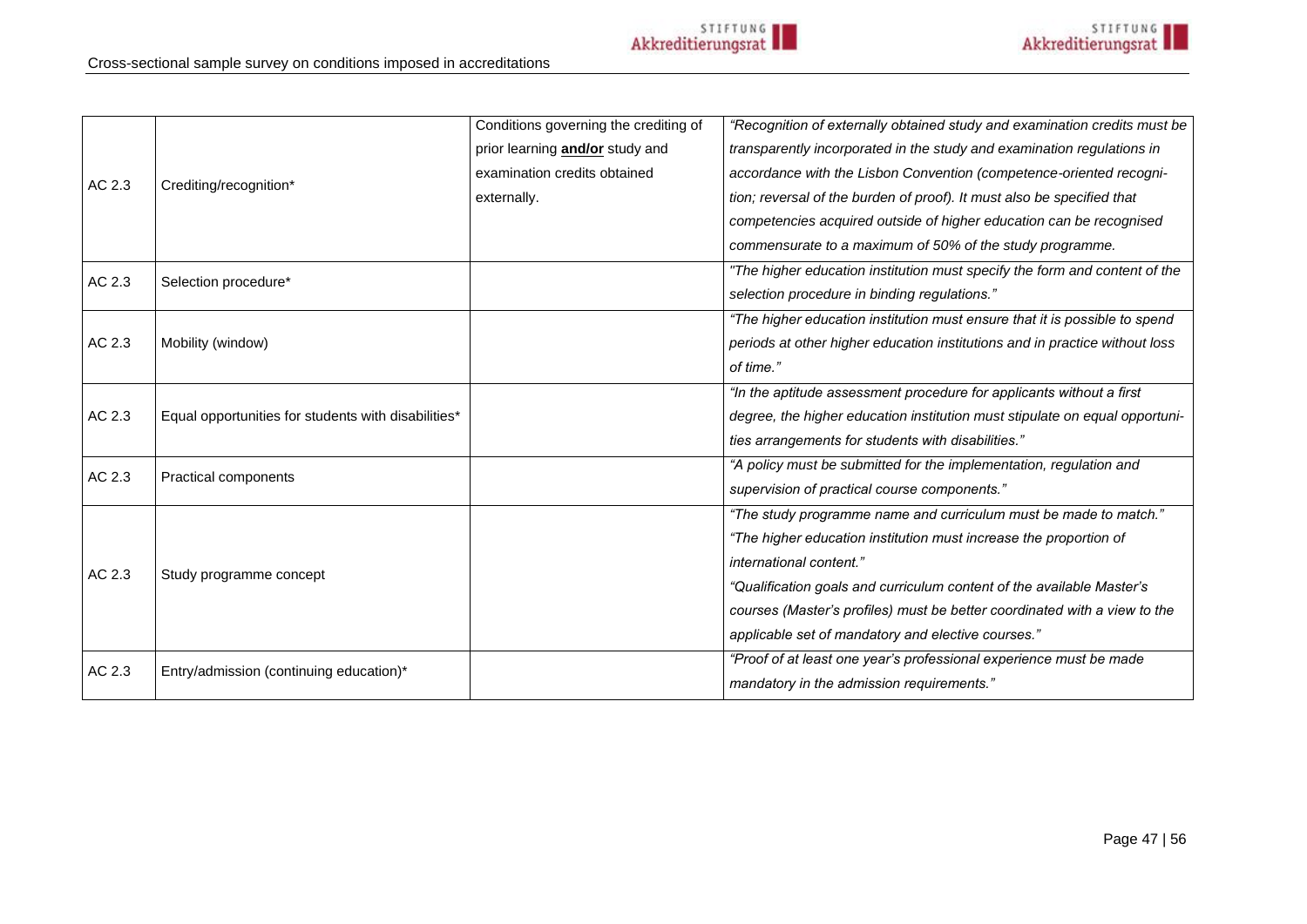Page 48 | 56

# Cross-sectional sample survey on conditions imposed in accreditations

| AC 2.3 | Entry/admission requirements*      |                                        | "The admission requirements for the study programme must be clarified<br>with regard to the classification of prior knowledge in political science and<br>law."<br>"Admission requirements that go beyond the legal requirements must be<br>specified for the Bachelor's programme and stated as mandatory." |
|--------|------------------------------------|----------------------------------------|--------------------------------------------------------------------------------------------------------------------------------------------------------------------------------------------------------------------------------------------------------------------------------------------------------------|
|        |                                    |                                        |                                                                                                                                                                                                                                                                                                              |
|        |                                    |                                        | "The structure of the study programme must be revised to make the                                                                                                                                                                                                                                            |
|        |                                    |                                        | workload attached to the study programme transparent and plausible."                                                                                                                                                                                                                                         |
| AC 2.4 | Academic feasibility               |                                        | "The higher education institution must develop an approach for measuring                                                                                                                                                                                                                                     |
|        |                                    |                                        | student workload."                                                                                                                                                                                                                                                                                           |
|        |                                    |                                        | "The final phase must be designed in such a way that the standard period                                                                                                                                                                                                                                     |
|        |                                    |                                        | of study is not exceeded for reasons of study organisation."                                                                                                                                                                                                                                                 |
|        |                                    |                                        |                                                                                                                                                                                                                                                                                                              |
|        |                                    |                                        | "The Business Administration Fundamentals module must conclude with a                                                                                                                                                                                                                                        |
| AC 2.5 | One examination per module*        |                                        | module examination."                                                                                                                                                                                                                                                                                         |
|        |                                    |                                        | "The examination system must be revised. In doing so, it must be ensured                                                                                                                                                                                                                                     |
|        |                                    |                                        | that as a rule there is only one examination per module."                                                                                                                                                                                                                                                    |
| AC 2.5 | Examinations competence-oriented   | Examinations must be competence-       | "The module examinations must be designed to be competence-oriented,                                                                                                                                                                                                                                         |
|        |                                    | oriented.                              | in particular to ensure the attainment of the Master's level."                                                                                                                                                                                                                                               |
|        |                                    | Specification and variation of         | "All types of examination used in the study programme must be specified                                                                                                                                                                                                                                      |
|        | Types of examination               | examination types; type of examination | in the study and examination regulations."                                                                                                                                                                                                                                                                   |
| AC 2.5 |                                    | to be geared to learning outcomes      | "The higher education institution must ensure that students in both the                                                                                                                                                                                                                                      |
|        |                                    |                                        | Bachelor's and Master's programmes experience variation in the types of                                                                                                                                                                                                                                      |
|        |                                    |                                        | examination."                                                                                                                                                                                                                                                                                                |
|        |                                    | Amendments to examination              | "The examination regulations must be published with the changes                                                                                                                                                                                                                                              |
| AC 2.5 | Examination regulations (general)* | regulations not otherwise specified;   | described in the statement of 29 May 2015."                                                                                                                                                                                                                                                                  |
|        |                                    | stipulation of exceptions for examina- |                                                                                                                                                                                                                                                                                                              |
|        |                                    | tions                                  |                                                                                                                                                                                                                                                                                                              |
|        |                                    |                                        |                                                                                                                                                                                                                                                                                                              |

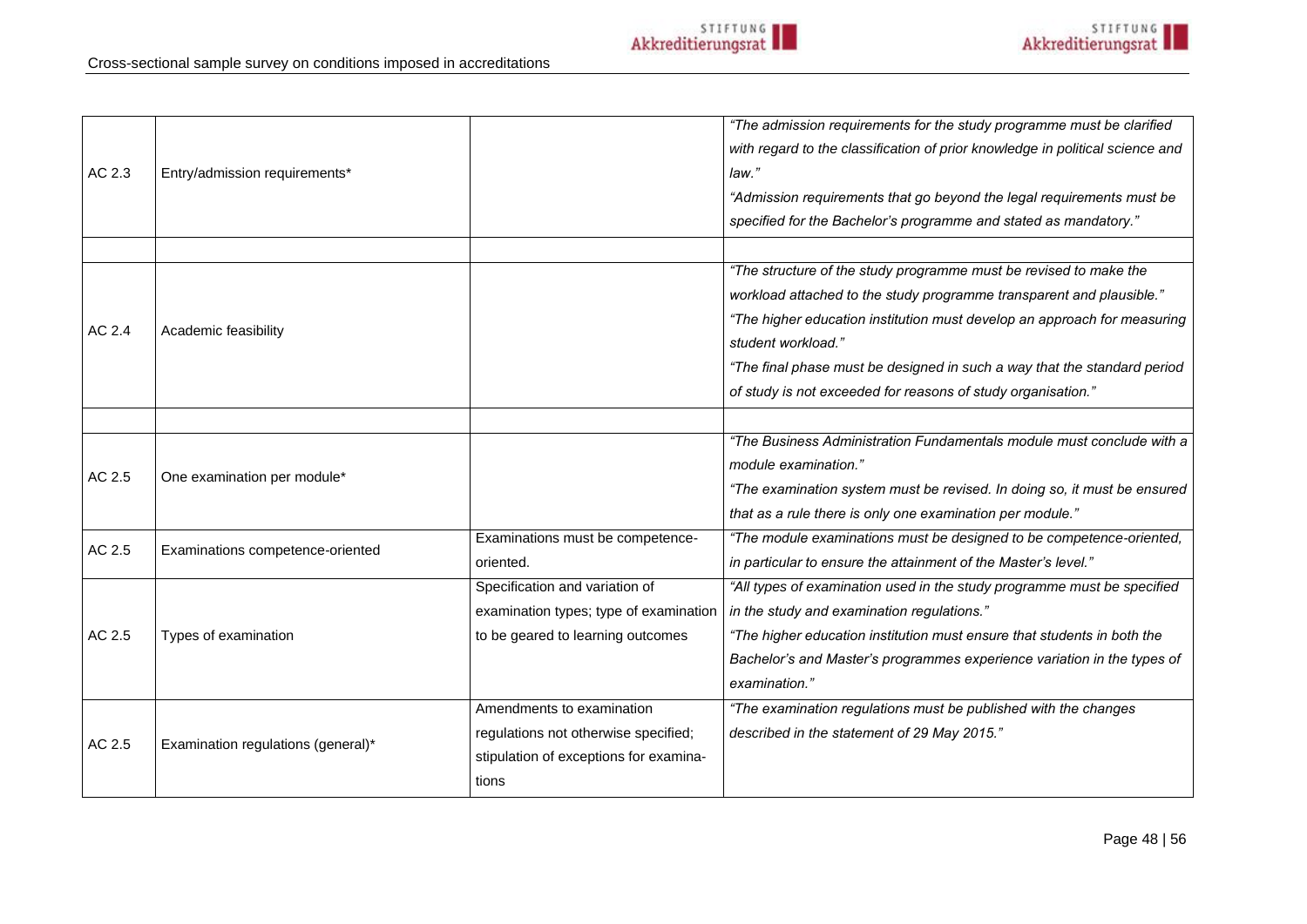Cross-sectional sample survey on conditions imposed in accreditations

| AC 2.5<br>Examination regulations entered into force<br>regulations attached to the accreditation documents have entered into<br>force."<br>"The study and examination regulations must be subjected to legal<br>review."<br>AC 2.5<br>Examination system (legal verification)<br>"Documentation must be presented for the legal review of the special<br>examination regulations for the partial study programme."<br>AC 2.5<br>Further requirements for the<br>"The modularisation concept must be revised with a view to a cumulative<br><b>Examination system</b><br>examination system that could not be<br>examination system and module examinations implemented throughout."<br>assigned to any of the above<br>"Any special provision for examinations (such as bonus points) must be<br>categories under AR 2.5 and that<br>clearly [] presented."<br>relate to examination arrangements.<br>"Cooperation between the Dresden College of Music and Technische<br>Universität Dresden must be established in a contractual agreement."<br>AC 2.6<br>Cooperation*<br>"The higher education institution must establish collaborations with all<br>hospitals involved in transfer phases in a contractual agreement."<br>"Notification must be given that the advertised 0.6 FTE professorship has<br>Resources, without distinguishing<br>AC 2.7<br>Facilities<br>been filled before the study programme commences."<br>between human, material or spatial<br>resources.<br>Something that does not need to be<br>"All examinations to be completed in the study programme must be clearly<br>changed in substance nevertheless<br>stated."<br>AC 2.8<br>has to be made clearer or consistent.<br>"Inconsistencies [] must be corrected."<br>Transparency<br>Provision of English-language<br>"The study programme title must be made consistent in documents<br>relating to it."<br>documents. |  | "The higher education institution must demonstrate that the examination |
|--------------------------------------------------------------------------------------------------------------------------------------------------------------------------------------------------------------------------------------------------------------------------------------------------------------------------------------------------------------------------------------------------------------------------------------------------------------------------------------------------------------------------------------------------------------------------------------------------------------------------------------------------------------------------------------------------------------------------------------------------------------------------------------------------------------------------------------------------------------------------------------------------------------------------------------------------------------------------------------------------------------------------------------------------------------------------------------------------------------------------------------------------------------------------------------------------------------------------------------------------------------------------------------------------------------------------------------------------------------------------------------------------------------------------------------------------------------------------------------------------------------------------------------------------------------------------------------------------------------------------------------------------------------------------------------------------------------------------------------------------------------------------------------------------------------------------------------------------------------------------------------------------------|--|-------------------------------------------------------------------------|
|                                                                                                                                                                                                                                                                                                                                                                                                                                                                                                                                                                                                                                                                                                                                                                                                                                                                                                                                                                                                                                                                                                                                                                                                                                                                                                                                                                                                                                                                                                                                                                                                                                                                                                                                                                                                                                                                                                        |  |                                                                         |
|                                                                                                                                                                                                                                                                                                                                                                                                                                                                                                                                                                                                                                                                                                                                                                                                                                                                                                                                                                                                                                                                                                                                                                                                                                                                                                                                                                                                                                                                                                                                                                                                                                                                                                                                                                                                                                                                                                        |  |                                                                         |
|                                                                                                                                                                                                                                                                                                                                                                                                                                                                                                                                                                                                                                                                                                                                                                                                                                                                                                                                                                                                                                                                                                                                                                                                                                                                                                                                                                                                                                                                                                                                                                                                                                                                                                                                                                                                                                                                                                        |  |                                                                         |
|                                                                                                                                                                                                                                                                                                                                                                                                                                                                                                                                                                                                                                                                                                                                                                                                                                                                                                                                                                                                                                                                                                                                                                                                                                                                                                                                                                                                                                                                                                                                                                                                                                                                                                                                                                                                                                                                                                        |  |                                                                         |
|                                                                                                                                                                                                                                                                                                                                                                                                                                                                                                                                                                                                                                                                                                                                                                                                                                                                                                                                                                                                                                                                                                                                                                                                                                                                                                                                                                                                                                                                                                                                                                                                                                                                                                                                                                                                                                                                                                        |  |                                                                         |
|                                                                                                                                                                                                                                                                                                                                                                                                                                                                                                                                                                                                                                                                                                                                                                                                                                                                                                                                                                                                                                                                                                                                                                                                                                                                                                                                                                                                                                                                                                                                                                                                                                                                                                                                                                                                                                                                                                        |  |                                                                         |
|                                                                                                                                                                                                                                                                                                                                                                                                                                                                                                                                                                                                                                                                                                                                                                                                                                                                                                                                                                                                                                                                                                                                                                                                                                                                                                                                                                                                                                                                                                                                                                                                                                                                                                                                                                                                                                                                                                        |  |                                                                         |
|                                                                                                                                                                                                                                                                                                                                                                                                                                                                                                                                                                                                                                                                                                                                                                                                                                                                                                                                                                                                                                                                                                                                                                                                                                                                                                                                                                                                                                                                                                                                                                                                                                                                                                                                                                                                                                                                                                        |  |                                                                         |
|                                                                                                                                                                                                                                                                                                                                                                                                                                                                                                                                                                                                                                                                                                                                                                                                                                                                                                                                                                                                                                                                                                                                                                                                                                                                                                                                                                                                                                                                                                                                                                                                                                                                                                                                                                                                                                                                                                        |  |                                                                         |
|                                                                                                                                                                                                                                                                                                                                                                                                                                                                                                                                                                                                                                                                                                                                                                                                                                                                                                                                                                                                                                                                                                                                                                                                                                                                                                                                                                                                                                                                                                                                                                                                                                                                                                                                                                                                                                                                                                        |  |                                                                         |
|                                                                                                                                                                                                                                                                                                                                                                                                                                                                                                                                                                                                                                                                                                                                                                                                                                                                                                                                                                                                                                                                                                                                                                                                                                                                                                                                                                                                                                                                                                                                                                                                                                                                                                                                                                                                                                                                                                        |  |                                                                         |
|                                                                                                                                                                                                                                                                                                                                                                                                                                                                                                                                                                                                                                                                                                                                                                                                                                                                                                                                                                                                                                                                                                                                                                                                                                                                                                                                                                                                                                                                                                                                                                                                                                                                                                                                                                                                                                                                                                        |  |                                                                         |
|                                                                                                                                                                                                                                                                                                                                                                                                                                                                                                                                                                                                                                                                                                                                                                                                                                                                                                                                                                                                                                                                                                                                                                                                                                                                                                                                                                                                                                                                                                                                                                                                                                                                                                                                                                                                                                                                                                        |  |                                                                         |
|                                                                                                                                                                                                                                                                                                                                                                                                                                                                                                                                                                                                                                                                                                                                                                                                                                                                                                                                                                                                                                                                                                                                                                                                                                                                                                                                                                                                                                                                                                                                                                                                                                                                                                                                                                                                                                                                                                        |  |                                                                         |
|                                                                                                                                                                                                                                                                                                                                                                                                                                                                                                                                                                                                                                                                                                                                                                                                                                                                                                                                                                                                                                                                                                                                                                                                                                                                                                                                                                                                                                                                                                                                                                                                                                                                                                                                                                                                                                                                                                        |  |                                                                         |
|                                                                                                                                                                                                                                                                                                                                                                                                                                                                                                                                                                                                                                                                                                                                                                                                                                                                                                                                                                                                                                                                                                                                                                                                                                                                                                                                                                                                                                                                                                                                                                                                                                                                                                                                                                                                                                                                                                        |  |                                                                         |
|                                                                                                                                                                                                                                                                                                                                                                                                                                                                                                                                                                                                                                                                                                                                                                                                                                                                                                                                                                                                                                                                                                                                                                                                                                                                                                                                                                                                                                                                                                                                                                                                                                                                                                                                                                                                                                                                                                        |  |                                                                         |
|                                                                                                                                                                                                                                                                                                                                                                                                                                                                                                                                                                                                                                                                                                                                                                                                                                                                                                                                                                                                                                                                                                                                                                                                                                                                                                                                                                                                                                                                                                                                                                                                                                                                                                                                                                                                                                                                                                        |  |                                                                         |
|                                                                                                                                                                                                                                                                                                                                                                                                                                                                                                                                                                                                                                                                                                                                                                                                                                                                                                                                                                                                                                                                                                                                                                                                                                                                                                                                                                                                                                                                                                                                                                                                                                                                                                                                                                                                                                                                                                        |  |                                                                         |
|                                                                                                                                                                                                                                                                                                                                                                                                                                                                                                                                                                                                                                                                                                                                                                                                                                                                                                                                                                                                                                                                                                                                                                                                                                                                                                                                                                                                                                                                                                                                                                                                                                                                                                                                                                                                                                                                                                        |  |                                                                         |
|                                                                                                                                                                                                                                                                                                                                                                                                                                                                                                                                                                                                                                                                                                                                                                                                                                                                                                                                                                                                                                                                                                                                                                                                                                                                                                                                                                                                                                                                                                                                                                                                                                                                                                                                                                                                                                                                                                        |  |                                                                         |
|                                                                                                                                                                                                                                                                                                                                                                                                                                                                                                                                                                                                                                                                                                                                                                                                                                                                                                                                                                                                                                                                                                                                                                                                                                                                                                                                                                                                                                                                                                                                                                                                                                                                                                                                                                                                                                                                                                        |  |                                                                         |
|                                                                                                                                                                                                                                                                                                                                                                                                                                                                                                                                                                                                                                                                                                                                                                                                                                                                                                                                                                                                                                                                                                                                                                                                                                                                                                                                                                                                                                                                                                                                                                                                                                                                                                                                                                                                                                                                                                        |  |                                                                         |
|                                                                                                                                                                                                                                                                                                                                                                                                                                                                                                                                                                                                                                                                                                                                                                                                                                                                                                                                                                                                                                                                                                                                                                                                                                                                                                                                                                                                                                                                                                                                                                                                                                                                                                                                                                                                                                                                                                        |  |                                                                         |
|                                                                                                                                                                                                                                                                                                                                                                                                                                                                                                                                                                                                                                                                                                                                                                                                                                                                                                                                                                                                                                                                                                                                                                                                                                                                                                                                                                                                                                                                                                                                                                                                                                                                                                                                                                                                                                                                                                        |  |                                                                         |
|                                                                                                                                                                                                                                                                                                                                                                                                                                                                                                                                                                                                                                                                                                                                                                                                                                                                                                                                                                                                                                                                                                                                                                                                                                                                                                                                                                                                                                                                                                                                                                                                                                                                                                                                                                                                                                                                                                        |  |                                                                         |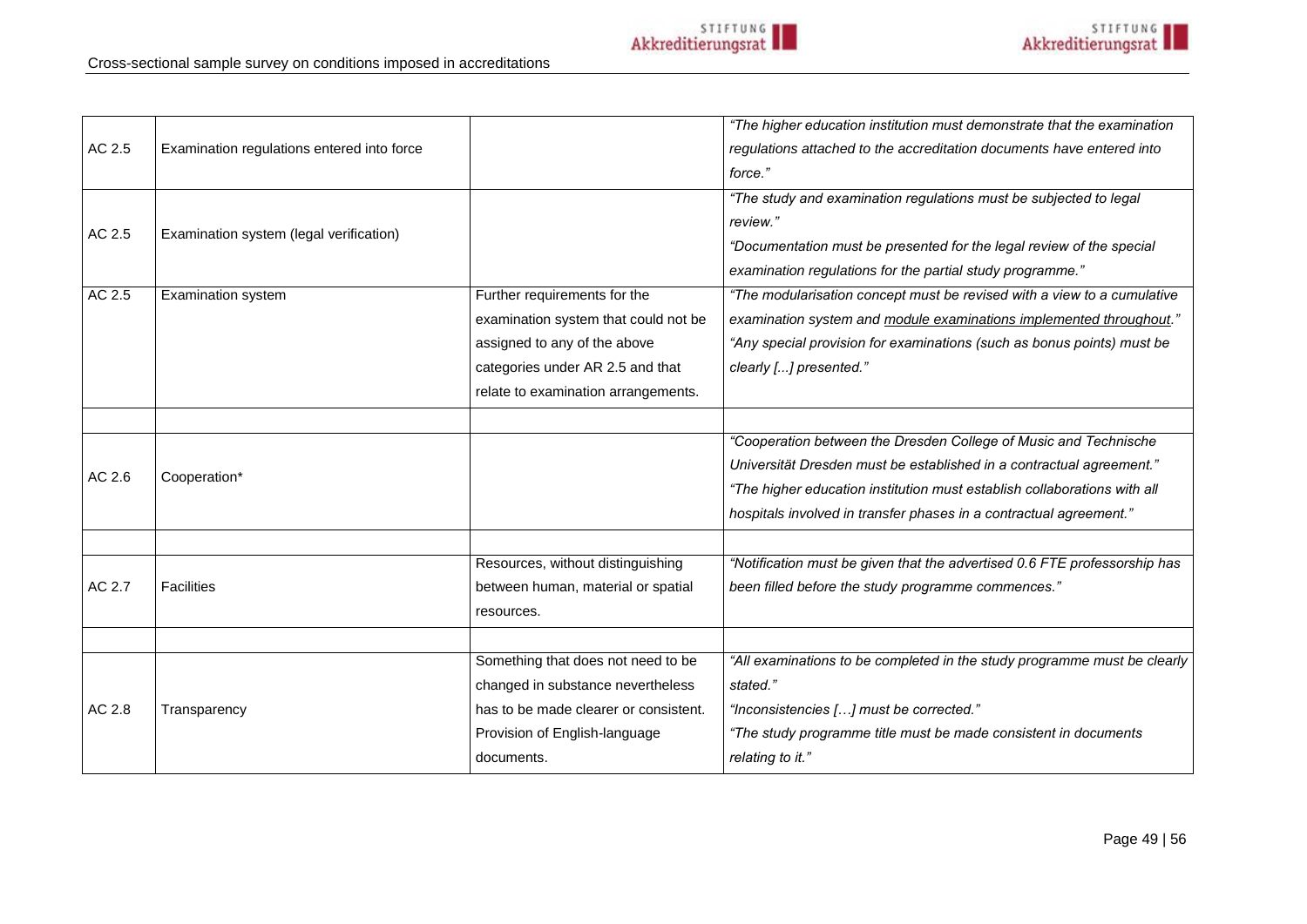| AC 2.8  | Publication                       | Information on the study programme      | "The qualification goals, module manuals and other programme-related   |
|---------|-----------------------------------|-----------------------------------------|------------------------------------------------------------------------|
|         |                                   | must be published.                      | information must be made available to all interested parties."         |
|         |                                   |                                         |                                                                        |
|         |                                   | A policy is to be developed for regular | "Statistical data on academic success, student workload etc. must be   |
|         |                                   | systematic analysis of data on the      | provided and analysed for the further development of the study pro-    |
| AC 2.9  | <b>Quality assurance</b>          | study programme.                        | gramme.'                                                               |
|         |                                   |                                         | "Student workload must be systematically analysed and included in the  |
|         |                                   |                                         | further development of the study programmes."                          |
|         |                                   |                                         | "A diversity policy must be developed and implemented to promote equal |
| AC 2.11 | Equal opportunities/gender equity |                                         | opportunities."                                                        |
|         |                                   |                                         | "A gender equity and equal opportunities policy must be established."  |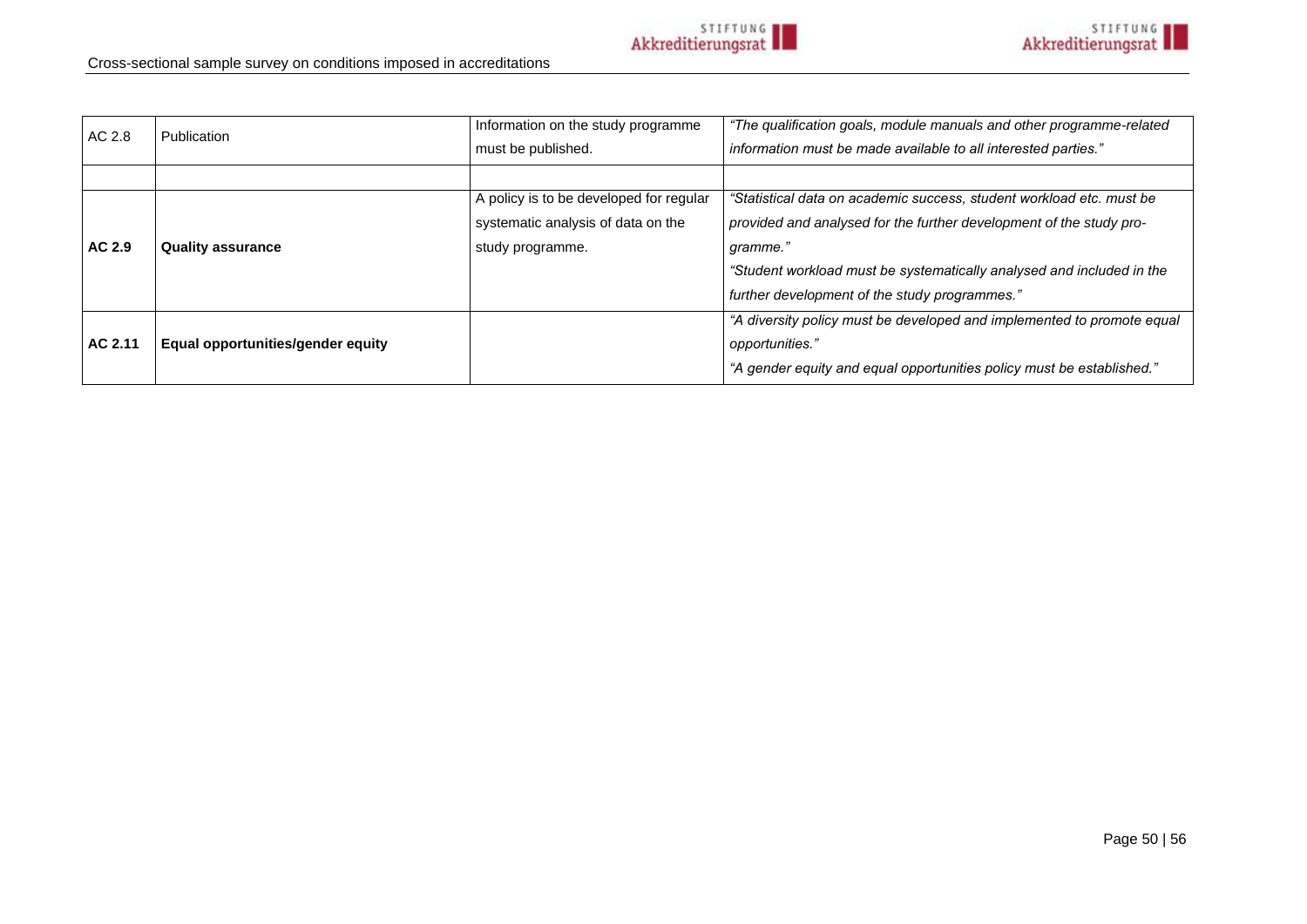## **Additional charts**

Additional charts for section [6.2.3:](#page-28-0)



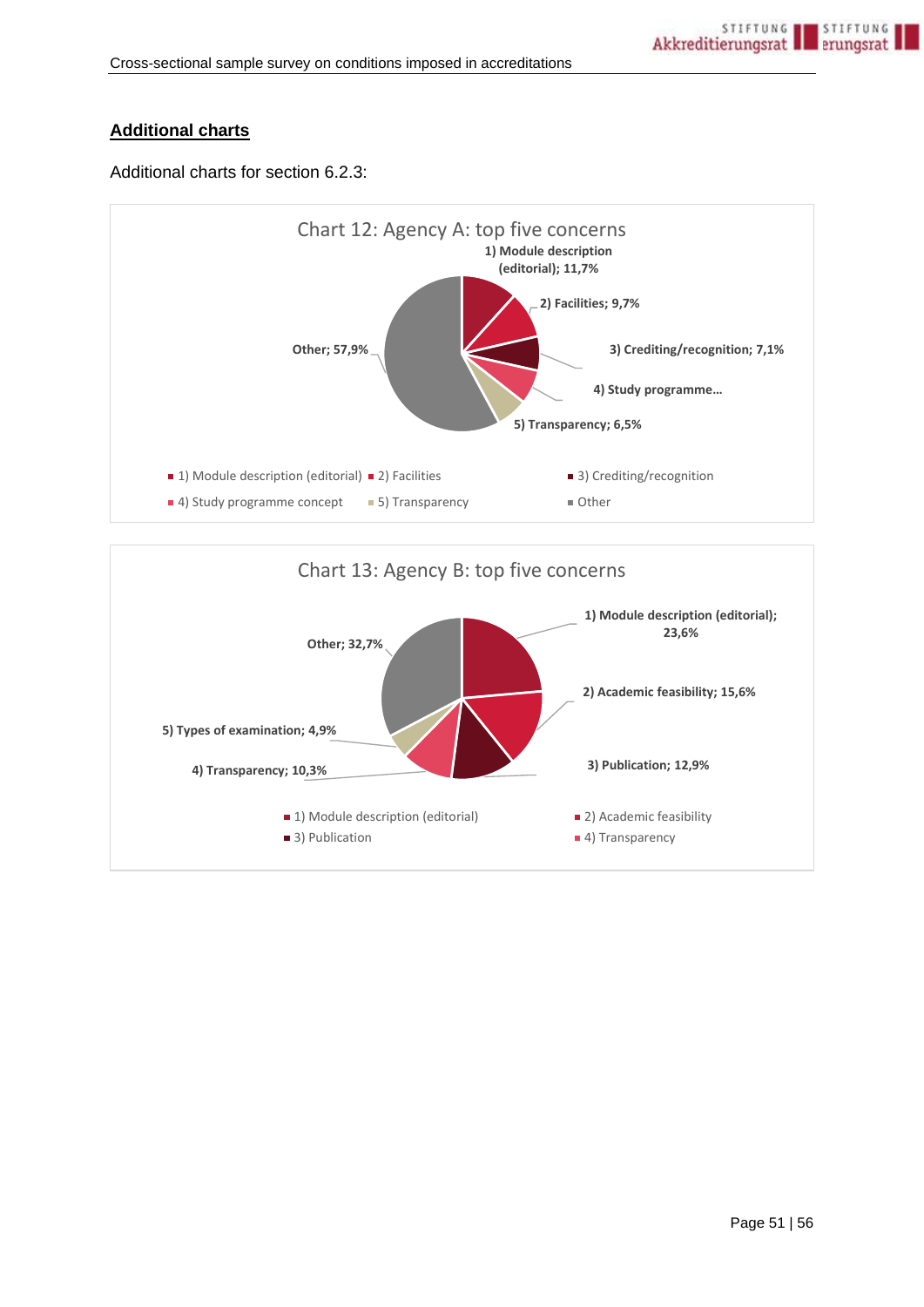

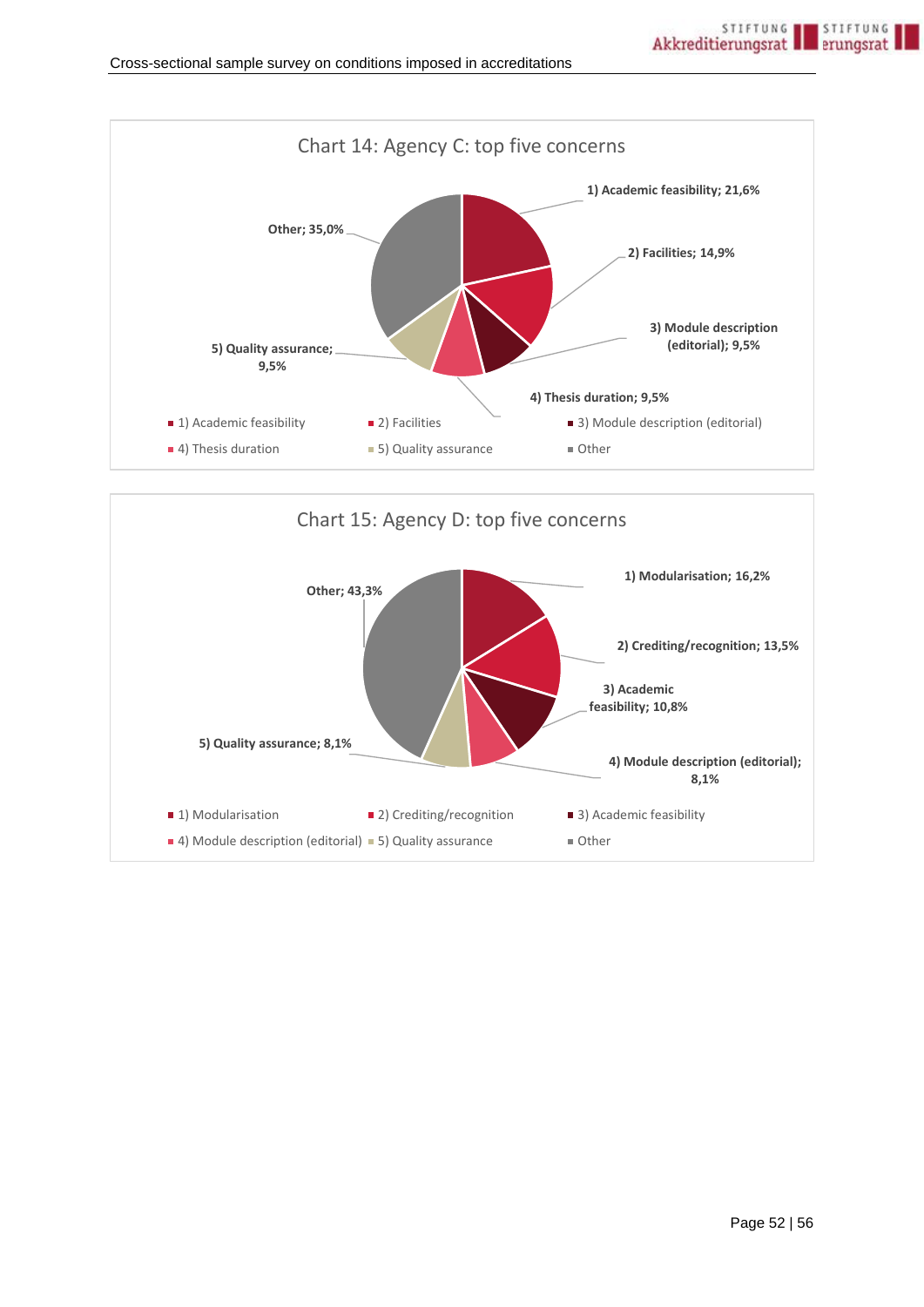

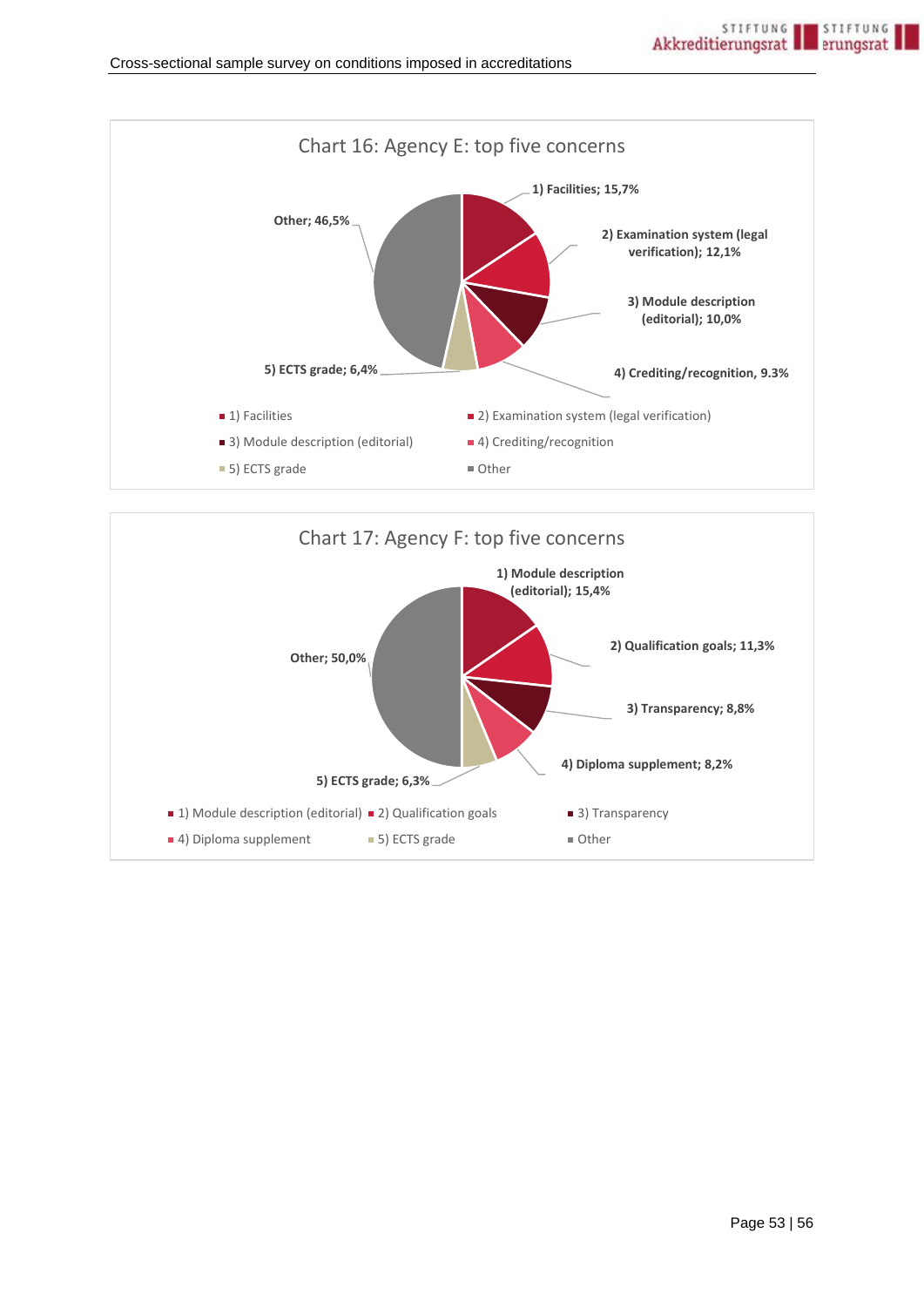

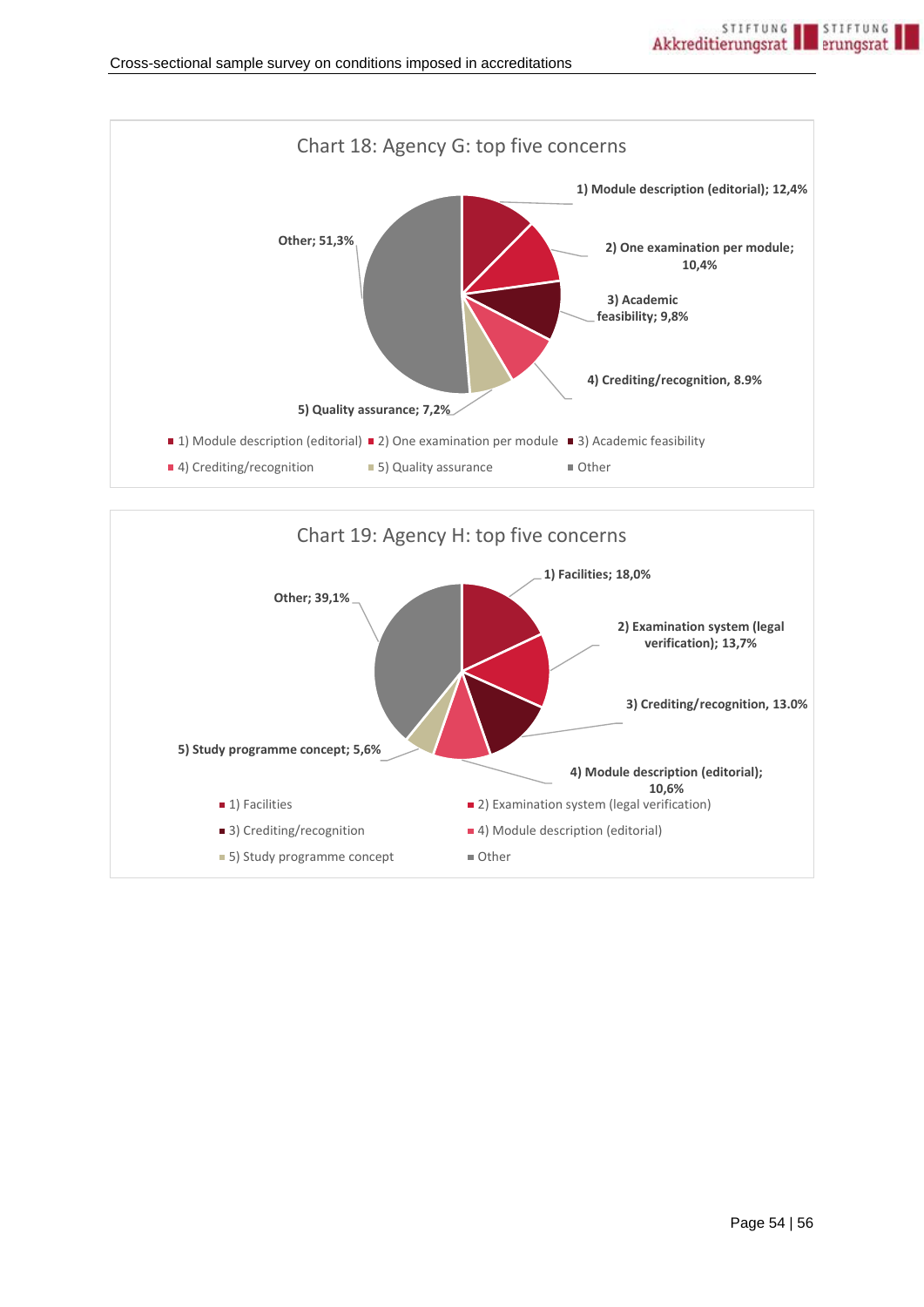#### **References**

- Akkreditierungsrat (Accreditation Council) (2017): Evaluationsbericht. Selbstbericht zur externen Evaluation der Stiftung zur Akkreditierung von Studiengängen in Deutschland, 10 October 2007. Printed Matter AR 61/2007. Bonn: Accreditation Council.
- Akkreditierungsrat (2013): Regeln für die Akkreditierung von Studiengängen und für die Systemakkreditierung – Rules for the Accreditation of Study Programmes and for System Accreditation. Resolution of the Accreditation Council of 8 December 2009, amended 20 February 2013. Printed Matter AR 20/2013. Bonn: Accreditation Council.
- AQAS Groeger, Dorothee: Eine Reflexion zur Beauflagung in der Programmakkreditierung. Thematische Analyse. AQAS, 2017.
- Kultusministerkonferenz (Standing Conference of the Ministers of Education and Cultural Affairs of the states in the Federal Republic of Germany) (2017): Musterrechtsverordnung gemäß Artikel 4 Absätze 1 - 4 Studienakkreditierungsstaatsvertrag – Specimen Decree Pursuant to Article 4, Paragraphs  $1 - 4$  of the Interstate Study Accreditation Treaty. Resolution of the Standing Conference of Germany of 7 December 2017.
- Kultusministerkonferenz (2016): Staatsvertrag über die Organisation eines gemeinsamen Akkreditierungssystems zur Qualitätssicherung in Studium und Lehre an deutschen Hochschulen (Studienakkreditierungsstaatsvertrag) – Interstate Treaty on the Organization of a Joint Accreditation System to Ensure the Quality of Teaching and Learning at German Higher Education Institutions (Interstate Study Accreditation Treaty). Resolution of the Standing Conference of 8 December 2016. Entry into force: 1 January 2018.
- Pietzonka, Manuel (2012): Der Patient Akkreditierung zwischen Hospital und Hospiz Eine Evaluation des deutschen Akkreditierungssystems durch Analyse von Akkreditierungsauflagen und Befragungen. In Benz, Winfried; Kohler, Jürgen & Landfried, Klaus: Handbuch für Qualität in Studium und Lehre. Berlin: Dr. Josef Raabe Verlags-GmbH.
- Pietzonka, Manuel (2013): Gestaltung von Studiengängen im Zeichen von Bologna Die Umsetzung der Studienreform und die Wirksamkeit der Akkreditierung. Wiesbaden: Springer VS.
- Standards and Guidelines for Quality Assurance in the European Higher Education Area (ESG). (2015). Brussels.
- Steinhardt, Isabel; Schneijderberg, Christian; Krücken, Georg & Baumann, Janosch (2018): "Externe und interne Qualitätssicherung von Studium und Lehre durch Akkreditierungs-